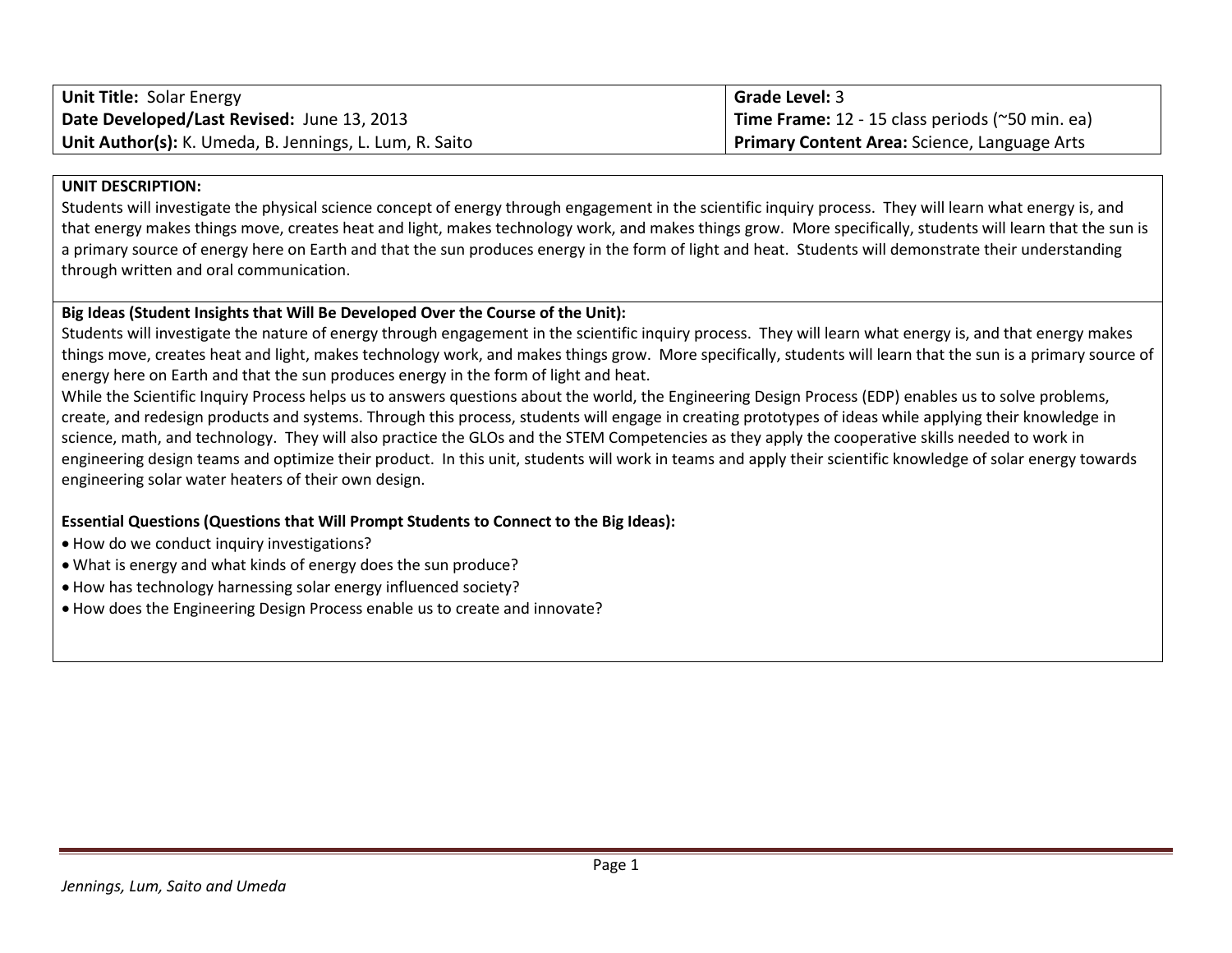|                    | <b>BENCHMARKS/STANDARDS/LEARNING GOALS</b>                                                                                                                            |
|--------------------|-----------------------------------------------------------------------------------------------------------------------------------------------------------------------|
|                    | • SC.3.1.1: Pose a question and develop a hypothesis based on observations (L4)                                                                                       |
|                    | • SC.3.1.2: Safely collect and analyze data to answer a question (L3)                                                                                                 |
|                    | . SC.3.2.1: Describe ways technologies in fields such as agriculture, information, manufacturing, or communication have influenced                                    |
| <b>Science</b>     | society (L2)                                                                                                                                                          |
| (HCPS III)         | • SC.3.6.1: Define energy and explain that the sun produces energy in the form of light and heat (L1)                                                                 |
|                    | Note: The "L" codes at the end of each benchmark refer the Marzano's Taxonomic Level of Understanding, which the benchmark was                                        |
|                    | assigned. So for example, "L3" refers to Taxonomic Level 3: Analysis.                                                                                                 |
| Technology         | · SC.3.2.1: Describe ways technologies in fields such as agriculture, information, manufacturing, or communication have influenced<br>society (L2)                    |
| <b>Engineering</b> | • CTE Standard 1: TECHNOLOGICAL DESIGN: Design, modify, and apply technology to effectively and efficiently solve problems                                            |
|                    | <b>Mathematical Standards:</b>                                                                                                                                        |
|                    | • CCSS.Math.Content.3.MD.A.1: Tell and write time to the nearest minute and measure time intervals in minutes. Solve word                                             |
|                    | problems involving addition and subtraction of time intervals in minutes, e.g., by representing the problem on a number line                                          |
|                    | diagram.<br>. CCSS.Math.Content.3.MD.A.2: Measure and estimate liquid volumes and masses of objects using standard units of grams (g),                                |
|                    | kilograms (kg), and liters (I). <sup>1</sup> Add, subtract, multiply, or divide to solve one-step word problems involving masses or volumes that                      |
| <b>Mathematics</b> | are given in the same units, e.g., by using drawings (such as a beaker with a measurement scale) to represent the problem. <sup>2</sup>                               |
| (CCSS)             | <b>Supporting Mathematical Practices:</b>                                                                                                                             |
|                    | 1. Make sense of problems and persevere in solving them.                                                                                                              |
|                    | 2. Reason abstractly and quantitatively.                                                                                                                              |
|                    | 3. Construct viable arguments and critique the reasoning of others.                                                                                                   |
|                    | 4. Use appropriate tools strategically.<br>5. Attend to precision.                                                                                                    |
|                    |                                                                                                                                                                       |
|                    | Language Arts Standards:                                                                                                                                              |
| English Language   | • CCSS.ELA-Literacy.RI.3.3: Describe the relationship between a series of historical events, scientific ideas or concepts, or steps in                                |
| Arts and Literacy  | technical procedures in a text, using language that pertains to time, sequence, and cause/effect.                                                                     |
| (CCSS)             | • CCSS.ELA-Literacy.RI.3.4: Determine the meaning of general academic and domain-specific words and phrases in a text relevant to a<br>grade 3 topic or subject area. |
|                    |                                                                                                                                                                       |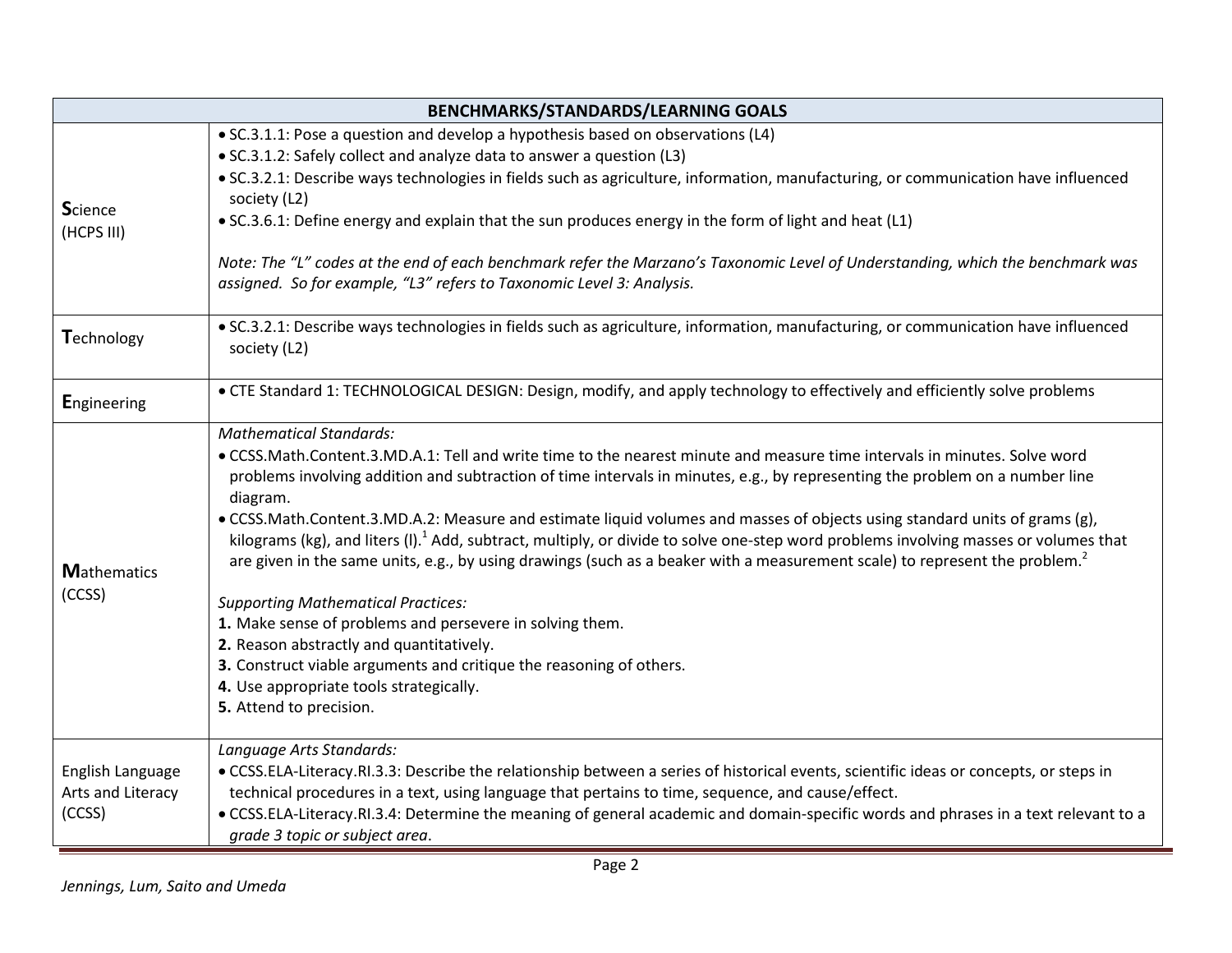|                     | . CCSS.ELA-Literacy.W.3.1: Write opinion pieces on familiar topics or texts, supporting a point of view with reasons.                                                                                                                             |
|---------------------|---------------------------------------------------------------------------------------------------------------------------------------------------------------------------------------------------------------------------------------------------|
|                     | • CCSS.ELA-Literacy.W.3.2: Write informative/explanatory texts to examine a topic and convey ideas and information clearly.                                                                                                                       |
|                     | . CCSS.ELA-Literacy.W.3.7: Conduct short research projects that build knowledge about a topic.                                                                                                                                                    |
|                     | • CCSS.ELA-Literacy.W.3.8: Recall information from experiences or gather information from print and digital sources; take brief notes<br>on sources and sort evidence into provided categories.                                                   |
|                     | • CCSS.ELA-Literacy.SL.3.1: Engage effectively in a range of collaborative discussions (one-on-one. in groups, and teacher-led) with<br>diverse partners on grade 3 topics and texts, building on others' ideas and expressing their own clearly. |
|                     | . CCSS.ELA-Literacy.SL.3.4: Report on a topic or text, tell a story, or recount an experience with appropriate facts and relevant,<br>descriptive details, speaking clearly at an understandable pace.                                            |
|                     | • CCSS.ELA-Literacy.L.3.1: Demonstrate command of the conventions of standard English grammar and usage when writing or<br>speaking.                                                                                                              |
|                     | • Indicator 2.2: Collaborates with, helps and encourages others in-group situations (in science and engineering teams)                                                                                                                            |
| <b>STEM</b>         | • Indicator 2.5: Demonstrates responsible and ethical behavior in decision making (while making choices for the team's<br>implementation plans)                                                                                                   |
| <b>Competencies</b> | • Indicator 6.4: Uses the appropriate technologies for communication, collaboration, research, creativity, and problem solving (multi-<br>meter/internet/apps)                                                                                    |
|                     |                                                                                                                                                                                                                                                   |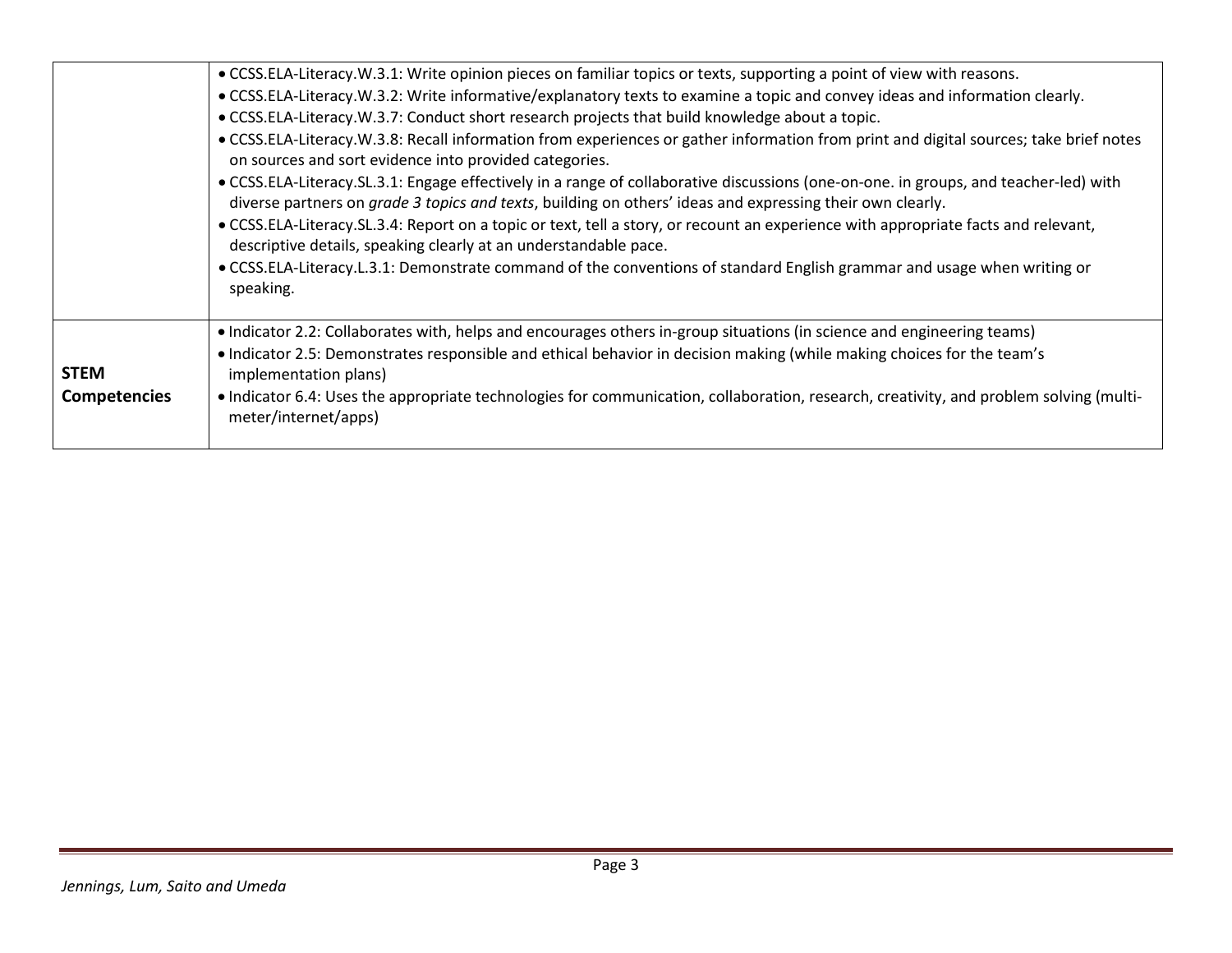# **LESSON SEQUENCE**

|              | <b>Lesson Title/Description</b>                                                                                                                                                                                                                                                                                                                                                 | <b>Learning Goals</b><br>(What Students Will Know and Be Able to Do)                                                                                                                                                                                                                                                                                        | <b>Assessments</b>                                                     | <b>Time</b><br><b>Frame</b> |  |  |  |
|--------------|---------------------------------------------------------------------------------------------------------------------------------------------------------------------------------------------------------------------------------------------------------------------------------------------------------------------------------------------------------------------------------|-------------------------------------------------------------------------------------------------------------------------------------------------------------------------------------------------------------------------------------------------------------------------------------------------------------------------------------------------------------|------------------------------------------------------------------------|-----------------------------|--|--|--|
|              | <b>INVESTIGATION 1: ENGAGEMENT</b>                                                                                                                                                                                                                                                                                                                                              |                                                                                                                                                                                                                                                                                                                                                             |                                                                        |                             |  |  |  |
| $\mathbf{1}$ | What Kinds of Energy Do We Get from<br>the Sun?                                                                                                                                                                                                                                                                                                                                 | Students can-<br>Collect and describe data based on observations about the sun.<br>$\bullet$<br>Generate questions based on observations.<br>$\bullet$<br>Begin to explain that the sun provides energy to the Earth in the<br>$\bullet$<br>form of light and heat.                                                                                         | - Teacher observation<br>- Class charts<br>- Student journals          | 1 class<br>period           |  |  |  |
|              | Investigations 2 and 3 describe two different investigations that could be implemented with students—one on heat and one on light. If you have limited<br>instructional time, it is recommended that you implement just one investigation (e.g. heat) and teach light through demonstrations, digital resources, or other<br>activities to develop student's content knowledge. |                                                                                                                                                                                                                                                                                                                                                             |                                                                        |                             |  |  |  |
|              | <b>INVESTIGATION 2: HEAT ENERGY FROM THE SUN</b>                                                                                                                                                                                                                                                                                                                                |                                                                                                                                                                                                                                                                                                                                                             |                                                                        |                             |  |  |  |
| 2A           | Structured Inquiry: Measuring<br>Temperature of Earth Materials                                                                                                                                                                                                                                                                                                                 | Students can-<br>Accurately measure and record temperature.<br>$\bullet$<br>Explain that heat from the sun is absorbed differently by different<br>$\bullet$<br>earth materials.<br>Use data to make inferences and to generate questions.<br>$\bullet$                                                                                                     | - Teacher observation<br>- Data Recording Sheet<br>- Student journal   | 1 class<br>period           |  |  |  |
| 2B           | Research on Earth Materials and Heat<br>from the Sun                                                                                                                                                                                                                                                                                                                            | Students can-<br>Work in groups to research identified questions and design an<br>$\bullet$<br>investigation to test a hypothesis related to heat from the sun.<br>Describe the selected hypothesis and explain how it will be tested.<br>$\bullet$                                                                                                         | - Teacher observation<br>- Investigation Template<br>- Student journal | 1 class<br>period           |  |  |  |
| 2C           | Guided Inquiry: Exploring Earth<br>Materials and Heat from the Sun                                                                                                                                                                                                                                                                                                              | Students can-<br>Work in groups to conduct an investigation including data<br>$\bullet$<br>collection, recording, and analysis.<br>Accurately measure and record temperature.<br>$\bullet$<br>Describe and explain how findings inform their understanding of<br>$\bullet$<br>the affect of heat from the sun on different earth materials and<br>surfaces. | - Teacher observation<br>- Investigation Template<br>- Student journal | 1 class<br>period           |  |  |  |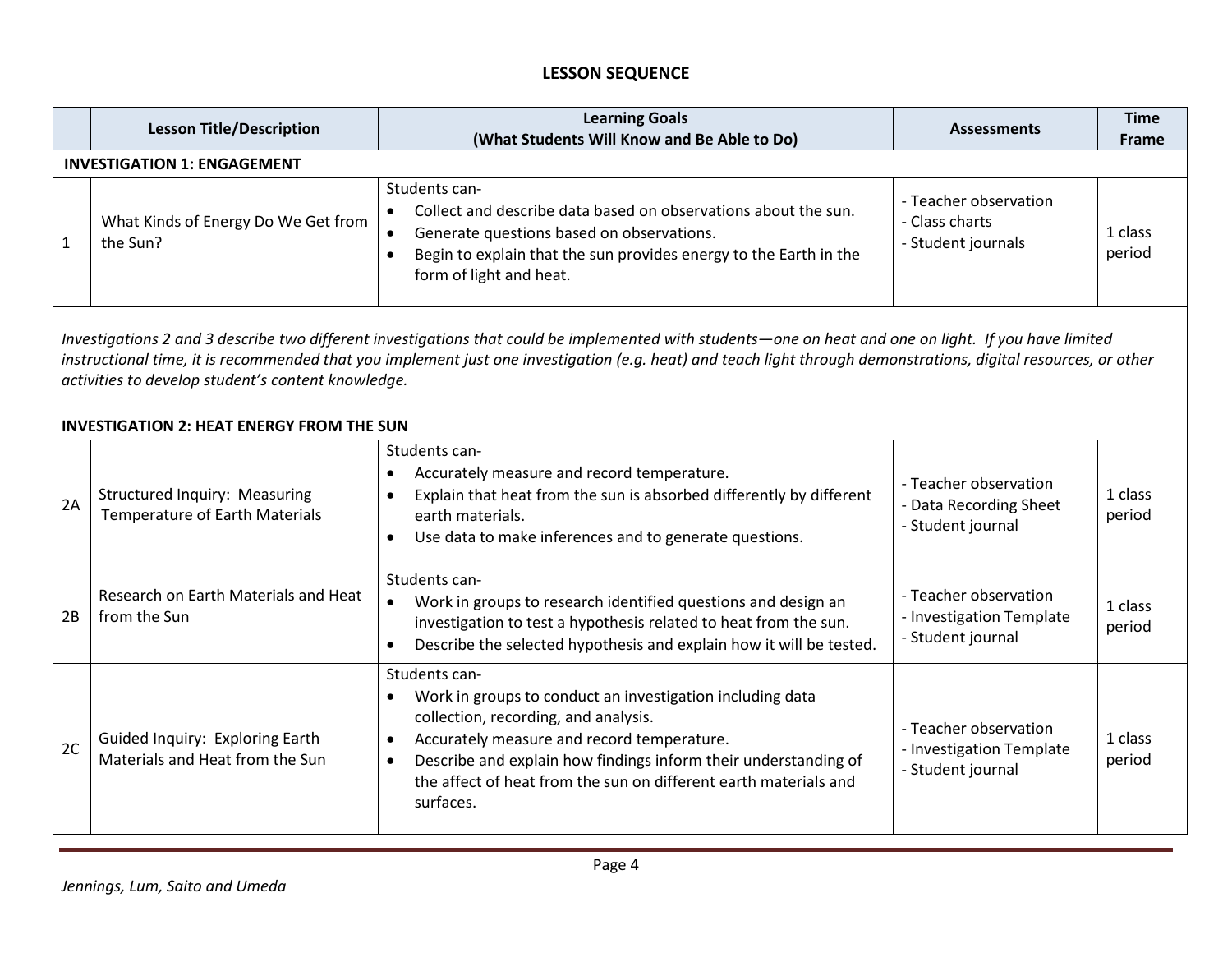|    | <b>INVESTIGATION 3: LIGHT ENERGY FROM THE SUN (OPTIONAL)</b>                                                                                                               |                                                                                                                                                                                                                                                                                                                                                                                                                                                                                                                        |                                                                                        |                          |  |
|----|----------------------------------------------------------------------------------------------------------------------------------------------------------------------------|------------------------------------------------------------------------------------------------------------------------------------------------------------------------------------------------------------------------------------------------------------------------------------------------------------------------------------------------------------------------------------------------------------------------------------------------------------------------------------------------------------------------|----------------------------------------------------------------------------------------|--------------------------|--|
| 3A | Structured Inquiry: Observing the<br><b>Effects of Sunlight</b>                                                                                                            | Students can-<br>Make observations as they explore the affect of light on UV-<br>$\bullet$<br>sensitive beads under different conditions.<br>Collect and organize data including reading and recording of time.<br>$\bullet$<br>Use data to make inferences, and explain that there is visible light,<br>and there is light energy that you cannot see.                                                                                                                                                                | - Teacher observation<br>- Data Recording Sheet<br>- Student journal                   | 1 class<br>period        |  |
| 3B | Research on Types of Light                                                                                                                                                 | Students can-<br>Work in groups to research identified questions and design an<br>investigation to test a hypothesis related to light from the sun.<br>Individually describe the selected hypothesis and explain how it will<br>be tested.                                                                                                                                                                                                                                                                             | - Teacher observation<br>- Investigation Template<br>- Student journal                 | 1 class<br>period        |  |
| 3C | Guided Inquiry: Observing the Effects<br>of Sunlight                                                                                                                       | Students can-<br>Work in groups to conduct an investigation including data<br>collection, recording, and analysis.<br>Describe and explain how findings inform their understanding of<br>$\bullet$<br>how light from different sources is detected by UV-sensitive beads.                                                                                                                                                                                                                                              | - Teacher observation<br>- Investigation Template<br>- Student journal                 | 1 class<br>period        |  |
|    | <b>ENGINEERING DESIGN PROCESS</b>                                                                                                                                          |                                                                                                                                                                                                                                                                                                                                                                                                                                                                                                                        |                                                                                        |                          |  |
| 4A | <b>Engagement Activity: Building</b><br>Background Knowledge Through<br><b>Discovery Learning</b>                                                                          | Students can-<br>Work in groups to engage in discovery learning including data<br>collection, recording, and analysis.<br>Describe their findings to inform their understanding of the effects<br>$\bullet$<br>of light and heat from the sun on various materials.                                                                                                                                                                                                                                                    | - Teacher observation<br>- Data Recording Sheet<br>- Student journal                   | 1 class<br>period        |  |
| 4B | Performance Task: Engineering a Solar<br>Water Heater (EDP)<br>EDP Step 1: Ask<br>EDP Step 2: Imagine<br>EDP Step 3: Plan<br>EDP Step 4: Create<br>EDP: Step 5: Experiment | Students can follow the steps of the Engineering Design Process to-<br>Identify the problem and requirements of the task (construction of<br>$\bullet$<br>solar water heater).<br>Ask and record questions about the parameters of the task.<br>$\bullet$<br>Individually brainstorm, draw and write engineering ideas.<br>Share and collaborate with team members, including providing<br>$\bullet$<br>reasons for selection of a specific prototype.<br>Follow the team plan and build the prototype; agree upon and | - Teacher Observations<br>- EDP Journal<br>- EDP Assessment Sheet<br>- Student journal | $6 - 8$ class<br>periods |  |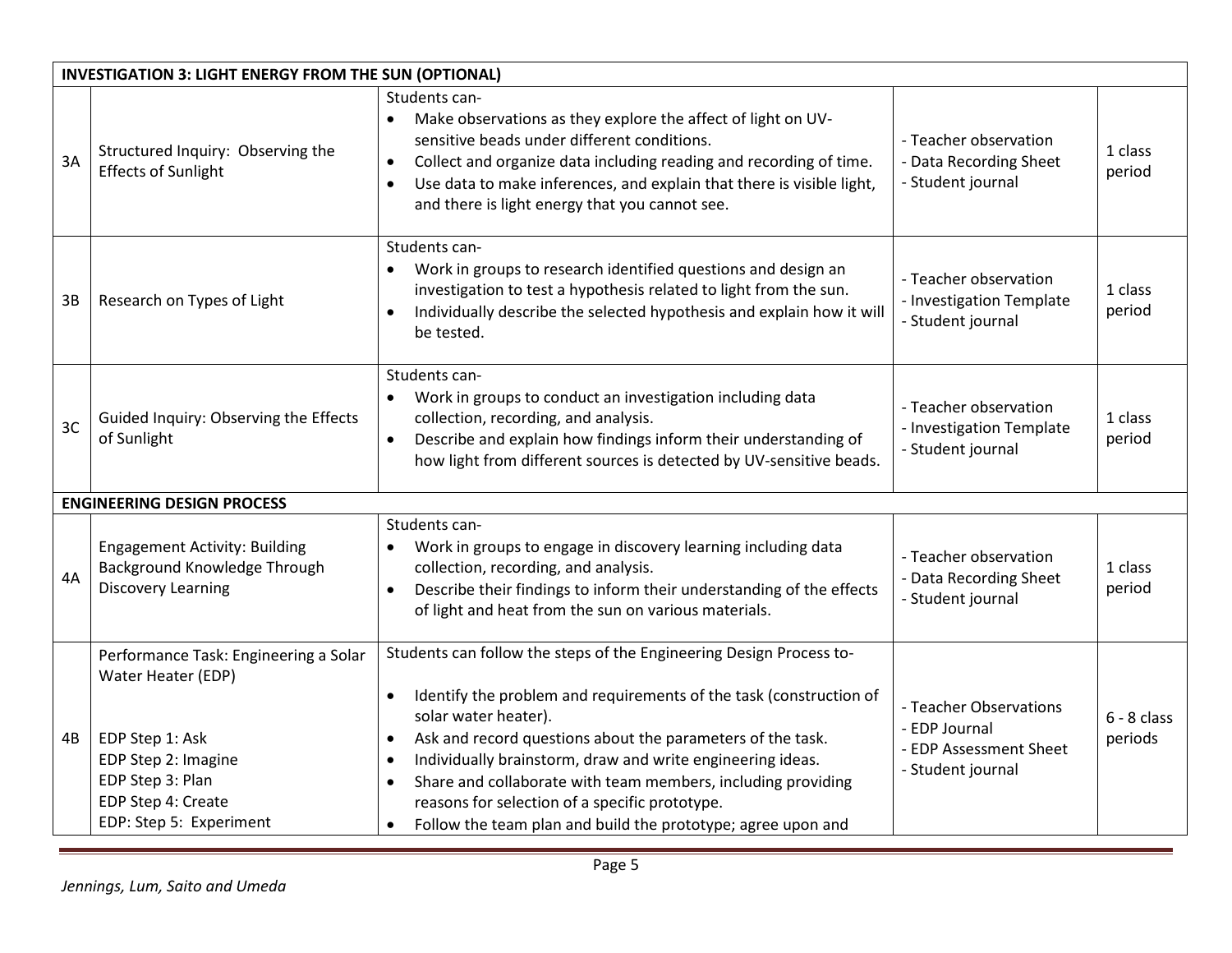|   | EDP Step 6: Improve                                         | record initial modifications to plan.<br>Test the solar water heater: Measure temperature and record data<br>at regular intervals.<br>Review and discuss collected data.<br>Repeat the engineering design process to make improvements to<br>the design of the solar water heater.<br>Compare and analyze both sets of data and explain conclusions. |                                                               |                   |
|---|-------------------------------------------------------------|------------------------------------------------------------------------------------------------------------------------------------------------------------------------------------------------------------------------------------------------------------------------------------------------------------------------------------------------------|---------------------------------------------------------------|-------------------|
|   | OTHER LESSONS/ASSESSMENTS                                   |                                                                                                                                                                                                                                                                                                                                                      |                                                               |                   |
| 5 | How Does Solar Energy Technology<br>Influence Society?      | Students can-<br>Describe and provide examples of ways solar energy technology<br>influences society.                                                                                                                                                                                                                                                | - Teacher observation<br>- Class charts<br>- Student journals | 1 class<br>period |
| 6 | Unit Assessment (Summative):<br><b>Constructed Response</b> | Students can -<br>Define energy<br>Explain the types of energy that the sun produces<br>Describe how solar technology has influenced society                                                                                                                                                                                                         | -Written response                                             | 1 class<br>period |

# **BACKGROUND INFORMATION**

- The definition of energy: In science, energy is the ability to do work and work is done when a force moves an object through a distance. Energy can cause motion. It can also cause changes in matter. (ScienceSaurus, 2005)
- The sun as a source of heat and light energy: Most of the energy on Earth comes from the sun. The sun's energy heats the Earth's surface, which in turn, heats the air above it.
- Only a small portion of the energy radiated by the sun into space strikes the earth, one part in two billion. Yet this amount of energy is enormous. Every day enough energy strikes the United States to supply the nation's energy needs for one and a half years. About 25 to 30 percent of the radiant energy that reaches the earth is reflected back into space. The land and the ocean absorb about 51 percent of radiant energy. The atmosphere and the clouds absorb the rest.
- Once a substance absorbs radiation, the atoms in the substance move faster and the substance increases in temperature over time. The absorbed energy is transformed into heat energy. This heat energy plays an important role in regulating the temperature of Earth's crust, surface waters, and lower atmosphere.
- Temperature: A measure of how hot or cold something is. It is often measured using a thermometer.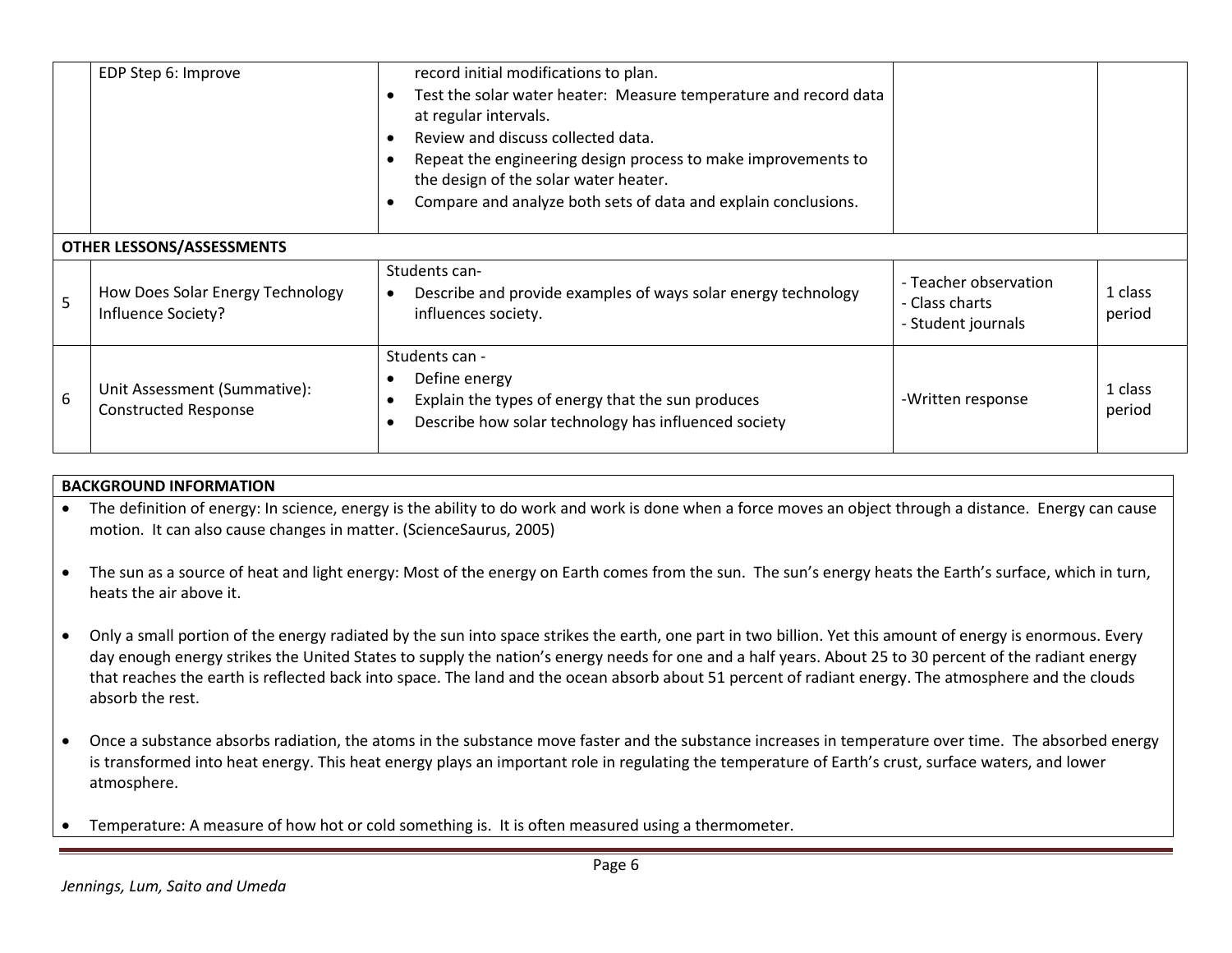- Thermometer: A technological tool which consists of a closed glass tube containing a liquid such as alcohol. When the substance around the tube (e.g. air) heats the liquid, the liquid expands and moves up the tube. The thermometer has a measurement scale that indicates what the actual temperature is. To make an accurate reading, your eyes should be level with the top of the liquid in the thermometer's tube.
- Hypothesis: A hypothesis is "an idea that can be tested by an experiment or an observation. " It is generally stated in an "*If…then…" or "If…then…because…"* format. A good hypothesis is testable and linked to the research question.
- Light can be reflected, refracted and absorbed. Heat energy can be transferred by conduction, convection, and radiation.
- Light is a form of energy that travels in waves. The light that you can see is called visible light.
- UV beads contain a chemical that changes color when exposed to ultraviolet (UV) light. Ultraviolet light has a range of wavelengths that are invisible to the human eye except when they come in contact with chemicals such as those found in these beads. Scientists are interested in ultraviolet light because it can be harmful to humans.
- In addition to supplying a large amount of energy directly, the sun is also the source for many different forms of energy. Solar energy powers the water cycle, allowing us to harness the energy of moving water. Solar energy drives wind formation allowing us to use wind turbines to transform kinetic energy into electricity. Plants use solar energy in the process of photosynthesis. Biomass can trace its energy source back to the sun. Even fossil fuels originally received their energy from the sun.

*Sources:*

*[www.need.org](http://www.need.org/) <http://beyondweather.ehe.osu.edu/issue/the-sun-and-earths-climate/the-sun-earth%e2%80%99s-primary-energy-source>*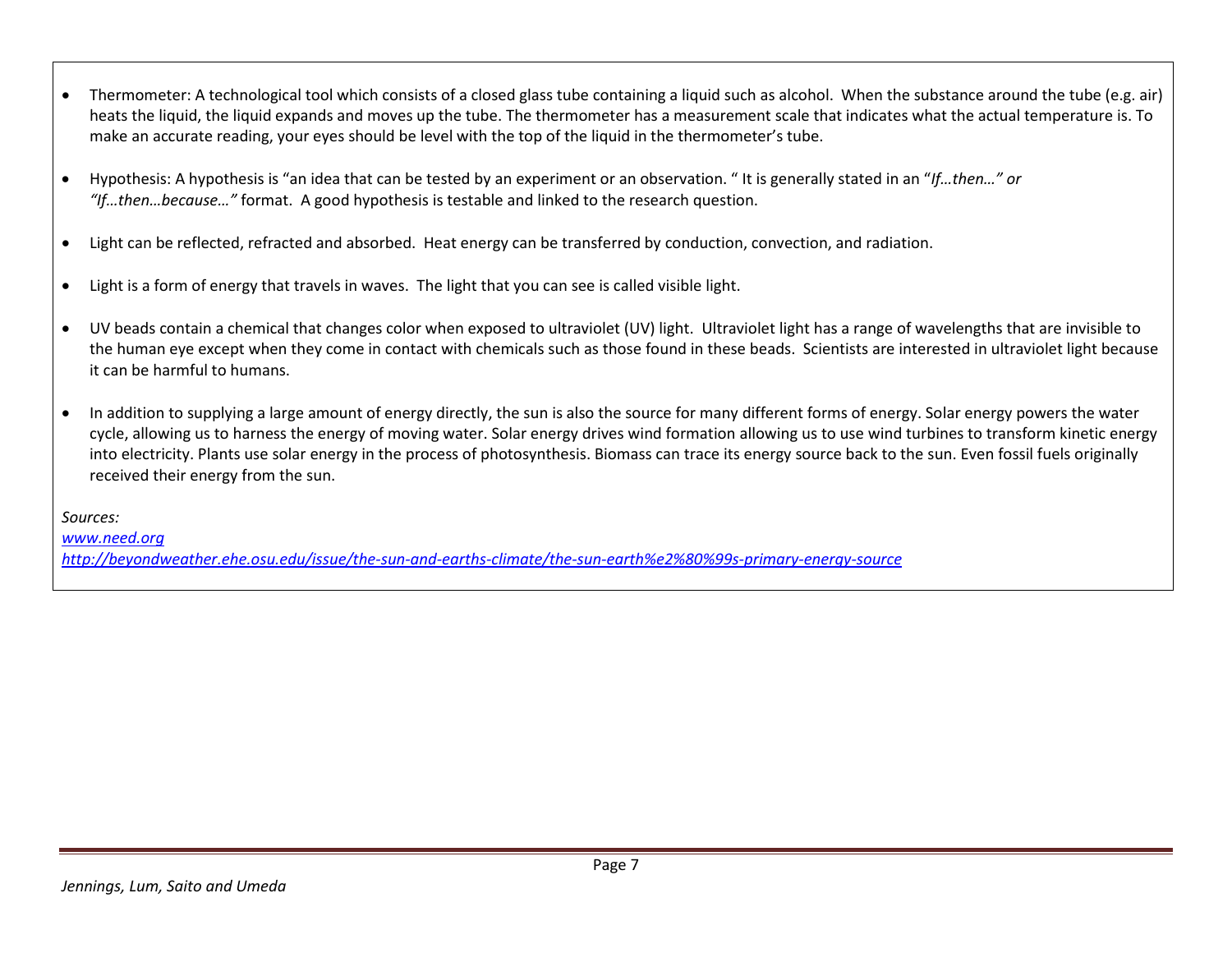#### **DESCRIPTION**

In this lesson, students investigate and record data about the sun based on observations made in different locations on the school campus. These observations will provide a foundation for learning more about solar energy.

#### **PLANNING (Steps 1, 2, & 3)**

#### **1. Standards/Benchmarks Assessed in this Lesson:**

HCPS III: Science

- SC.3.1.2 Safely collect and analyze data to answer a question (INVESTIGATION) (L3)
- SC.3.6.1 Define energy and explain that the sun produces energy in the form of light and heat. (NATURE OF MATTER/ENERGY) (L1)

#### CCSS: Language Arts

- CCSS.ELA-Literacy.W.3.1: Write opinion pieces on topics or texts, supporting a point of view with reasons.
- [CCSS.ELA-Literacy.L.3.](http://www.corestandards.org/ELA-Literacy/L/3/1/)1 Demonstrate command of the conventions of standard English grammar and usage when writing or speaking.

#### **2A. Criteria- What Students Should Know and Be Able to Do:**

Students can-

- Generate questions based on observations.
- Explain that the sun provides energy to the Earth in the form of light and heat.

# **2B. Assessment Tools/Evidence:**

**Formative:**

- Teacher's anecdotal notes based on observations about student participation
- Group data chart
- Student journal entry

#### **3. Learning Experiences (Lesson Plan)**

Driving Question: How do observations help us learn about energy from the sun?

**Vocabulary:** *(Sources: Encarta Dictionary, ScienceSaurus)*

- *observation:* the attentive watching of somebody or something
- energy: the ability or power to work
- *temperature:* a measure of how hot or cold something is

#### **Materials/Needs:**

- A sunny day
- Student journals or notebooks
- Writing tools

#### **Handouts/Other Resources:**

• See Sample Student Journal for this unit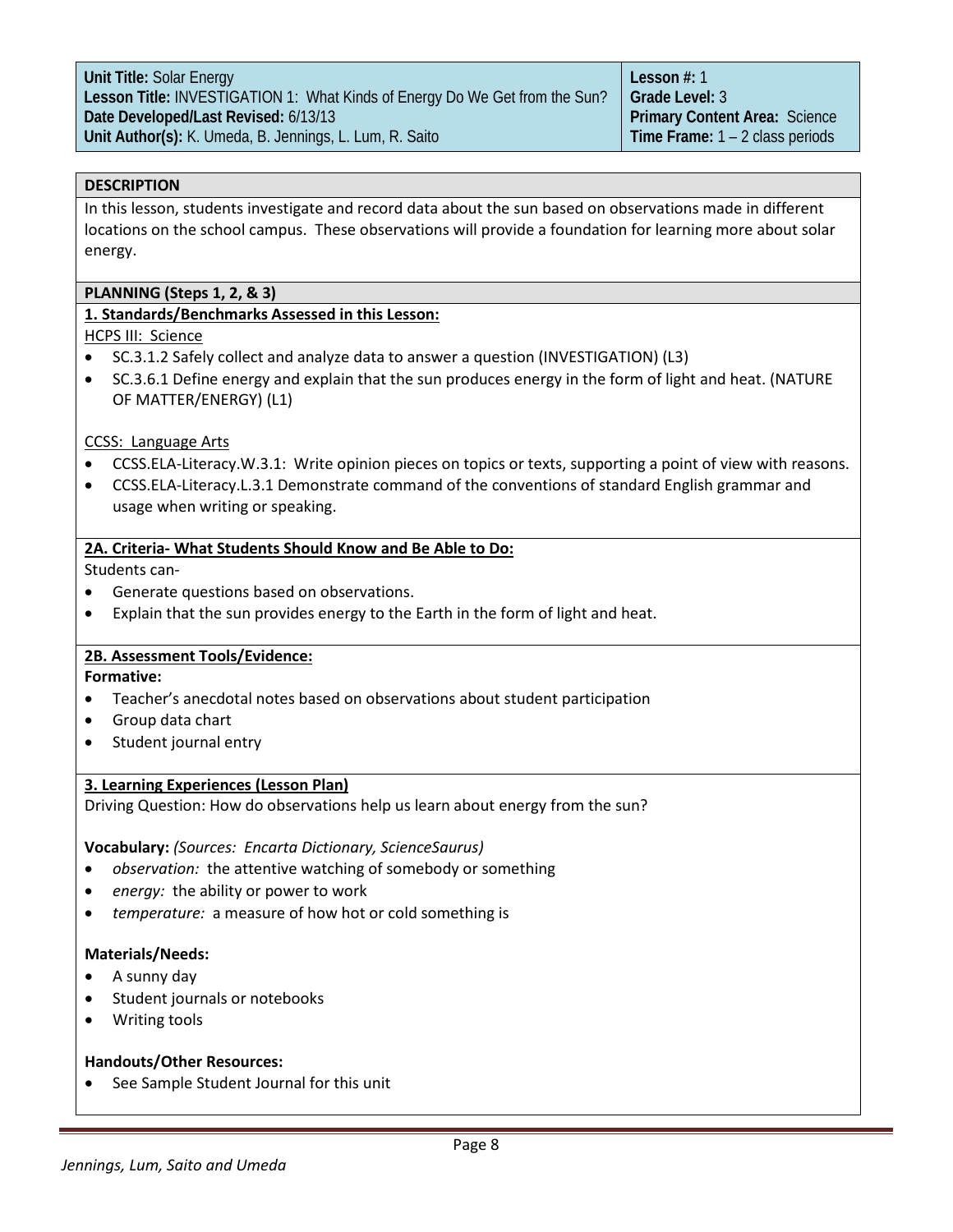# **Procedure:**

Explain to students that they will be going outside to observe the effects of sunlight. Emphasize that they are going to be scientists, and that their task is to make careful observations. Review safety guidelines with students for an outdoor investigation, including:

- Site boundaries
- Any hazards within the site boundary
- The amount of time exposed to the sun
- Students must NEVER look directly at the sun, due to the risk of permanent damage to their vision.

Explain that students will be making observations using only their senses (no thermometers at this time) in a variety of different locations, and that they are encouraged to talk about their observations with others. Determine whether you want students to make observations as a whole class or in small groups, and direct students accordingly.

# *Outdoor Observations*

- In this particular investigation, students make observations of how hot they feel
	- o In full sun on the dirt and on a concrete sidewalk
	- $\circ$  In the shade on the dirt and on a concrete sidewalk

In addition, students should also carefully touch the ground and make observations of how hot it feels.

- Students will discuss their observations and make connections between how hot they feel and the weather conditions.
- Teacher will prompt students' thinking by asking questions: Did it make a difference in how hot you felt if you were standing in the sun vs. in the shade? How about whether you were standing on the dirt or on the concrete sidewalk? What do you think might cause a difference? Guide students to realize that in addition to feeling different when in the shade vs. in the sun, the material they were standing also might make a difference in terms of how hot it feels outside.
- Teacher will continue to prompt the discussion through the following guiding questions:
	- o What is it that makes us feel hot?
	- o What is heat?
	- o How can we measure it?
- Optional: Have students try to rank order the surfaces they observed from hottest to coolest (For example, standing on grass in the shade might feel the coolest, while standing on concrete in the sun might feel hottest)

# *Debrief the Activity and Record Observations*

- Return to the classroom and ask students to share some of their observations with the whole class.
- Record observations on a class chart.
- Ask students to record at least 3 observations in their science journals notebooks, and tell which observation was most interesting and why. (See Sample Student Journal, approx. 15 min. total)

# **TEACHING & ASSESSMENT (Steps 4, 5, 6, &7)**

# **Completed by teacher after instruction has taken place**

# **4. Teaching and Collecting of Evidence of Student Learning:**

# Teacher Notes:

# **5. Analysis of Student Products/Performances - Formative:**

Teacher Notes: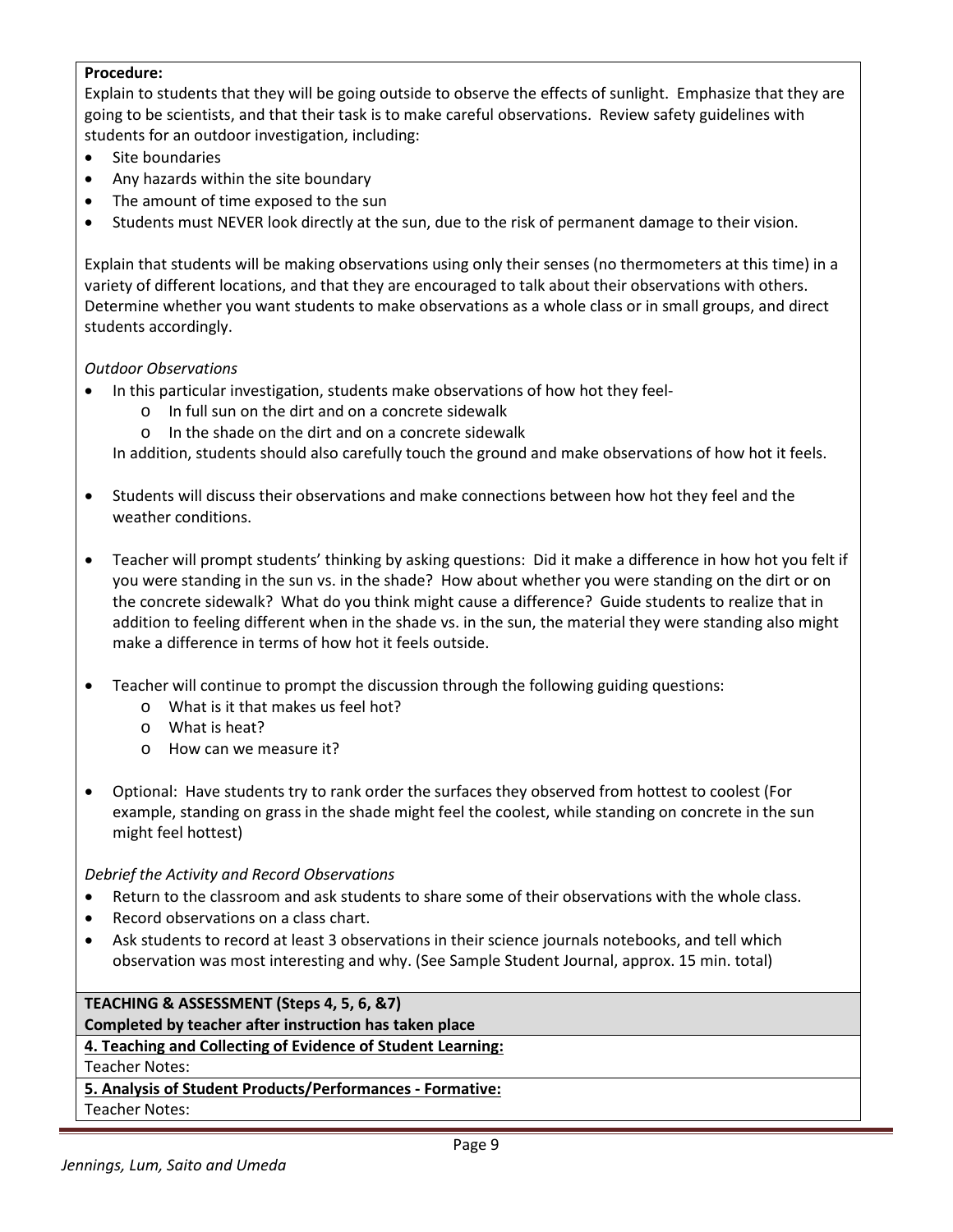# **6. Evaluation of Student Products/Performances – Summative (Not necessary for every lesson):** Teacher Notes:

**7. Teacher Reflection: Replanning, Reteaching, Next Steps:** Teacher Notes:

**RUBRIC: Student Journal Entry 1 1 2 3 4 Science Content** Describes one observation about heat from the sun, based on outdoor activity. Expressed opinion is missing or unclear and is not supported with a reason. Accurately describes two observations about heat from the sun, based on outdoor activity. Expresses an opinion but does not support it with a reason. Accurately describes three observations about heat from the sun, based on outdoor activity. Expresses an opinion and supports it with a reason. Accurately describes three observations about heat from the sun with many relevant details, based on outdoor activity. Expresses an opinion and supports it with a factual reason. **Writing Skills** Multiple errors in the use of standard English conventions and grammar make it difficult for the reader to determine the author's meaning. Two or more errors in the use of standard English conventions and grammar, but meaning is clear. Accurately uses standard English conventions and grammar with no more than one error. Accurately uses standard English conventions and grammar with no errors.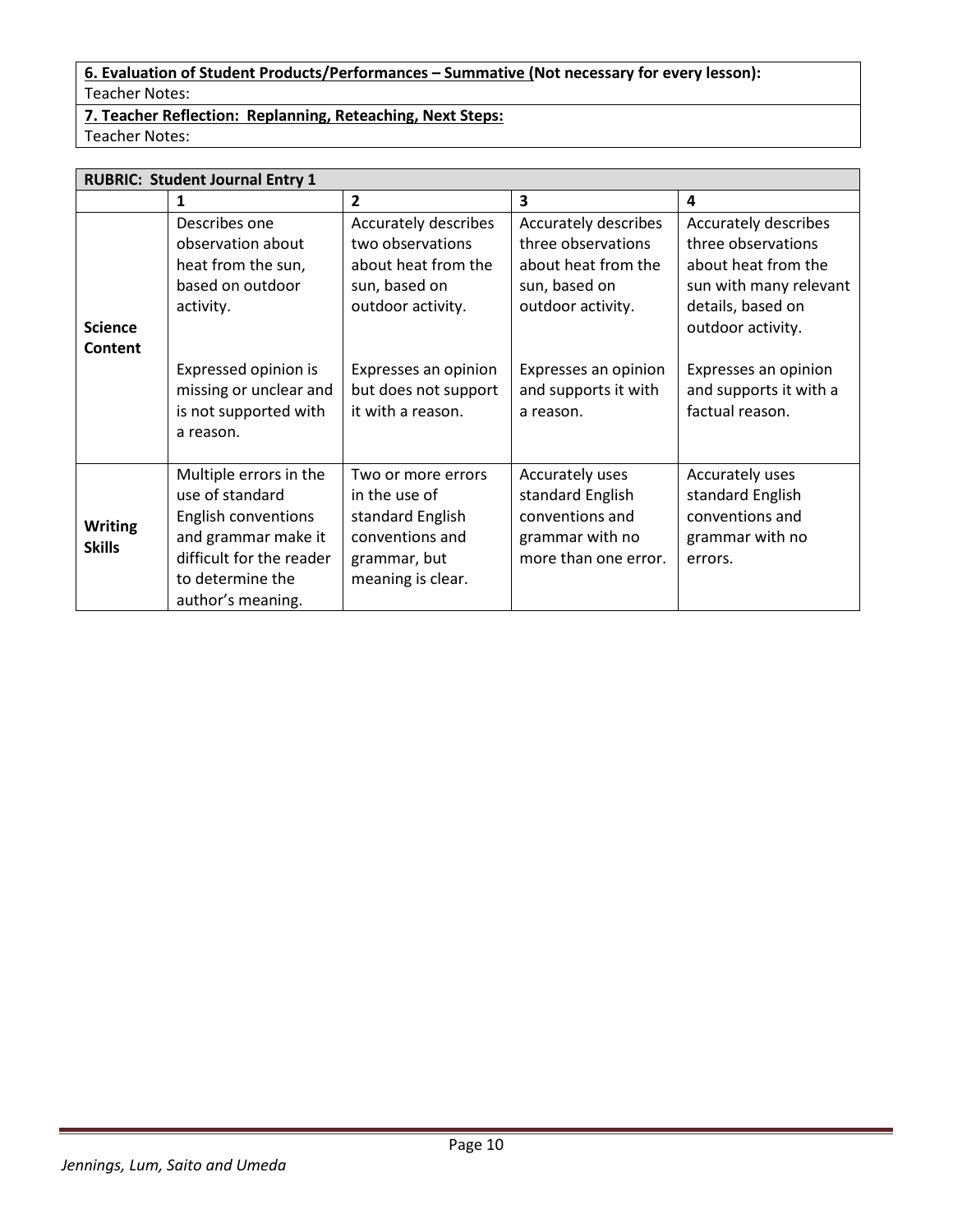**Unit Title:** Solar Energy **Lesson Title:** INVESTIGATION 2: Heat Energy From the Sun - Lesson 2A: Structured Inquiry: Measuring Temperature of Earth Materials **Date Developed/Last Revised:** 6/13/13 **Unit Author(s):** K. Umeda, B. Jennings, L. Lum, R. Saito

**Lesson #:** 2A **Grade Level:** 3 **Primary Content Area:** Science **Time Frame:** 1 – 2 class periods

# **DESCRIPTION**

In this unit, two different multi-step investigation sequences are described. In most cases, teachers should select either INVESTIGATION 2 OR INVESTIGATION 3 for full implementation. INVESTIGATION 2 (heat) is recommended for full implementation, followed by direct teaching of concepts related to INVESTIGATION 3 (light). This is the first of the three lessons for INVESTIGATION 2, which will help students learn the inquiry process. In this structured inquiry lesson, students will conduct an inquiry and record data about the effects of the sun on different types of earth materials, such as sand, soil, concrete chips, gravel, cinder, water, etc. Based on the data collected, they will make inferences about absorption of heat in different materials.

# **PLANNING (Steps 1, 2, & 3)**

# **1. Standards/Benchmarks Assessed in this Lesson:**

# HCPS III: Science

- SC.3.1.2 Safely collect and analyze data to answer a question (INVESTIGATION) (L3)
- SC.3.6.1 Define energy and explain that the sun produces energy in the form of light and heat (NATURE OF MATTER/ENERGY) (L1)

# CCSS: Math

- CCSS.Math.Content.3.MD.A.1: Tell and write time to the nearest minute and measure time intervals in minutes. Solve word problems involving addition and subtraction of time intervals in minutes, e.g., by representing the problem on a number line diagram.
- [CCSS.Math.Content.3.MD.A.2:](http://www.corestandards.org/Math/Content/3/MD/A/2) Measure and estimate liquid volumes and masses of objects using standard units of grams (g), kilograms (kg), and liters (I).<sup>1</sup> Add, subtract, multiply, or divide to solve onestep word problems involving masses or volumes that are given in the same units, e.g., by using drawings (such as a beaker with a measurement scale) to represent the problem.<sup>2</sup>

CCSS: Language Arts

- [CCSS.ELA-Literacy.W.3.8:](http://www.corestandards.org/ELA-Literacy/W/3/8/) Recall information from experiences or gather information from print and digital sources; take brief notes on sources and sort evidence into provided categories.
- [CCSS.ELA-Literacy.L.3.](http://www.corestandards.org/ELA-Literacy/L/3/1/)1: Demonstrate command of the conventions of standard English grammar and usage when writing or speaking.

# **2A. Criteria- What Students Should Know and Be Able to Do:**

Students can-

- Accurately measure and record temperature.
- Use data to make inferences and to generate questions.
- Begin to explain that heat from the sun is absorbed differently by different earth materials and surfaces.

# **2B. Assessment Tools/Evidence:**

# **Formative:**

- Teacher's anecdotal notes based on observations about student participation
- Inquiry Data Recording Sheet (1 per small group)
- Whole class chart
- Student journal entry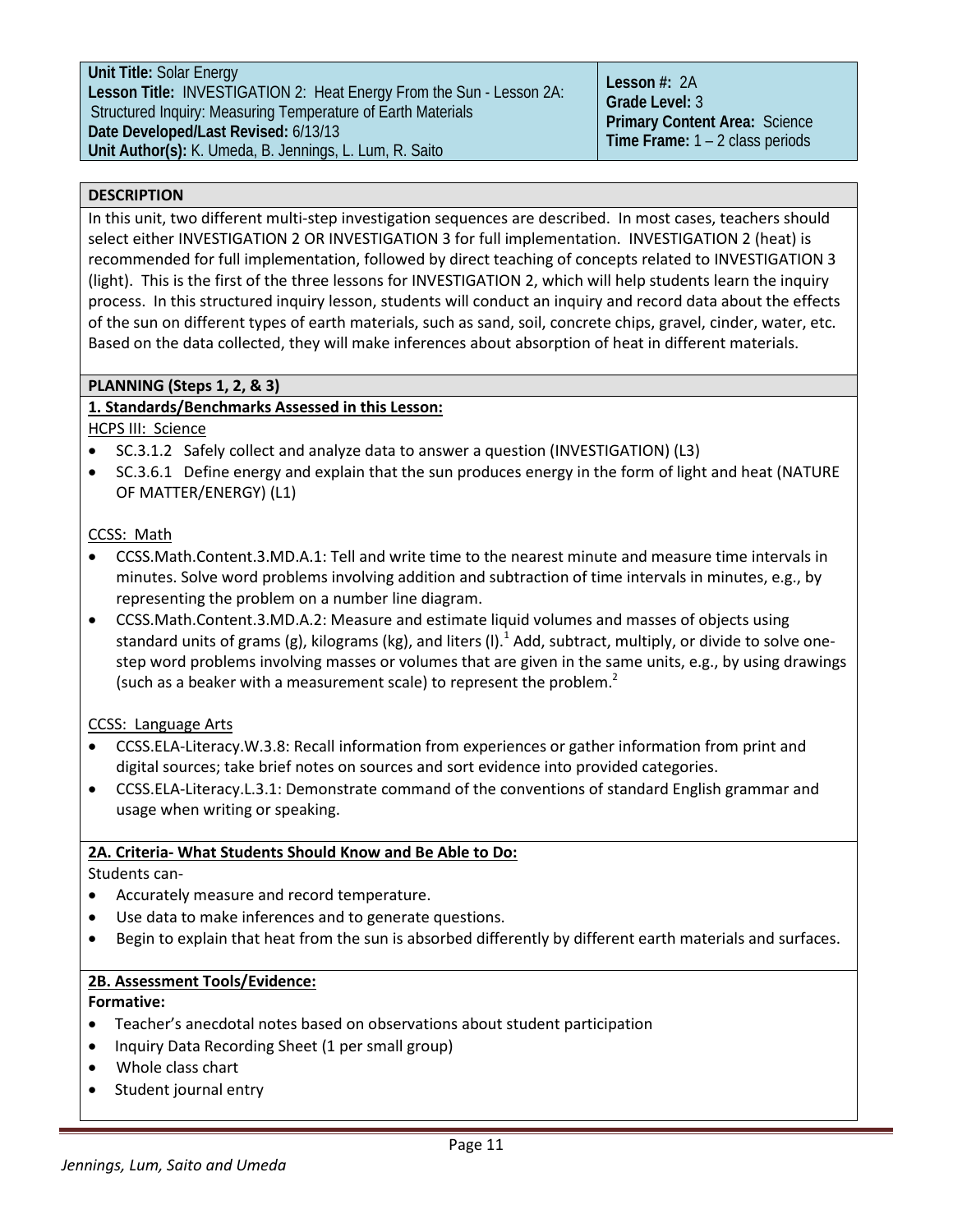# **3. Learning Experiences (Lesson Plan)**

Driving Question: How is heat from the sun absorbed differently by different earth materials and surfaces?

**Vocabulary:** *(Sources: Encarta Dictionary, ScienceSaurus) absorption:* the ability of a substance to take in light, noise, or energy *data:* information, often in the form of facts or figures obtained from experiments *inference:* a conclusion drawn from evidence or reasoning *thermometer:* a tool designed to measure temperature

# **Materials/Needs:**

- A sunny day
- Student notebooks or journals

# *For each team of 4 students:*

- 4 1 cup or 250 ml size clear plastic containers
- 100 ml of each of the following materials:
	- o soil
	- o sand
	- o concrete chips, gravel , or other rocky material
	- o water
	- o timer or stopwatch
	- o thermometer
	- o clipboards
	- o pencils

#### **Handouts/Other Resources:**

- See Sample Student Journal for this unit
- Data Recording Sheet

# **Procedure:**

*Note: This investigation presumes that the students have been introduced to the concept of energy and have experience using thermometers. Results of this investigation will be most dramatic when conducted between 10:30 a.m. and 2:00 p.m.*

Introduce this investigation by saying that today we are going to explore why we feel hotter in some places than others. Emphasize that students are going to be scientists as they measure temperature and record data, and that it is important for them to make precise and accurate measurements. Review safety guidelines with students for an outdoor investigation, including:

- Site boundaries
- Any hazards within the site boundary
- The amount of time exposed to the sun
- Students must NEVER look directly at the sun, due to the risk of permanent damage to their vision.

# *Outdoor Observations*

Group students into teams of 4 to perform the following:

- Put 100 ml of one material (soil, sand, water or concrete chips) in each container.
- Add a thermometer, making sure the bulb is embedded in the material.
- Take the containers outside and place them in the shade for 5 minutes and record the starting temperature.
- Set the containers in the sun and record the temperature every 5 minutes for 20 minutes.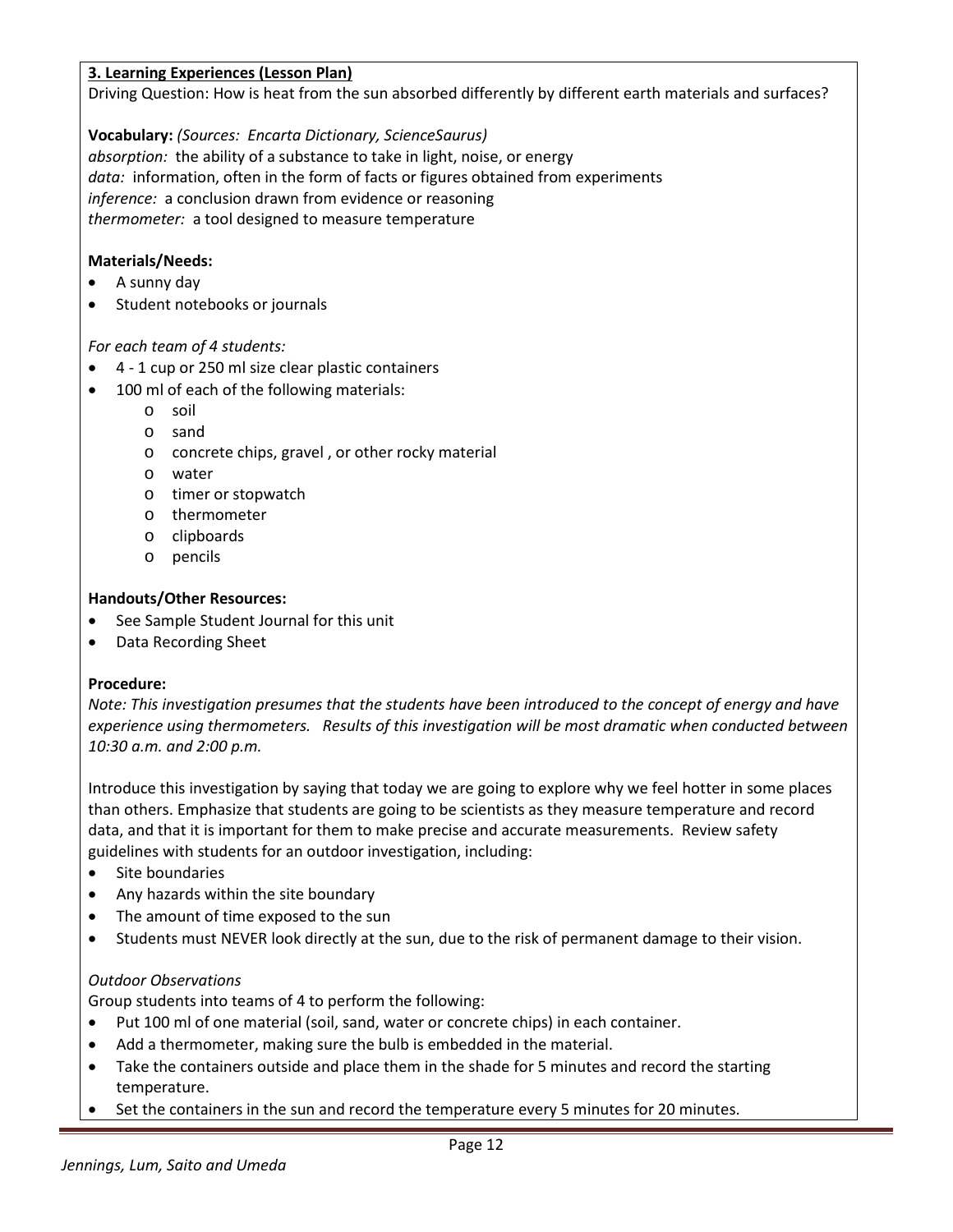• Set the containers back in the shade and record the temperature every 5 minutes for 20 minutes.

*Share Data and Debrief*

- Return to the classroom, and ask student teams to share their data as you create a class graph (T-chart or 2-column table) of their findings.
- Record findings in the left-side column; explain that the right-side column will be used to record their thinking, based on the data.
- Explain that scientists make inferences (explanations) based on data (facts). (Note: Inferences are required by Gr. 4 benchmarks)
- Ask students to volunteer some inferences that can be made from the class data graph and chart responses.

*Record Findings* (approx. 15 min. total):

• Use the provided Student Journal entry for this lesson, or direct students to draw a "T" chart or table in their science notebooks. Title the columns "Data" and "Inference" as shown below:

| Data                     | <b>Inference</b> |
|--------------------------|------------------|
|                          |                  |
|                          |                  |
|                          |                  |
| What am I wondering now? |                  |

• Ask students to write 2- 3 factual statements (Data), then provide an explanation for each statement (Inference). In the last box, ask students to generate a new question as a result of their observations.

*Adapted from: FOSS Solar Energy Module*

**TEACHING & ASSESSMENT (Steps 4, 5, 6, &7)**

**Completed by teacher after instruction has taken place**

**4. Teaching and Collecting of Evidence of Student Learning:**

Teacher Notes:

**5. Analysis of Student Products/Performances - Formative:**

Teacher Notes:

**6. Evaluation of Student Products/Performances – Summative (Not necessary for every lesson):**

Teacher Notes:

**7. Teacher Reflection: Replanning, Reteaching, Next Steps:**

Teacher Notes: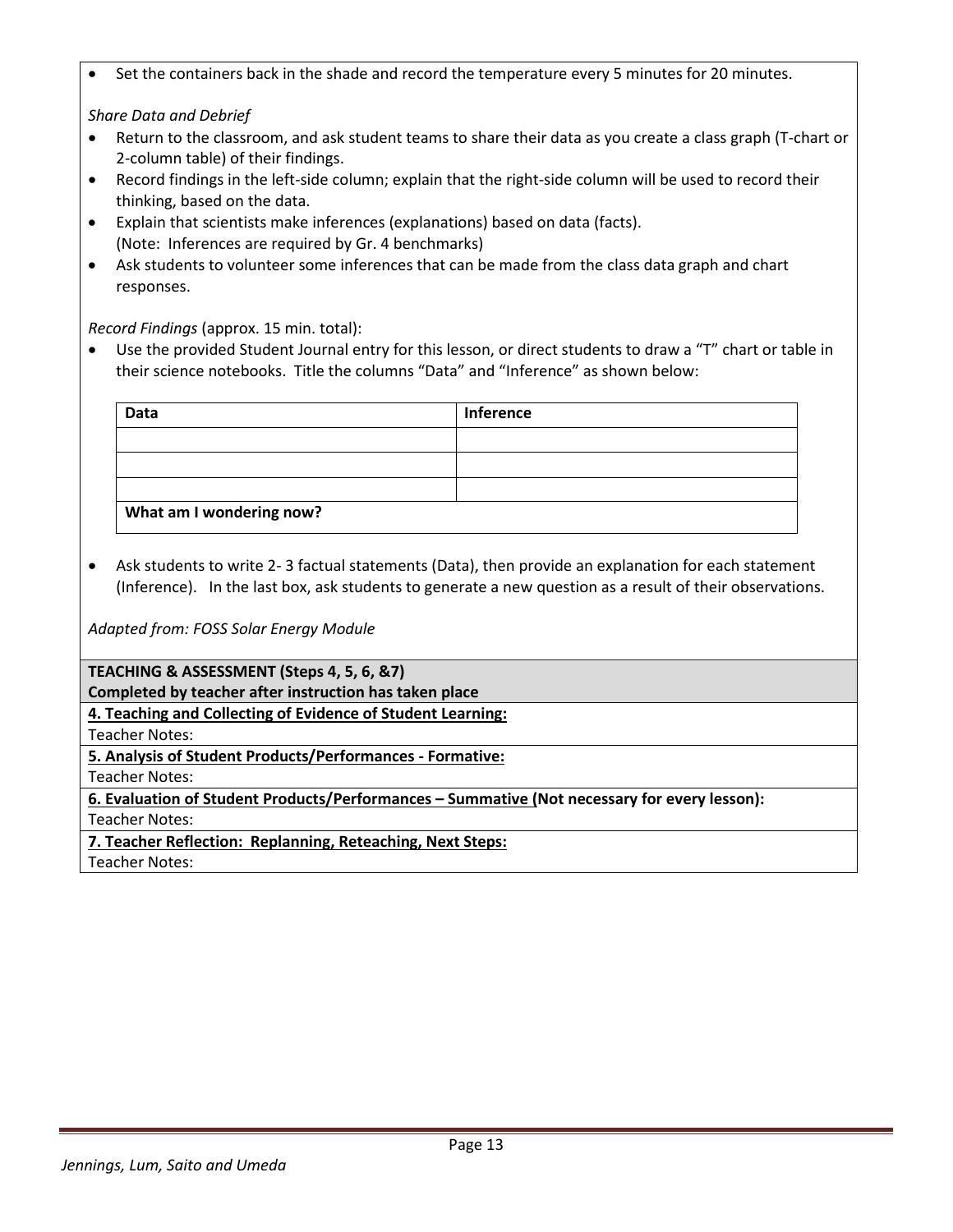|                                 | <b>RUBRIC: Student Journal Entry 2A</b>                                                                                                                      |                                                                                                                 |                                                                                                 |                                                                                                          |
|---------------------------------|--------------------------------------------------------------------------------------------------------------------------------------------------------------|-----------------------------------------------------------------------------------------------------------------|-------------------------------------------------------------------------------------------------|----------------------------------------------------------------------------------------------------------|
|                                 | 1                                                                                                                                                            | $\overline{2}$                                                                                                  | 3                                                                                               | 4                                                                                                        |
| <b>Science</b>                  | Lack of clarity and/or<br>completeness prevents<br>the reader from<br>determining student's<br>level of understanding.                                       | Accurately records<br>at least 2 pieces of<br>data from the<br>inquiry.                                         | Accurately records at<br>least 2 pieces of data<br>collected from the<br>inquiry.               | Accurately records at<br>least 3 pieces of data<br>collected from the<br>inquiry.                        |
| Content                         | One or more elements<br>are missing or<br>completely unrelated to<br>the inquiry.                                                                            | Inferences and/or<br>question are missing<br>or only marginally<br>relevant to the<br>inquiry.                  | Makes inferences<br>based on those data.<br>Generates a question<br>relevant to the<br>inquiry. | Makes inferences<br>based on those data.<br>Generates 2 or more<br>questions relevant to<br>the inquiry. |
| <b>Writing</b><br><b>Skills</b> | Numerous errors in the<br>use of standard English<br>conventions and<br>grammar make it<br>difficult for the reader<br>to determine the<br>author's meaning. | Two or more errors<br>in the use of<br>standard English<br>conventions and<br>grammar, but<br>meaning is clear. | Accurately uses<br>standard English<br>conventions and<br>grammar with no<br>more than 1 error. | Accurately uses<br>standard English<br>conventions and<br>grammar with no<br>errors.                     |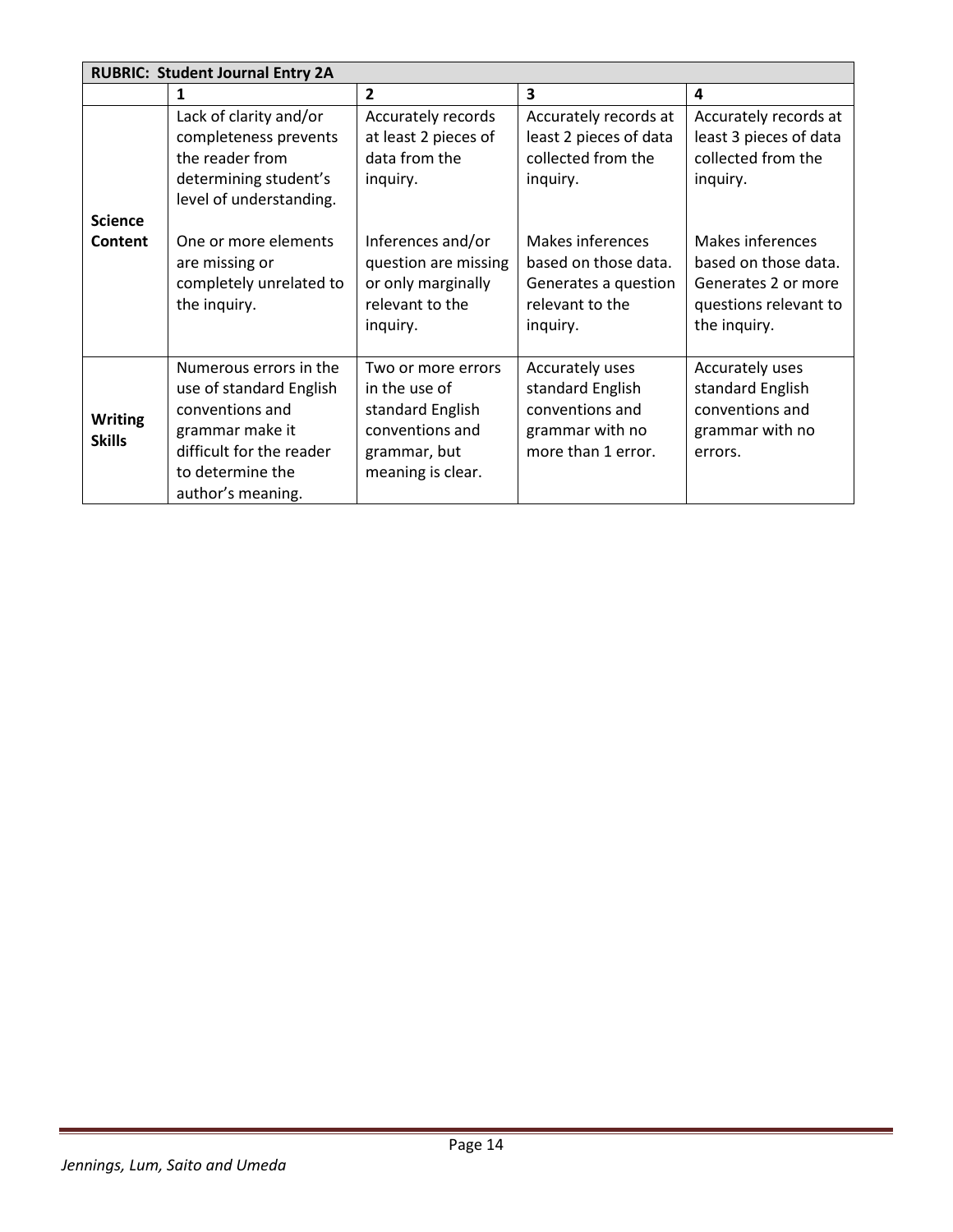**Unit Title:** Solar Energy **Lesson Title:** INVESTIGATION 2: Heat from the Sun - Lesson 2B: Research on Earth Materials and Heat from the Sun **Date Developed/Last Revised:** 6/13/13 **Unit Author(s):** K. Umeda, B. Jennings, L. Lum, R. Saito

# **DESCRIPTION**

In this second lesson for INVESTIGATION 2, students are guided through the process of doing research and designing an investigation to help them prepare for Lesson 2C. As a class, a research question is developed, research is conducted, and the information obtained is used to inform the development of a testable hypothesis. Students work as a group to develop an experimental design, including materials and procedures for testing the hypothesis that they will apply in the next lesson.

# **PLANNING (Steps 1, 2, & 3)**

# **1. Standards/Benchmarks Assessed in this Lesson:**

HCPS III: Science

• SC.3.1.1: Pose a question and develop a hypothesis based on observations (INVESTIGATION) (L4)

# CCSS: Language Arts

- CCSS.ELA-Literacy.RI.3.4: Determine the meaning of general academic and domain-specific words and phrases in a text relevant to a *grade 3 topic or subject area*.
- [CCSS.ELA-Literacy.W.3.7:](http://www.corestandards.org/ELA-Literacy/W/3/7/) Conduct short research projects that build knowledge about a topic.
- [CCSS.ELA-Literacy.W.3.8:](http://www.corestandards.org/ELA-Literacy/W/3/8/) Recall information from experiences or gather information from print and digital sources; take brief notes on sources and sort evidence into provided categories.
- CCSS.ELA-Literacy.SL.3.1: Engage effectively in a range of collaborative discussions (one-on-one. in groups, and teacher-led) with diverse partners on *grade 3 topics and texts*, building on others' ideas and expressing their own clearly**.**
- [CCSS.ELA-Literacy.L.3.](http://www.corestandards.org/ELA-Literacy/L/3/1/)1: Demonstrate command of the conventions of standard English grammar and usage when writing or speaking.

# **2A. Criteria- What Students Should Know and Be Able to Do:**

Students can-

- Generate questions based on data from an investigation as part of a group.
- Identify and conduct research to answer a question based on data collected from an investigation as part of a group.
- Use findings from research to develop a hypothesis and design an investigation with other members of a group.
- Describe the selected hypothesis and explain how it will be tested in an individual journal entry.

# **2B. Assessment Tools/Evidence:**

**Formative:**

- Teacher's anecdotal notes based on observations about student participation
- Small group data chart
- Whole class chart
- Student journal entry

# **3. Learning Experiences (Lesson Plan)**

Driving Question: How do observations and research lead to the development of a scientific investigation?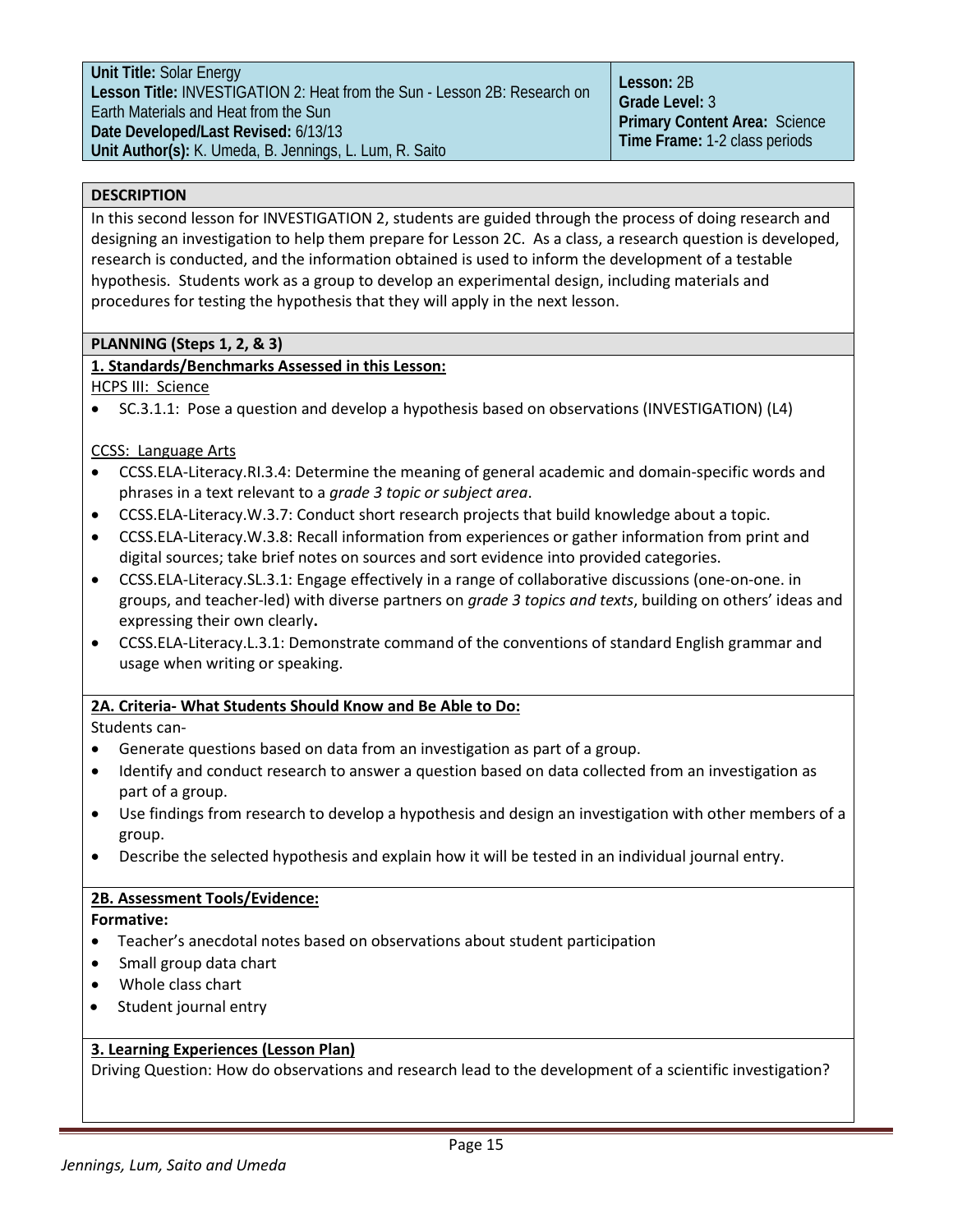**Vocabulary:** *(Sources: Encarta Dictionary, ScienceSaurus)*

- *hypothesis:* "an idea that can be tested by an experiment or an observation" (ScienceSaurus, 2005). It is generally stated in *an "If…then…" or "If…then…because…"* format. A good hypothesis is testable and linked to the research question.
- *procedure:* the means of doing or accomplishing something
- *variable:* something capable of changing or varying (Note: used by teacher to model the language of science)

# **Materials/Needs:**

- Data from previous lessons
- Selection of resources (visual and digital) for student research
- Chart paper and/or projection screen for computer
- Student journals or notebooks

# **Handouts/Other Resources:**

• See Sample Student Journal for this unit

# **Procedure:**

- Prepare a class chart based on the format shown on the provided Investigation Template.
- Introduce this lesson by reviewing the class summary of the previous days' investigation, what was learned about heat energy, and how different materials were observed to absorb heat differently. In their teams have students identify one of the observations they are curious about. Explain that the differences in materials or the conditions under which they were tested are referred to as "variables" in the language of science. (Note: Students should not be assessed on their knowledge of this term).
- Using the Investigation Template as a guide, lead a discussion with students that will enable you to fill in the appropriate sections on the chart.
- Observations and Wonderings: In their teams, ask students to discuss wonderings they now have about heat as it relates to the earth materials (Students can refer to science notebook entry from Lesson 2A). You may need to ask questions to facilitate their thinking. Have students share their wonderings and chart their responses. Possible wonderings include:
	- o Do different types of the same earth material absorb heat differently?
	- o Does the amount of material affect the amount of heat absorbed?
	- o If water is added to sand or soil, does that affect how heat is absorbed?
	- o Does the time of day affect the amount of heat absorbed?
- Explain that for this next phase of the investigation, we will select one of their wonderings to investigate as a class. Guide students to come to a consensus as to which wondering or "variable" they would like to select for the class investigation.
- Research Question: Guide students to create an appropriate research question (Ex.: How does the amount of material affect the amount of heat absorbed?), and record it on the class chart.
- Explain that more research is needed in order for the class to develop a testable hypothesis. Select and provide specific resource materials to assist students with their research on energy, heat energy, sunlight, and/or temperature. The nature and quantity of the selected materials should be developmentally appropriate for this grade level. Sources might include one or more of the following; however other resources you have on hand may be used.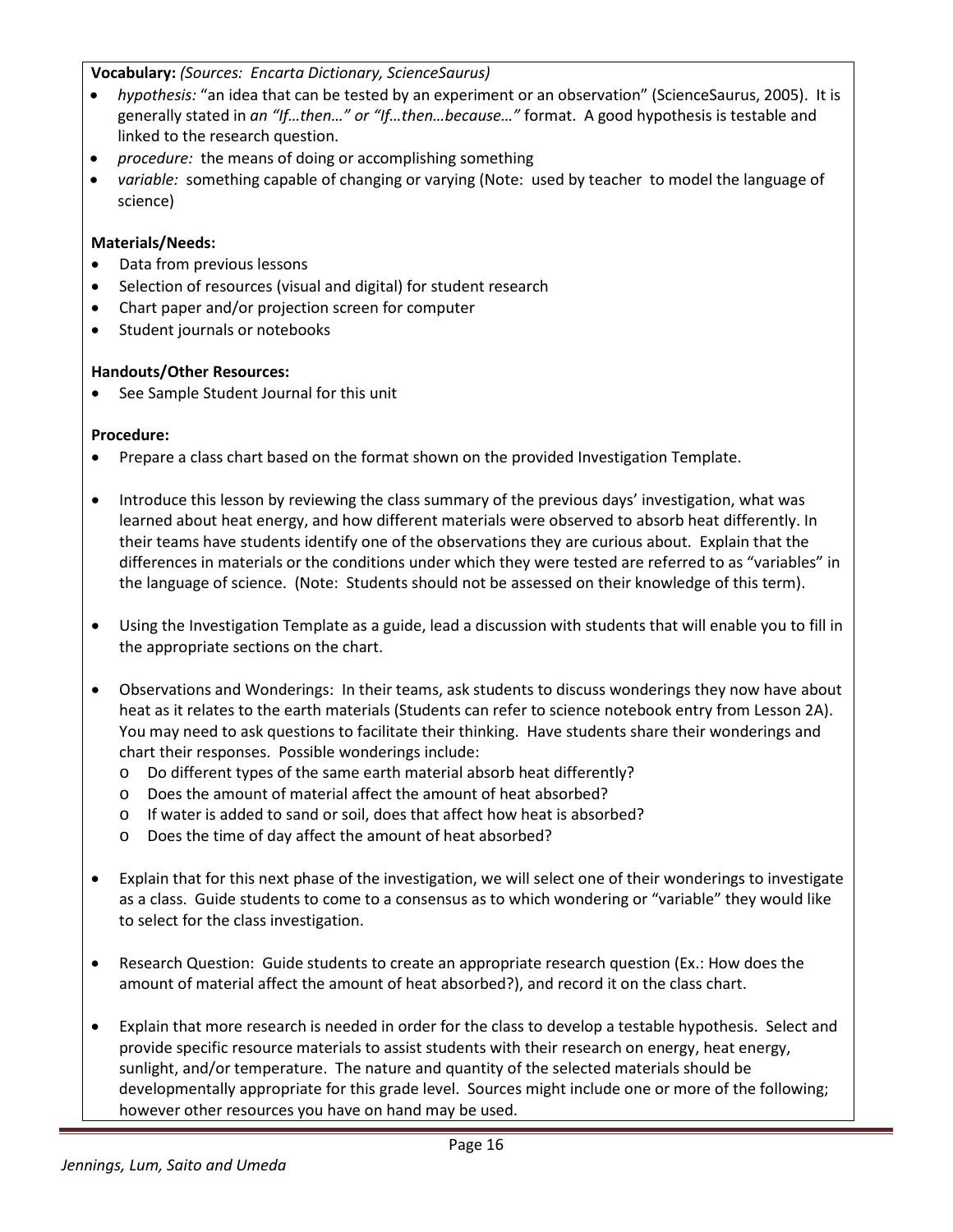- ScienceSaurus (blue edition)
	- **Energy: pg. 284-286**
	- **Energy: pg. 287**
	- Heat: pg. 288-294
- o Energy Kids[: http://www.eia.gov/kids/](http://www.eia.gov/kids/)
- o Discovery Education
	- *On the DE homepage, click on Science Elementary and select from the following resources:*
		- **EXECT:** "Energy Makes It Happen" Fun-damental
		- **"** "About Energy" reading passage
		- **F** "Forms of Energy" reading passage
		- "How Special is Our Sun" video segment (locate by typing the title into the search box)
- o Temperature Measure[: http://www.newton.dep.anl.gov/askasci/wea00/wea00136.htm](http://www.newton.dep.anl.gov/askasci/wea00/wea00136.htm)
- o The Difference Between Air Temperature in Shade and in Sun: [http://www.ehow.com/facts\\_5899718\\_difference-air-temperature-shade-sun.html](http://www.ehow.com/facts_5899718_difference-air-temperature-shade-sun.html)
- o NASA: "Sunlight and Solar Heat" [http://genesismission.jpl.nasa.gov/science/mod3\\_SunlightSolarHeat/index.html](http://genesismission.jpl.nasa.gov/science/mod3_SunlightSolarHeat/index.html)
- o Solar Energy Facts for Kids: [http://www.ehow.com/facts\\_5024335\\_solar-energy-kids.html](http://www.ehow.com/facts_5024335_solar-energy-kids.html)
- o PBS Kids[: http://pbskids.org/dragonflytv/show/solarcar.html](http://pbskids.org/dragonflytv/show/solarcar.html)
- Debrief: Debrief the research portion of the lesson by having students share and discuss their findings.
	- o Have students share and record in small groups, then create a class chart to capture information, OR
	- o Have students contribute a selected piece of information to a Google document. (Students are numbered off, teacher creates a numbered table in Google documents that is shared with the class; students enter information in the row that corresponds to their assigned number).
- Continue to model the development of a science investigation by guiding students through each step of the process to complete the class chart:
	- o Testable Hypothesis: Introduce "hypothesis" and explain that a hypothesis is "…an idea that can be tested by an experiment or an observation." (ScienceSaurus, 2005). Keeping students' abilities and safety in mind, guide students to develop a hypothesis for an experiment that will answer their research question, is "doable" within the constraints of materials available, and is based on what they have learned from their research. Record the hypothesis on the class chart.
	- o Experimental Design Materials: Have students work in small groups to determine what materials will be needed to conduct the investigation. Have groups share out to determine if all agree about what will be needed. Record materials list on the class chart.
	- $\circ$  Experimental Design Procedure: Have students work in small groups to discuss the procedure that should be used to conduct the investigation. Have groups share out to determine if procedural steps are clear to all. Record the procedure on the class chart.
- Student Journal: Direct students to describe the hypothesis and procedures that their group has decided upon in a journal entry.

Note: Based on the agreed-upon materials and procedures, the teacher will need to insure that needed supplies are provided for the next session in which students will carry out the investigation.

**TEACHING & ASSESSMENT (Steps 4, 5, 6, &7) Completed by teacher after instruction has taken place 4. Teaching and Collecting of Evidence of Student Learning:** Teacher Notes: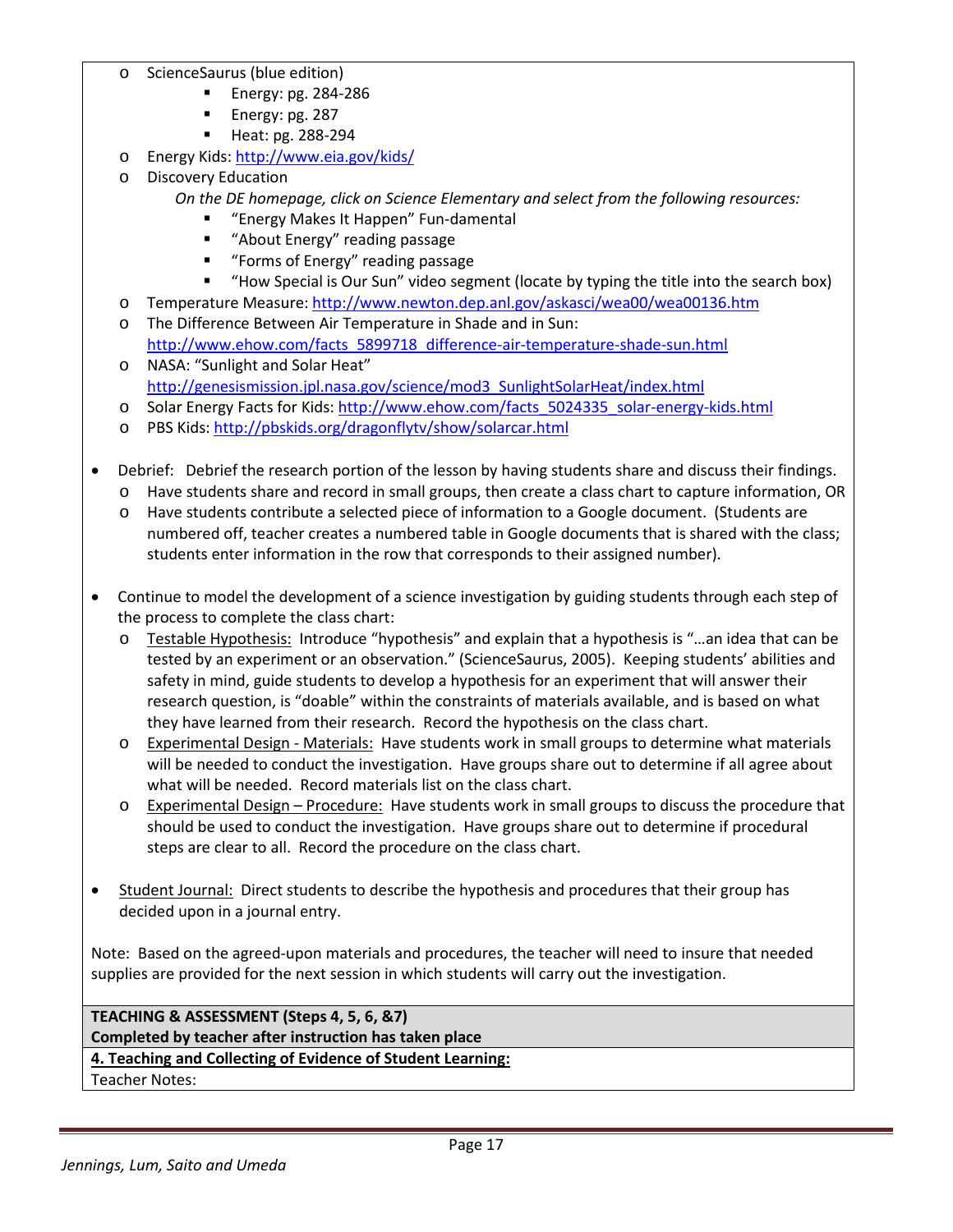# **5. Analysis of Student Products/Performances - Formative:**

Teacher Notes:

**6. Evaluation of Student Products/Performances – Summative (Not necessary for every lesson):** Teacher Notes:

**7. Teacher Reflection: Replanning, Reteaching, Next Steps:** Teacher Notes:

**RUBRIC: Student Journal Entry 2B 1 2 3 4 Science Content** Lack of clarity and/or completeness prevents the reader from understanding the hypothesis to be tested and/or the procedures that will be used to conduct the investigation. Describes a hypothesis that may or may not be testable; procedures are described but are somewhat unclear. Clearly describes a testable hypothesis and the procedures that will be used to conduct the investigation. Gives a detailed description of a testable hypothesis and the procedures that will be used to conduct the investigation. **Writing Skills** Numerous errors in the use of standard English conventions and grammar make it difficult for the reader to determine the author's meaning. Two or more errors in the use of standard English conventions and grammar, but meaning is clear. Accurately uses standard English conventions and grammar with no more than one error. Accurately uses standard English conventions and grammar with no errors.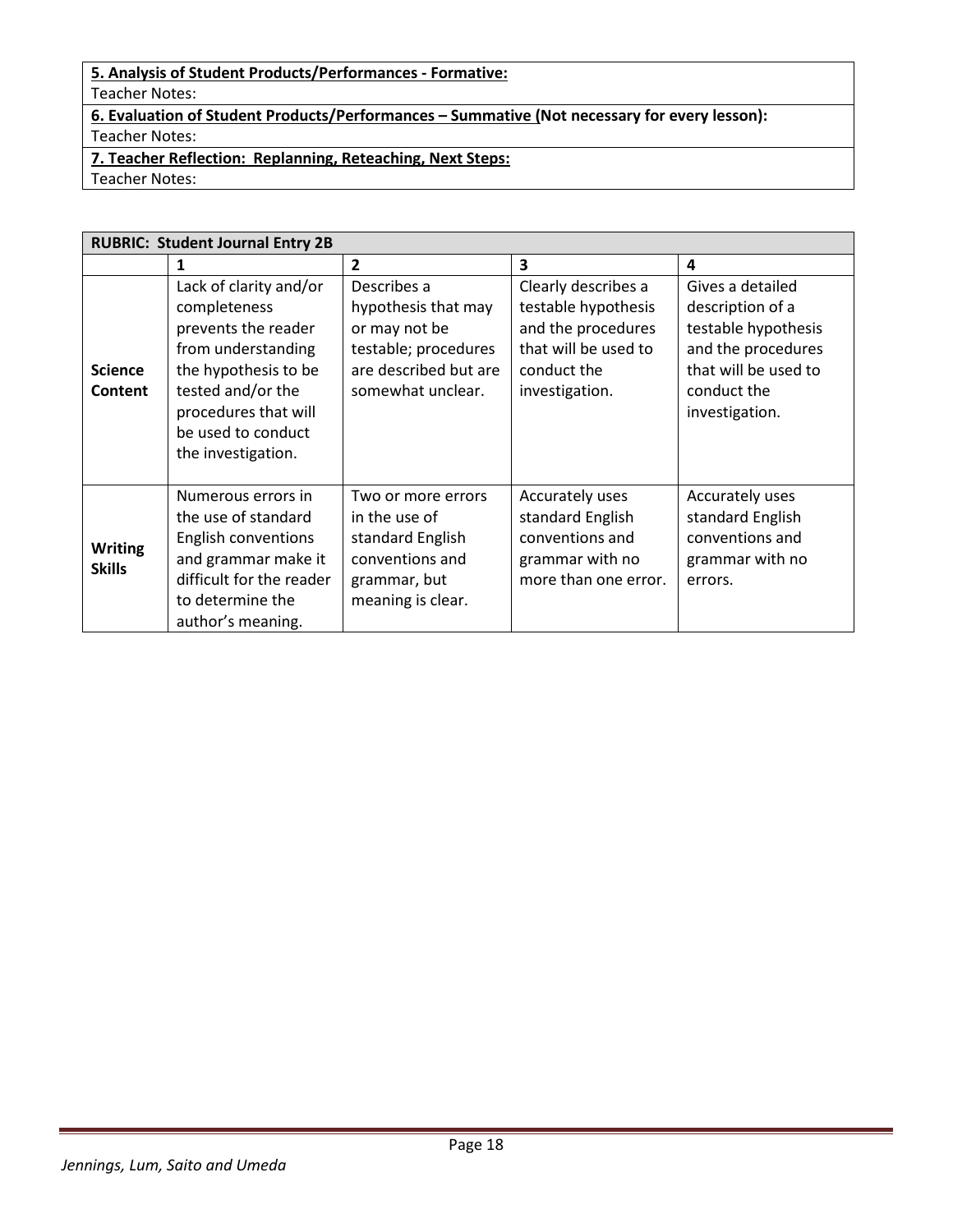**Unit Title:** Solar Energy **Lesson Title:** INVESTIGATION 2: Heat from the Sun – Lesson 2C: Guided Inquiry: Exploring Earth Materials & Heat from the Sun **Date Developed/Last Revised:** 6/13/13 **Unit Author(s):** K. Umeda, B. Jennings, L. Lum, R. Saito

**Lesson #:** 2C **Grade Level:** 3 **Primary Content Area:** Science **Time Frame:** 1 class period

# **DESCRIPTION**

In this third lesson for INVESTIGATION 3, the teacher directs students through a guided inquiry as they investigate how heat from the sun affects different earth materials. Students collect, record, and analyze data based on the experimental design determined in the previous lesson. They share and explain their findings as a group and in individual student journal entries.

# **PLANNING (Steps 1, 2, & 3)**

# **1. Standards/Benchmarks Assessed in this Lesson:**

HCPS III: Science

- SC.3.1.1: Pose a question and develop a hypothesis based on observations (INVESTIGATION) (L4)
- SC.3.1.2 Safely collect and analyze data to answer a question (INVESTIGATION) (L3)
- SC.3.6.1 Define energy and explain that the sun produces energy in the form of light and heat (NATURE OF MATTER/ENERGY) (L1)

# CCSS: Math

• CCSS.Math.Content.3.MD.A.1: Tell and write time to the nearest minute and measure time intervals in minutes. Solve word problems involving addition and subtraction of time intervals in minutes, e.g., by representing the problem on a number line diagram.

# CCSS: Language Arts

- CCSS.ELA-Literacy.RI.3.4: Determine the meaning of general academic and domain-specific words and phrases in a text relevant to a *grade 3 topic or subject area*.
- CCSS.ELA-Literacy.SL.3.1: Engage effectively in a range of collaborative discussions (one-on-one. in groups, and teacher-led) with diverse partners on *grade 3 topics and texts*, building on others' ideas and expressing their own clearly.

# **2A. Criteria- What Students Should Know and Be Able to Do:**

Students can-

- Conduct an investigation as a member of a group, including data collection, recording, and analysis.
- Accurately measure and record temperature.
- Individually describe results of an investigation and explain how findings inform their understanding of the affect of heat from the sun on different earth materials and surfaces.

# **2B. Assessment Tools/Evidence:**

# **Formative:**

- Teacher's anecdotal notes based on observations about student participation
- Small group data chart
- Whole class chart
- Student journal entry

# **3. Learning Experiences (Lesson Plan)**

Driving Questions:

- How can I conduct an investigation to answer a question?
- How do material properties affect the amount of heat absorbed?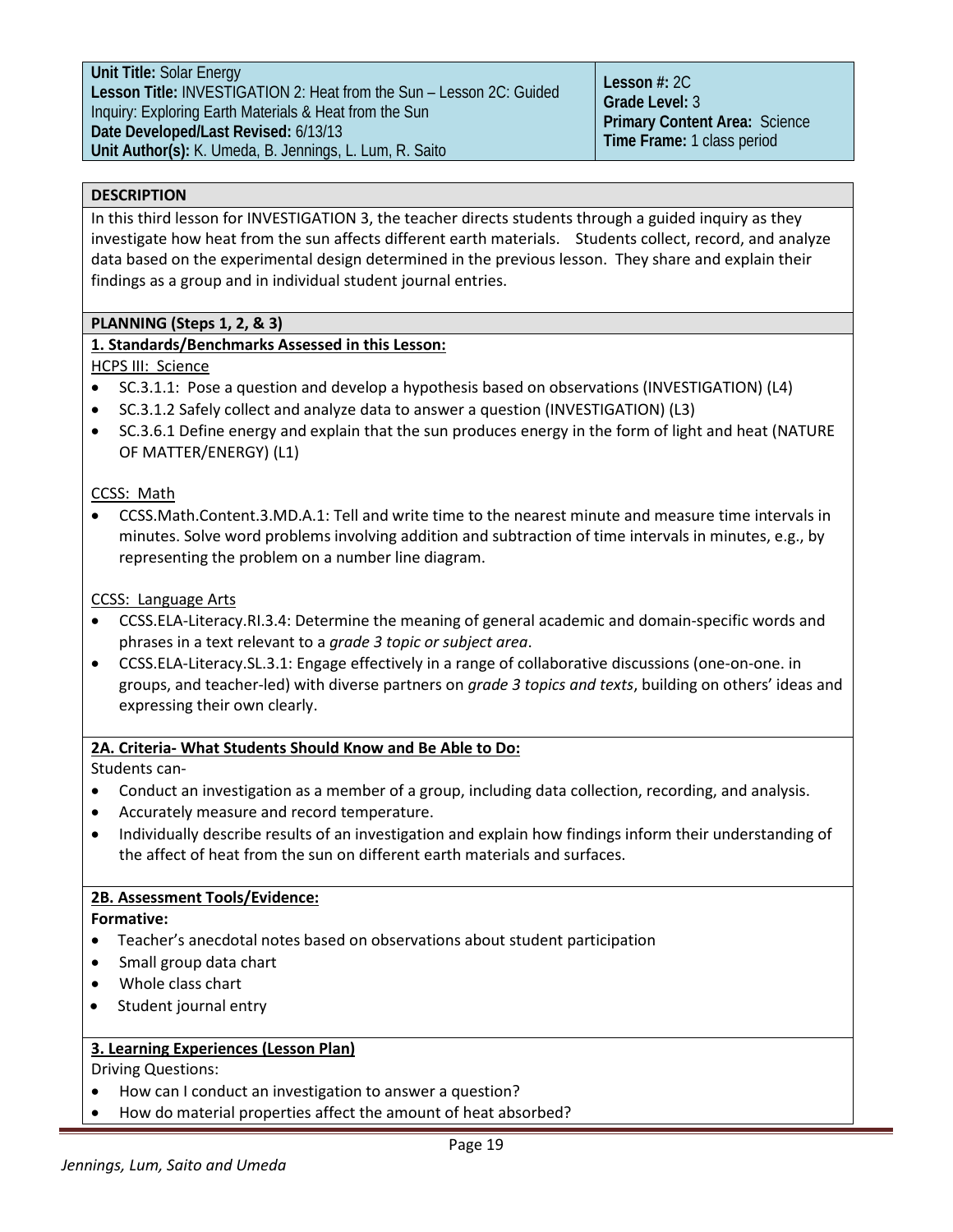# **Materials/Needs:**

- A sunny day
- Investigation Template
- Clear plastic containers from the previous investigation
- Different types of soil, sand, concrete and water (e.g. salt vs. fresh, different concentrations of salt)
- Student journal or notebook

# **Handouts/Other Resources:**

• Data Recording Sheet

# **Procedure:**

- Review the steps on the Investigation Template that were recorded in Lesson 2B, including the testable hypothesis that was selected by the class and the procedures for the investigation.
- Provide students with a new Data Recording Sheet and check for understanding on how columns are to be labeled to correspond with the selected investigation.
- Guide students as they implement their experimental procedures and prompt their thinking as they collect and record data.
- After data has been collected, have student groups share the results of their investigations and create a class graph of their data.
- Facilitate a discussion in which students are asked to analyze the data. Optional create a new class chart to record data (facts) and inferences (explanations).
- Guide students to develop a summary and conclusion about heat from the sun and different earth materials. Record on the class chart.
- Discuss possible implications and next steps for scientific inquiry. Record.
- Conclude this inquiry by reviewing the driving questions for the lesson and discussing them in light of what was learned:
	- o How can I conduct an investigation to answer a question?
	- o How do material properties affect the amount of heat absorbed?

# **TEACHING & ASSESSMENT (Steps 4, 5, 6, &7)**

**Completed by teacher after instruction has taken place**

**4. Teaching and Collecting of Evidence of Student Learning:**

Teacher Notes:

**5. Analysis of Student Products/Performances - Formative:**

Teacher Notes:

# **6. Evaluation of Student Products/Performances – Summative (Not necessary for every lesson):** Teacher Notes:

# **7. Teacher Reflection: Replanning, Reteaching, Next Steps:**

Teacher Notes: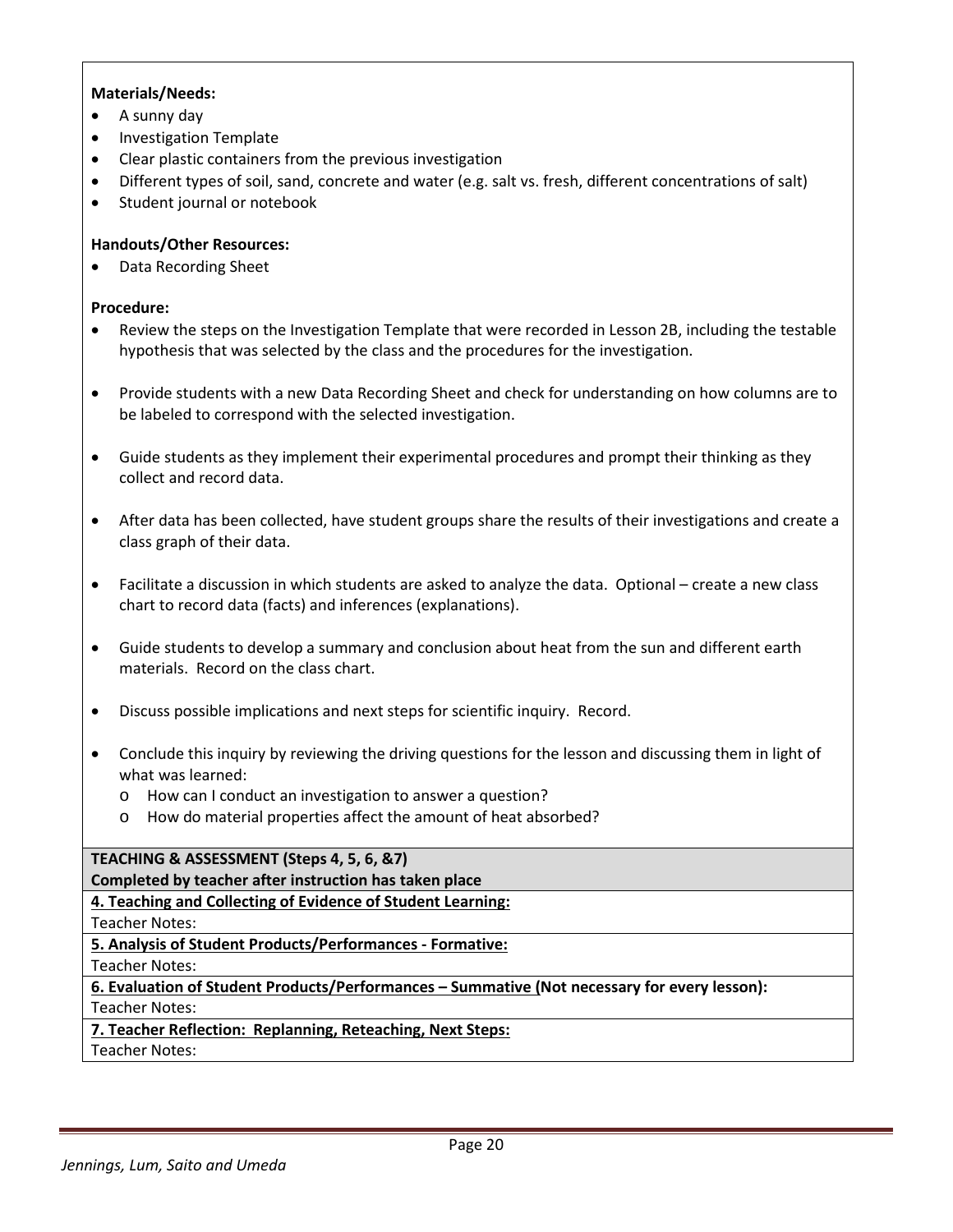|                                 | <b>RUBRIC: Student Journal Entry 2C</b>                                                                                                                                                                                                        |                                                                                                                                                                                                     |                                                                                                                                                                                                       |                                                                                                                                                                                                                                                            |
|---------------------------------|------------------------------------------------------------------------------------------------------------------------------------------------------------------------------------------------------------------------------------------------|-----------------------------------------------------------------------------------------------------------------------------------------------------------------------------------------------------|-------------------------------------------------------------------------------------------------------------------------------------------------------------------------------------------------------|------------------------------------------------------------------------------------------------------------------------------------------------------------------------------------------------------------------------------------------------------------|
|                                 | 1                                                                                                                                                                                                                                              | $\overline{2}$                                                                                                                                                                                      | $\overline{\mathbf{3}}$                                                                                                                                                                               | 4                                                                                                                                                                                                                                                          |
| <b>Science</b><br>Content       | Lack of clarity and/or<br>completeness in the<br>description of the<br>investigation prevents<br>the reader from<br>determining student<br>understanding of key<br>concepts.<br>Conclusion is missing<br>or unrelated to the<br>investigation. | Description of the<br>purpose of the<br>investigation and/or<br>the data that were<br>collected are<br>somewhat unclear.<br>Conclusion is unclear<br>or marginally related<br>to the investigation. | Clearly describes the<br>purpose of the<br>investigation and the<br>data that were<br>collected.<br>States a conclusion<br>about how material<br>properties affect the<br>amount of heat<br>absorbed. | Clearly explains the<br>purpose of the<br>investigation and the<br>data that were<br>collected.<br>Supports a clearly<br>stated conclusion<br>about how material<br>properties affect the<br>amount of heat<br>absorbed with<br>references to the<br>data. |
| <b>Writing</b><br><b>Skills</b> | Numerous errors in<br>the use of standard<br><b>English conventions</b><br>and grammar make it<br>difficult for the reader<br>to determine the<br>author's meaning.                                                                            | Two or more errors<br>in the use of<br>standard English<br>conventions and<br>grammar, but<br>meaning is clear.                                                                                     | Accurately uses<br>standard English<br>conventions and<br>grammar with no<br>more than one error.                                                                                                     | Accurately uses<br>standard English<br>conventions and<br>grammar with no<br>errors.                                                                                                                                                                       |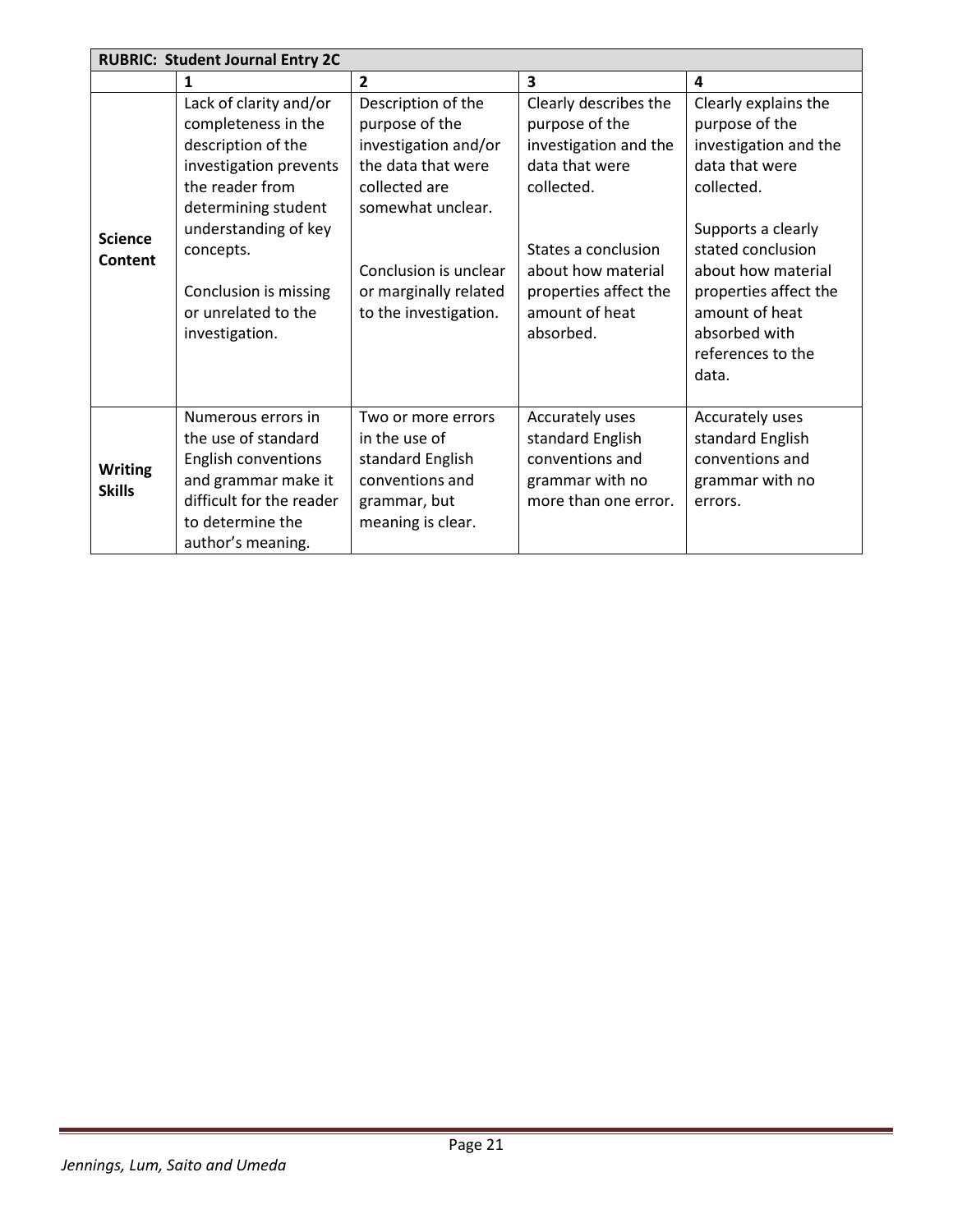# **DESCRIPTION**

In this unit, two different multi-step investigation sequences are described. In most cases, teachers should select either INVESTIGATION 2 OR INVESTIGATION 3 for full implementation. INVESTIGATION 2 (heat) is recommended for full implementation, followed by direct teaching of concepts related to INVESTIGATION 3 (light). Where time permits, teachers may opt to have students deepen their understanding of the inquiry process through full implementation of INVESTIGATION 3. This is the first of the three lessons in the series, in which students will learn that the sun produces energy that we can see (visible light) as well as energy that we cannot see (ultraviolet rays). They will explore how light from the sun affects UV-sensitive beads under different conditions. In lesson 3A, students will be led through the structured inquiry process.

# **PLANNING (Steps 1, 2, & 3)**

# **1. Standards/Benchmarks Assessed in this Lesson:**

HCPS III: Science

- SC.3.1.1 Pose a question and develop a hypothesis based on observations (INVESTIGATION) (L4)
- SC.3.1.2 Safely collect and analyze data to answer a question (INVESTIGATION) (L3)
- SC.3.6.1 Define energy and explain that the sun produces energy in the form of light and heat (NATURE OF MATTER/ENERGY) (L1)

# CCSS: Math

• CCSS.Math.Content.3.MD.A.1: Tell and write time to the nearest minute and measure time intervals in minutes. Solve word problems involving addition and subtraction of time intervals in minutes, e.g., by representing the problem on a number line diagram.

# CCSS: Language Arts

- CCSS.ELA-Literacy.SL.3.1: Engage effectively in a range of collaborative discussions (one-on-one. in groups, and teacher-led) with diverse partners on *grade 3 topics and texts*, building on others' ideas and expressing their own clearly.
- [CCSS.ELA-Literacy.L.3.](http://www.corestandards.org/ELA-Literacy/L/3/1/)1: Demonstrate command of the conventions of standard English grammar and usage when writing or speaking.

# **2A. Criteria- What Students Should Know and Be Able to Do:**

Students can-

- Accurately read and record time.
- Collect and organize data.
- Use data to make inferences.
- Explain that there is visible light, and there is light energy that you cannot see.

# **2B. Assessment Tools/Evidence:**

# **Formative:**

- Teacher's anecdotal notes based on observations about student participation
- Small group data chart
- Whole class chart
- Student journal entry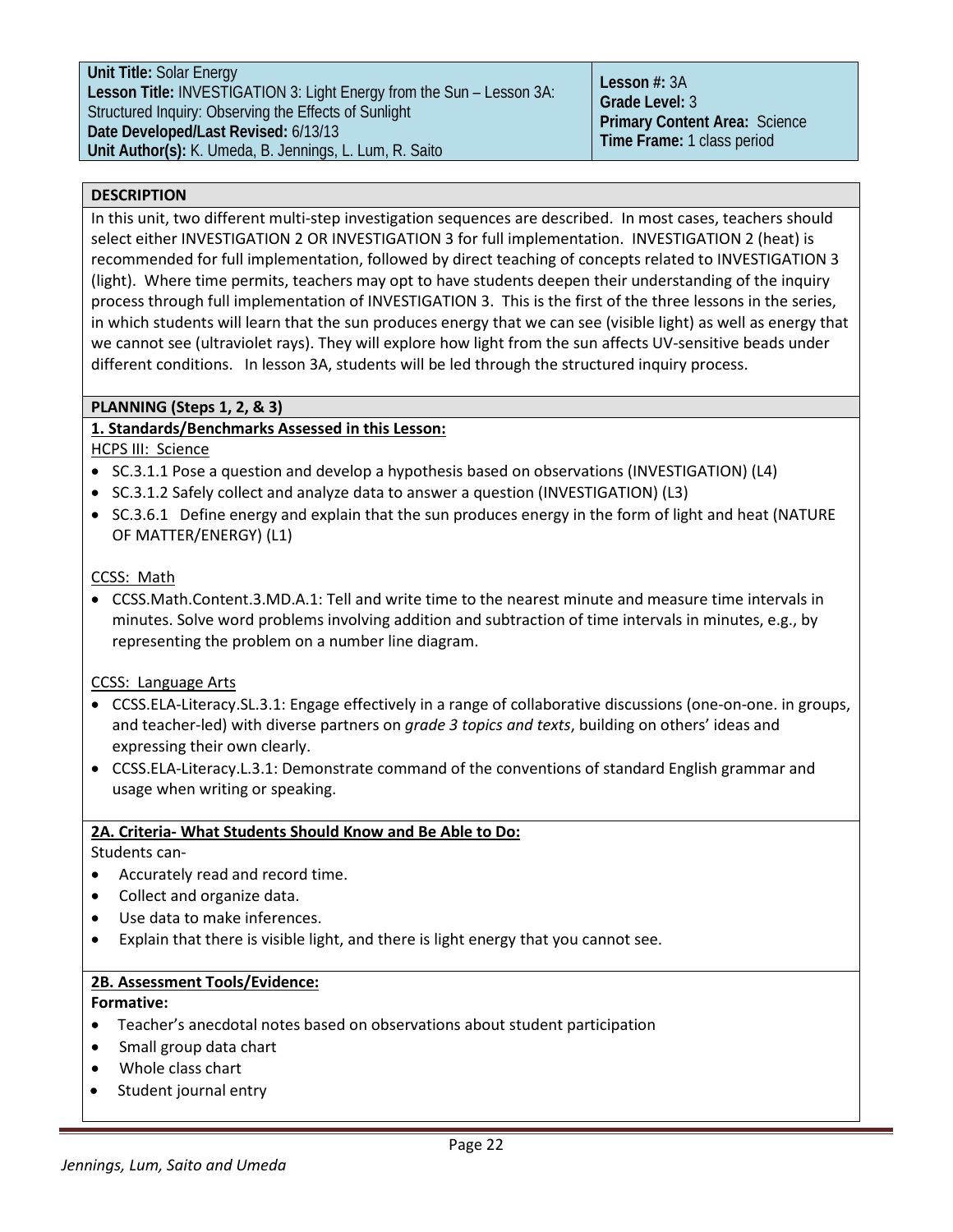# **3. Learning Experiences (Lesson Plan)**

Driving Question: How can we detect both visible and invisible light energy from the sun?

# **Vocabulary:** *(Sources: Encarta Dictionary, ScienceSaurus)*

- *visible:* capable of being seen by the human eye
- *invisible:* not able to be seen with the human eye
- *ultraviolet (UV) light:* invisible energy from the sun; beyond the violet end of the visible light spectrum
- *control:* used to keep all variables in an experiment the same except for the one being tested

# **Materials/Needs:**

• A sunny day

# *For each pair of students:*

- 2 UV beads (1 will be your control bead and the other will be the "testing bead")
- 1 sheet of white paper
- Timer
- Student notebooks or journals

# **Handouts/Other Resources:**

- See Sample Student Journal for this unit
- Data Recording Sheet

# **Procedure:**

- Assign students to work together in pairs.
- Introduce the investigation by saying that today we will be working with some "special" beads.
- Have the students place the white sheet in front of them with the two beads on top of it.
- Take the "testing bead" and place it under the palm of your hand for one minute.
- Place the "testing bead" on the white sheet of paper next to the control bead.
- Observe whether the bead changed color and use the timer to measure how long the color lasted.
- Record your findings on your Data Recording Sheet.
- Discuss or hypothesize what has caused the beads to change or not change color.
- Cover the control bead with a piece of paper.
- Take the "testing bead" outside under a shady tree and hold it in the open palm of your hand for one minute.
- Follow the same procedure for comparing it with the control bead, making observations, and recording your findings.
- Discuss or hypothesize what has caused the beads to change color.
- Follow the same procedure of taking the "testing bead" outside, but this time take it to an area that has strong sunlight.
- Conclude by discussing and creating a class summary of what was observed when the beads were in the sun vs. in the shade. Identify that the beads they were working with are called UV beads and explain the following:
	- o UV beads contain a chemical that changes color when exposed to ultraviolet (UV) light.
	- o Light is a form of energy that travels in waves. The light that you can see is called visible light. Ultraviolet light has wavelengths that are invisible to the eye except when they come in contact with chemicals such as those found in these beads. Scientists are interested in ultraviolet light because it can be harmful to humans.
	- o In Science, energy is the ability to do work and work is done when a force moves an object through a distance (ScienceSaurus, 2005). The sun produces light energy.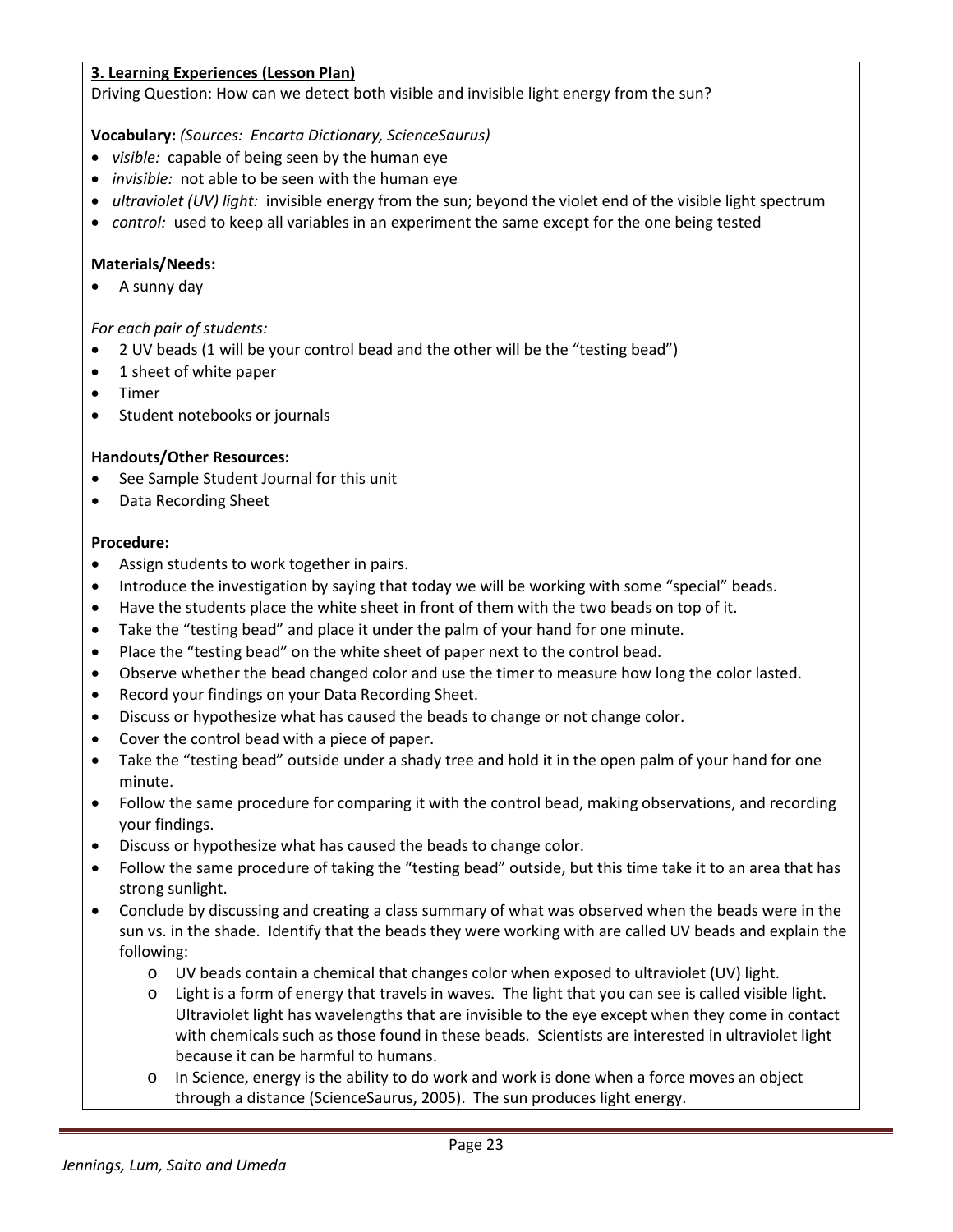# **TEACHING & ASSESSMENT (Steps 4, 5, 6, &7)**

**Completed by teacher after instruction has taken place**

**4. Teaching and Collecting of Evidence of Student Learning:**

Teacher Notes:

**5. Analysis of Student Products/Performances - Formative:**

Teacher Notes:

# **6. Evaluation of Student Products/Performances – Summative (Not necessary for every lesson):** Teacher Notes:

# **7. Teacher Reflection: Replanning, Reteaching, Next Steps:**

Teacher Notes:

| <b>RUBRIC: Student Journal Entry 3A</b> |                                                                                                                                                                                                       |                                                                                                                                                                      |                                                                                                                                                                                        |                                                                                                                                                                                              |
|-----------------------------------------|-------------------------------------------------------------------------------------------------------------------------------------------------------------------------------------------------------|----------------------------------------------------------------------------------------------------------------------------------------------------------------------|----------------------------------------------------------------------------------------------------------------------------------------------------------------------------------------|----------------------------------------------------------------------------------------------------------------------------------------------------------------------------------------------|
|                                         | 1                                                                                                                                                                                                     | $\overline{2}$                                                                                                                                                       | $\overline{\mathbf{3}}$                                                                                                                                                                | 4                                                                                                                                                                                            |
| <b>Science</b><br>Content               | Lack of clarity and/or<br>completeness<br>prevents the reader<br>from determining<br>student's<br>understanding.<br>One or more elements<br>are missing or<br>completely unrelated<br>to the inquiry. | Accurately records at<br>least 2 pieces of data<br>from the inquiry.<br>Inferences and/or<br>question is missing or<br>only marginally<br>related to the<br>inquiry. | Accurately records<br>at least 2 pieces of<br>data collected from<br>the inquiry.<br>Makes inferences<br>based on those<br>data.<br>Generates a<br>question related to<br>the inquiry. | Accurately records at<br>least 3 pieces of data<br>collected from the<br>inquiry.<br>Makes inferences<br>based on those data.<br>Generates a question<br>directly related to the<br>inquiry. |
| <b>Writing</b><br><b>Skills</b>         | Numerous errors in<br>the use of standard<br>English conventions<br>and grammar make it<br>difficult for the reader<br>to determine the<br>author's meaning.                                          | Two or more errors<br>in the use of<br>standard English<br>conventions and<br>grammar, but<br>meaning is clear.                                                      | Accurately uses<br>standard English<br>conventions and<br>grammar with no<br>more than one<br>error.                                                                                   | Accurately uses<br>standard English<br>conventions and<br>grammar with no<br>errors.                                                                                                         |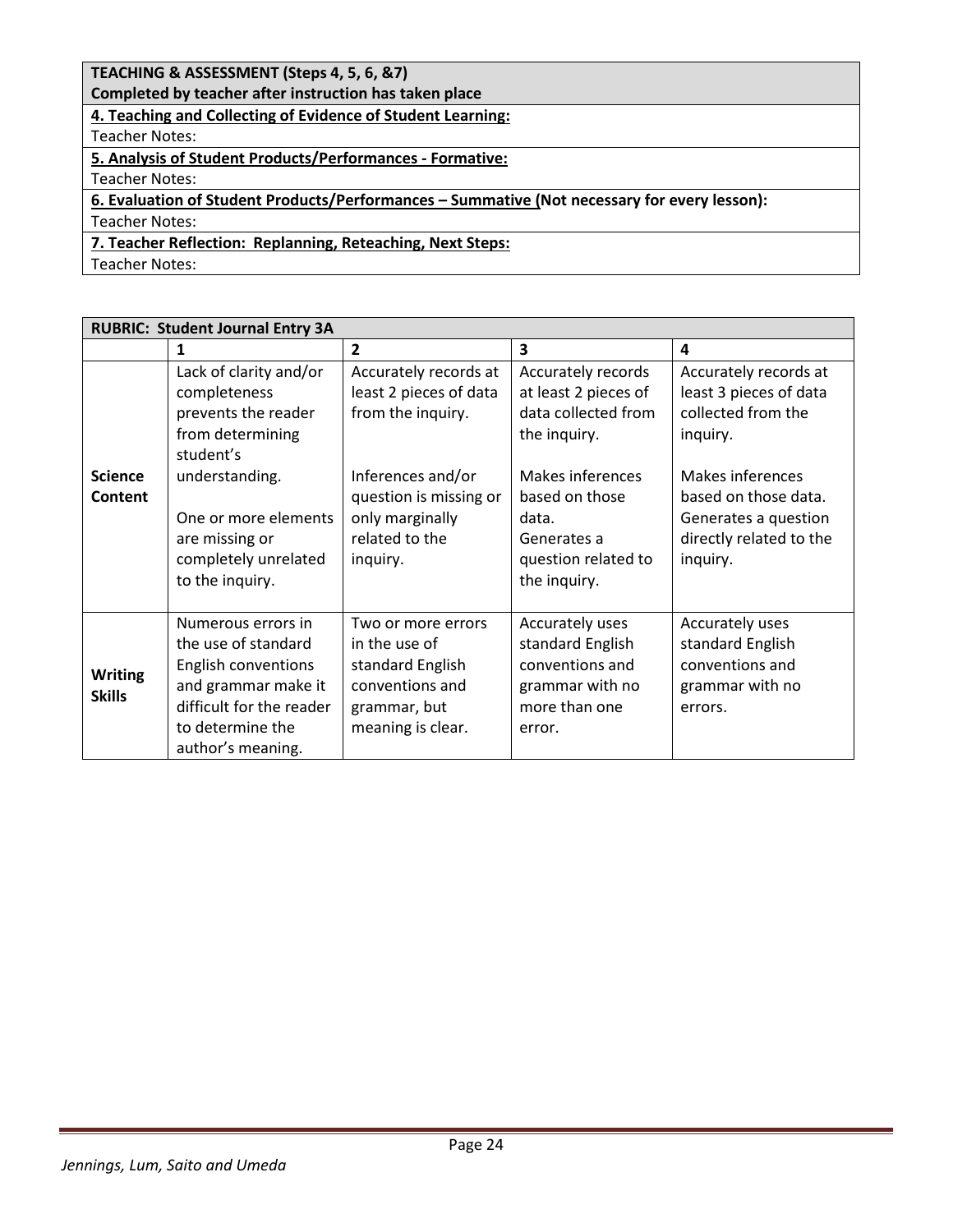# **DESCRIPTION**

In this second lesson for INVESTIGATION 3, students are guided through the process of doing research and designing an investigation. As a class, a research question is developed, research is conducted, and the information obtained is used to inform the development of a testable hypothesis. Students work as a group to develop an experimental design, including materials and procedures for testing the hypothesis that they will apply in the next lesson.

# **PLANNING (Steps 1, 2, & 3)**

# **1. Standards/Benchmarks Assessed in this Lesson:**

HCPS III: Science

• SC.3.1.1: Pose a question and develop a hypothesis based on observations (INVESTIGATION) (L4)

# CCSS: Language Arts

- CCSS.ELA-Literacy.RI.3.4: Determine the meaning of general academic and domain-specific words and phrases in a text relevant to a *grade 3 topic or subject area*.
- CCSS.ELA-Literacy.SL.3.1: Engage effectively in a range of collaborative discussions (one-on-one. in groups, and teacher-led) with diverse partners on *grade 3 topics and texts*, building on others' ideas and expressing their own clearly.
- [CCSS.ELA-Literacy.W.3.7:](http://www.corestandards.org/ELA-Literacy/W/3/7/) Conduct short research projects that build knowledge about a topic.
- [CCSS.ELA-Literacy.W.3.8:](http://www.corestandards.org/ELA-Literacy/W/3/8/) Recall information from experiences or gather information from print and digital sources; take brief notes on sources and sort evidence into provided categories.
- [CCSS.ELA-Literacy.L.3.](http://www.corestandards.org/ELA-Literacy/L/3/1/)1: Demonstrate command of the conventions of standard English grammar and usage when writing or speaking.

# **2A. Criteria- What Students Should Know and Be Able to Do:**

Students can-

- Generate questions based on data from an investigation as part of a group.
- Identify and conduct research to answer a question based on data collected from an investigation as part of a group.
- Use findings from research to develop a hypothesis and design an investigation with other members of a group.
- Describe the selected hypothesis and explain how it will be tested in an individual journal entry.

# **2B. Assessment Tools/Evidence:**

**Formative:**

- Teacher's anecdotal notes based on observations about student participation
- Small group data chart
- Whole class chart
- Student journal entry

# **3. Learning Experiences (Lesson Plan)**

Driving Question: How do observations and research lead to the development of a scientific inquiry?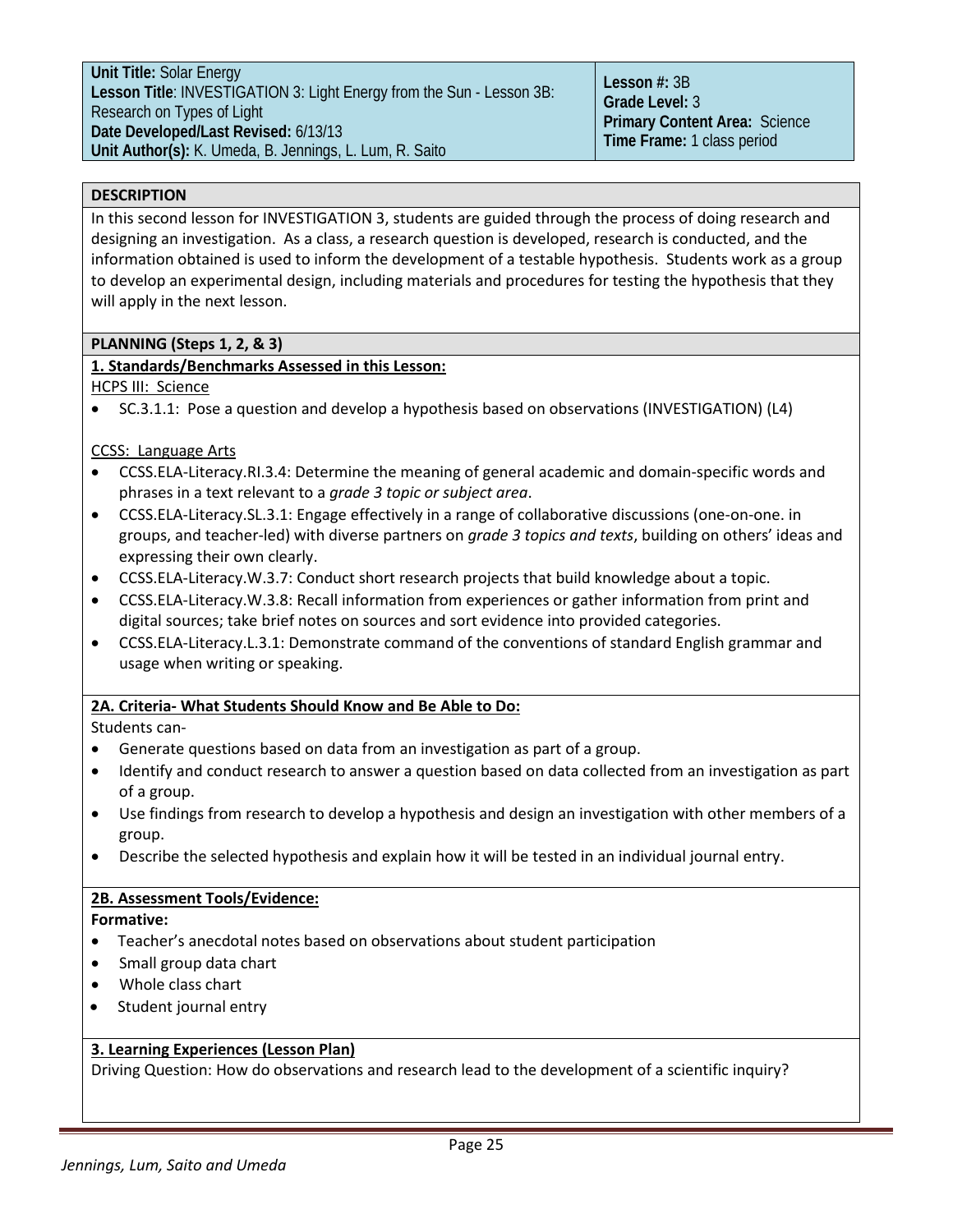**Vocabulary:** *(Sources: Encarta Dictionary, ScienceSaurus)*

- *hypothesis:* "an idea that can be tested by an experiment or an observation " (ScienceSaurus, 2005). It is generally stated in an "*If…then…" or "If…then…because…"* format. A good hypothesis is testable and linked to the research question.
- *procedure:* the means of doing or accomplishing something

# **Materials/Needs:**

- Investigation Template
- Data Recording Sheet
- UV bead bracelets from previous investigation
- Various light sources including incandescent light, CFL or LED light, fluorescent light, colored light, and a black light

*Note: Lights are to be set up as stations at various locations around the room such that 2-3 student teams can be working at a station simultaneously*

Student notebooks or journals

# **Handouts/Other Resources:**

• See Sample Student Journal for this unit

# **Procedure:**

- Prepare a class chart based on the Investigation Template.
- Template to guide a class discussion.
- Review the class summary of the previous days' investigation and what was learned about energy, light, and UV beads. In their pairs have students discuss and record 1-2 observations that they are curious about. Chart the student's observations.
- In their pairs, ask students to discuss wonderings they now have about sunlight as it relates to the UV beads. You may need to ask questions to facilitate their thinking. Have students share their wonderings and chart their responses. Possible wonderings include:
	- o How do UV beads react to differences in temperature?
	- o How do UV beads react to different types of light?
	- o How does the time of day affect the reaction of the UV beads?
	- o How does the amount of time in the sun affect the reaction of the beads?
	- o Does the color of the bead affect its reaction to sunlight?
- Explain that for this next phase of the investigation, we will investigate one of their wonderings **as a class.** The selected inquiry is *how UV beads react to different types of light.*
- Guide students to create the research question: What is the effect of the type of light on the reaction of UV beads? Or, How does the type of light affect the reaction of UV beads? Different types of light sources that could be used include sunlight, incandescent light, fluorescent light, and LED light. Be sure to show students the different types of light sources that they will be using and discuss how they are alike and different.
- Guide students to research information on energy, sunlight, and UV beads using any of the following resources or others that are available to you:
	- o ScienceSaurus (blue edition)
		- **Energy: pg. 284-286**
		- Energy: pg. 287
		- Light: pg. 308-312
	- o Energy Kids[: http://www.eia.gov/kids/](http://www.eia.gov/kids/)
	- o Discovery Education

*On the DE homepage, click on Science Elementary and select from the following resources:*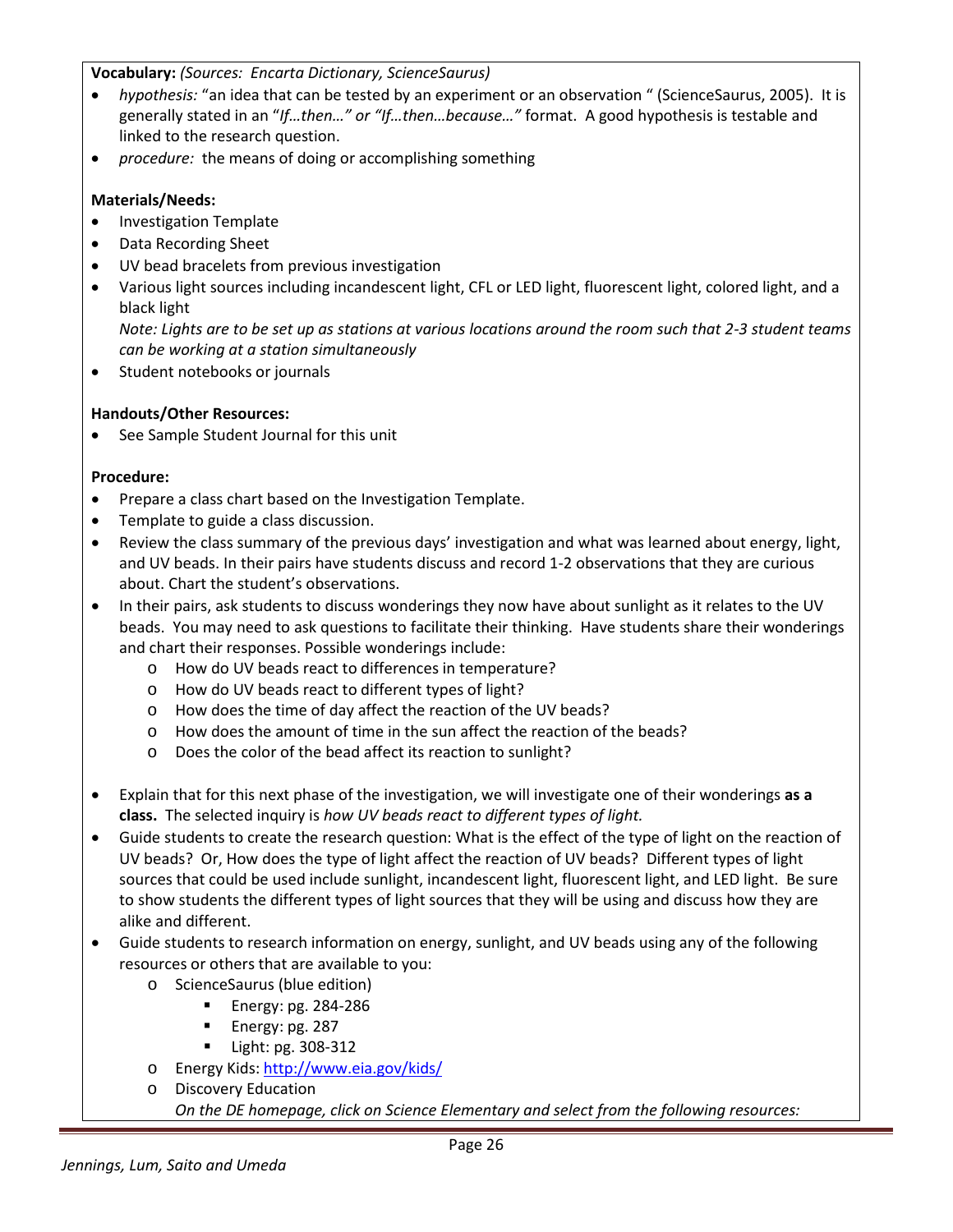- "Energy Makes It Happen" Fun-damental
- "About Energy" reading passage
- **"** "Forms of Energy" reading passage

Have students share their research findings by sharing and recording in small groups, large groups, and/or Google document. Discuss as a class.

- Continue to model the development of a science investigation by guiding students through each step of the process to complete the class chart:
	- o Testable Hypothesis: Review "hypothesis" and explain that a hypothesis is "…an idea that can be tested by an experiment or an observation." (ScienceSaurus, 2005). Keeping students' abilities and safety in mind, guide students to develop a hypothesis for an experiment that will answer their research question, is "doable" within the constraints of materials available, and is based on what they have learned from their research. Record the hypothesis on the class chart.
	- o Experimental Design Materials: Have students work in small groups to determine what materials will be needed to conduct the investigation. Have groups share out to determine if all agree about what will be needed. Record materials list on the class chart.
	- o Experimental Design Procedure: Have students work in small groups to discuss the procedure that should be used to conduct the investigation. Have groups share out to determine if procedural steps are clear to all. Record the procedure on the class chart.
- Journal Entry: Direct students to describe the hypothesis and procedures that the class has decided upon.

Note: Based on the agreed-upon materials and procedures, the teacher will need to insure that needed supplies are provided for the next session in which students will carry out the investigation.

**TEACHING & ASSESSMENT (Steps 4, 5, 6, &7) Completed by teacher after instruction has taken place**

**4. Teaching and Collecting of Evidence of Student Learning:**

Teacher Notes:

**5. Analysis of Student Products/Performances - Formative:**

Teacher Notes:

**6. Evaluation of Student Products/Performances – Summative (Not necessary for every lesson):** Teacher Notes:

**7. Teacher Reflection: Replanning, Reteaching, Next Steps:**

Teacher Notes: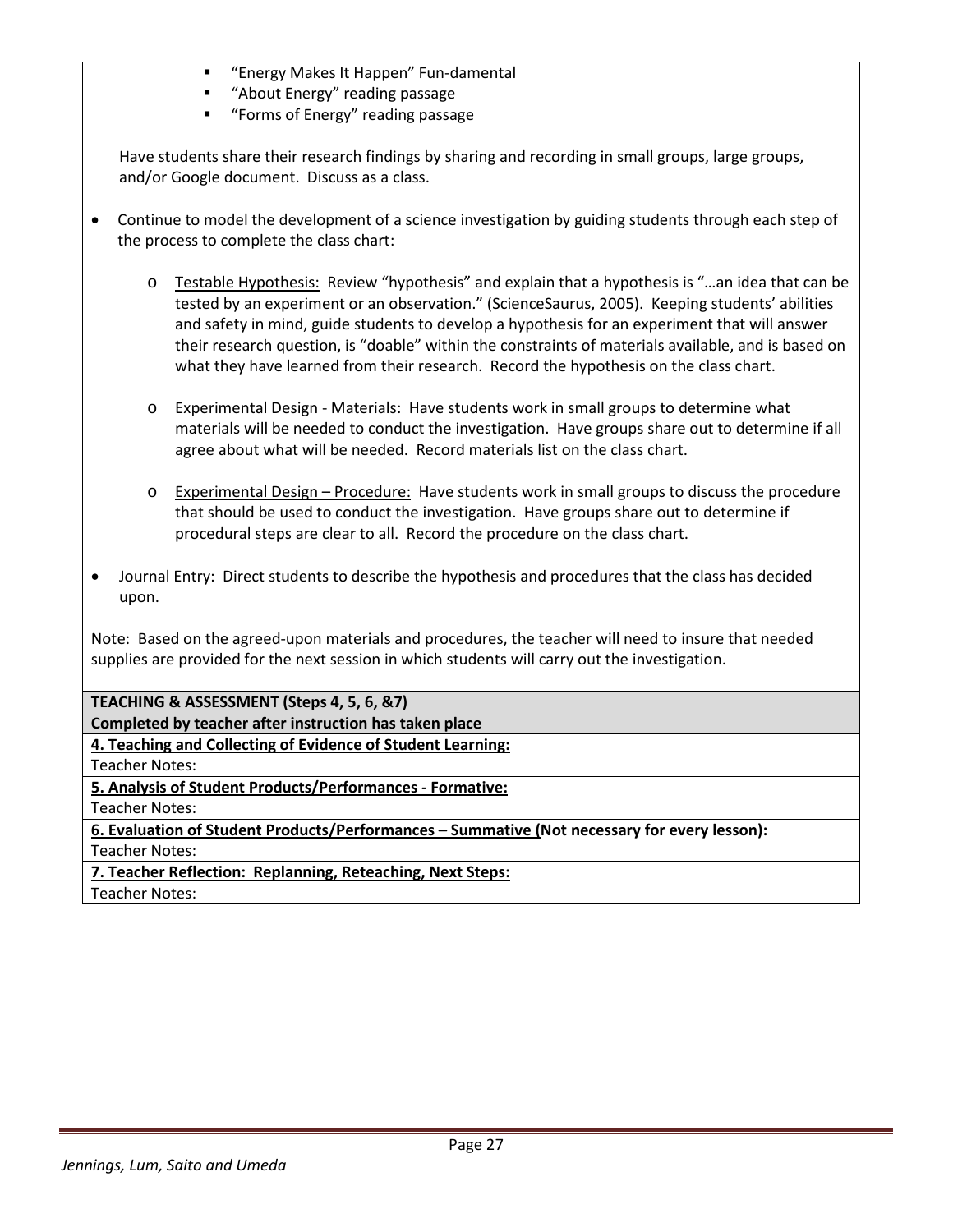| <b>RUBRIC: Student Journal Entry 3B</b> |                                                                                                                                                                                                   |                                                                                                                           |                                                                                                                           |                                                                                                                                            |
|-----------------------------------------|---------------------------------------------------------------------------------------------------------------------------------------------------------------------------------------------------|---------------------------------------------------------------------------------------------------------------------------|---------------------------------------------------------------------------------------------------------------------------|--------------------------------------------------------------------------------------------------------------------------------------------|
|                                         | 1                                                                                                                                                                                                 | $\overline{2}$                                                                                                            | 3                                                                                                                         | 4                                                                                                                                          |
| <b>Science</b><br>Content               | Lack of clarity and/or<br>completeness prevents<br>the reader from<br>understanding the<br>hypothesis to be tested<br>and/or the procedures<br>that will be used to<br>conduct the investigation. | Describes a<br>hypothesis that may<br>or may not be<br>testable; procedures<br>are described but are<br>somewhat unclear. | Clearly describes a<br>testable hypothesis<br>and the procedures<br>that will be used to<br>conduct the<br>investigation. | Gives a detailed<br>description of a<br>testable hypothesis<br>and the procedures<br>that will be used to<br>conduct the<br>investigation. |
| <b>Writing</b><br><b>Skills</b>         | Numerous errors in the<br>use of standard English<br>conventions and<br>grammar make it difficult<br>for the reader to<br>determine the author's<br>meaning.                                      | Two or more errors<br>in the use of<br>standard English<br>conventions and<br>grammar, but<br>meaning is clear.           | Accurately uses<br>standard English<br>conventions and<br>grammar with no<br>more than one error.                         | Accurately uses<br>standard English<br>conventions and<br>grammar with no<br>errors.                                                       |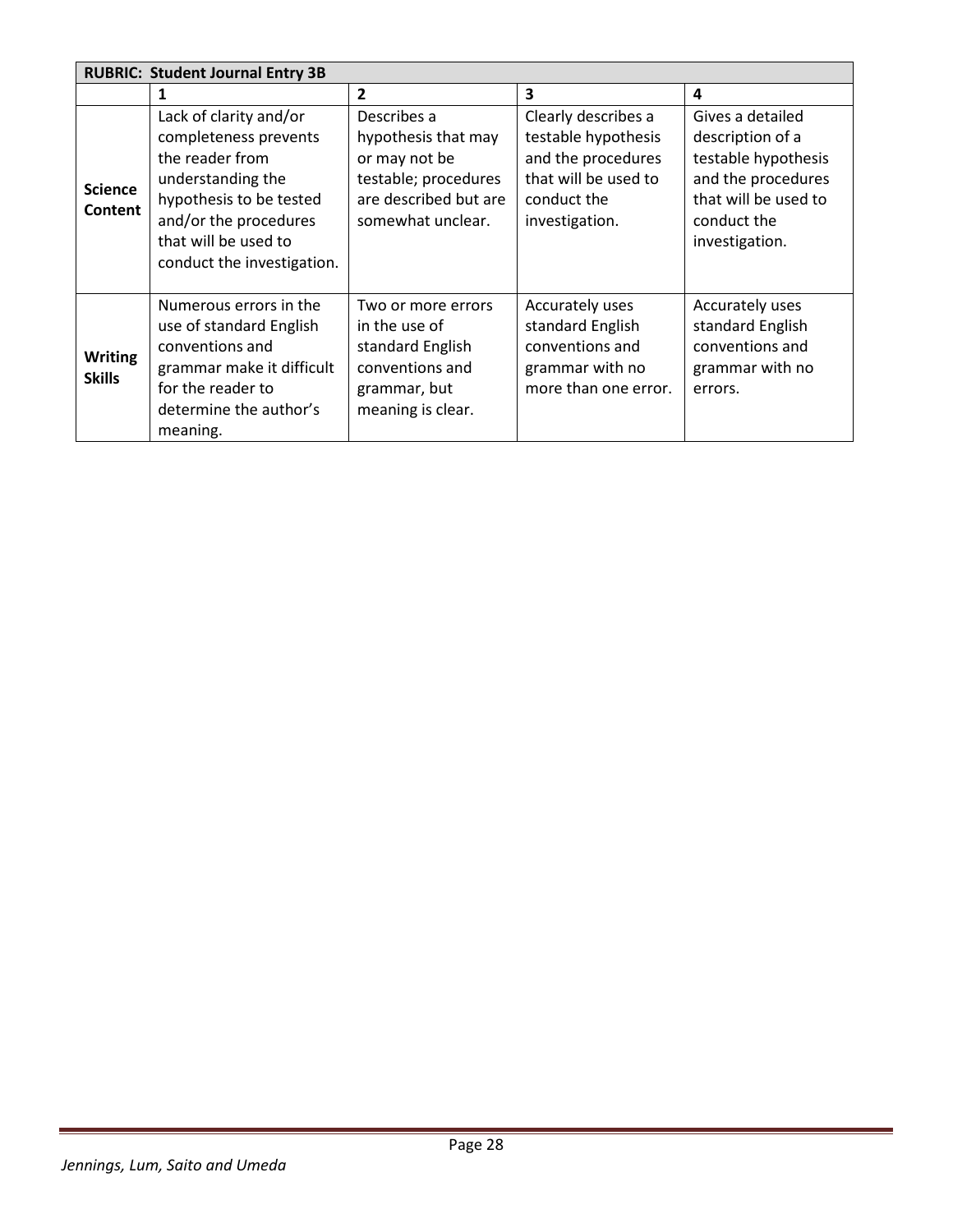# **DESCRIPTION**

In this third lesson for INVESTIGATION 3, the teacher directs students through a guided inquiry as they investigate how light from different sources is detected by UV-sensitive beads. Students collect, record, and analyze data based on the experimental design determined in the previous lesson. They share and explain their findings as a group and in individual student journal entries.

# **PLANNING (Steps 1, 2, & 3)**

# **1. Standards/Benchmarks Assessed in this Lesson:**

HCPS III: Science

- SC.3.1.1 Pose a question and develop a hypothesis based on observations (INVESTIGATION) (L4)
- SC.3.1.2 Safely collect and analyze data to answer a question (INVESTIGATION) (L3)
- SC.3.6.1 Define energy and explain that the sun produces energy in the form of light and heat (NATURE OF MATTER/ENERGY) (L1)

# CCSS: Math

- CCSS.Math.Content.3.MD.A.1: Tell and write time to the nearest minute and measure time intervals in minutes. Solve word problems involving addition and subtraction of time intervals in minutes, e.g., by representing the problem on a number line diagram.
- [CCSS.Math.Content.3.MD.A.2:](http://www.corestandards.org/Math/Content/3/MD/A/2) Measure and estimate liquid volumes and masses of objects using standard units of grams (g), kilograms (kg), and liters (I).<sup>1</sup> Add, subtract, multiply, or divide to solve onestep word problems involving masses or volumes that are given in the same units, e.g., by using drawings (such as a beaker with a measurement scale) to represent the problem. $<sup>2</sup>$ </sup>

CCSS: Language Arts

- [CCSS.ELA-Literacy.W.3.2:](http://www.corestandards.org/ELA-Literacy/W/3/2/) Write informative/explanatory texts to examine a topic and convey ideas and information clearly.
- CCSS.ELA-Literacy.SL.3.1: Engage effectively in a range of collaborative discussions (one-on-one. in groups, and teacher-led) with diverse partners on *grade 3 topics and texts*, building on others' ideas and expressing their own clearly.
- [CCSS.ELA-Literacy.L.3.](http://www.corestandards.org/ELA-Literacy/L/3/1/)1: Demonstrate command of the conventions of standard English grammar and usage when writing or speaking.

# **2A. Criteria- What Students Should Know and Be Able to Do:**

Students can-

- Accurately measure and record temperature.
- Use data to make inferences.
- Explain that heat from the sun is absorbed differently by different earth materials and surfaces.

# **2B. Assessment Tools/Evidence:**

# **Formative:**

- Teacher's anecdotal notes based on observations about student participation
- Small group data chart
- Whole class chart
- Student journal entry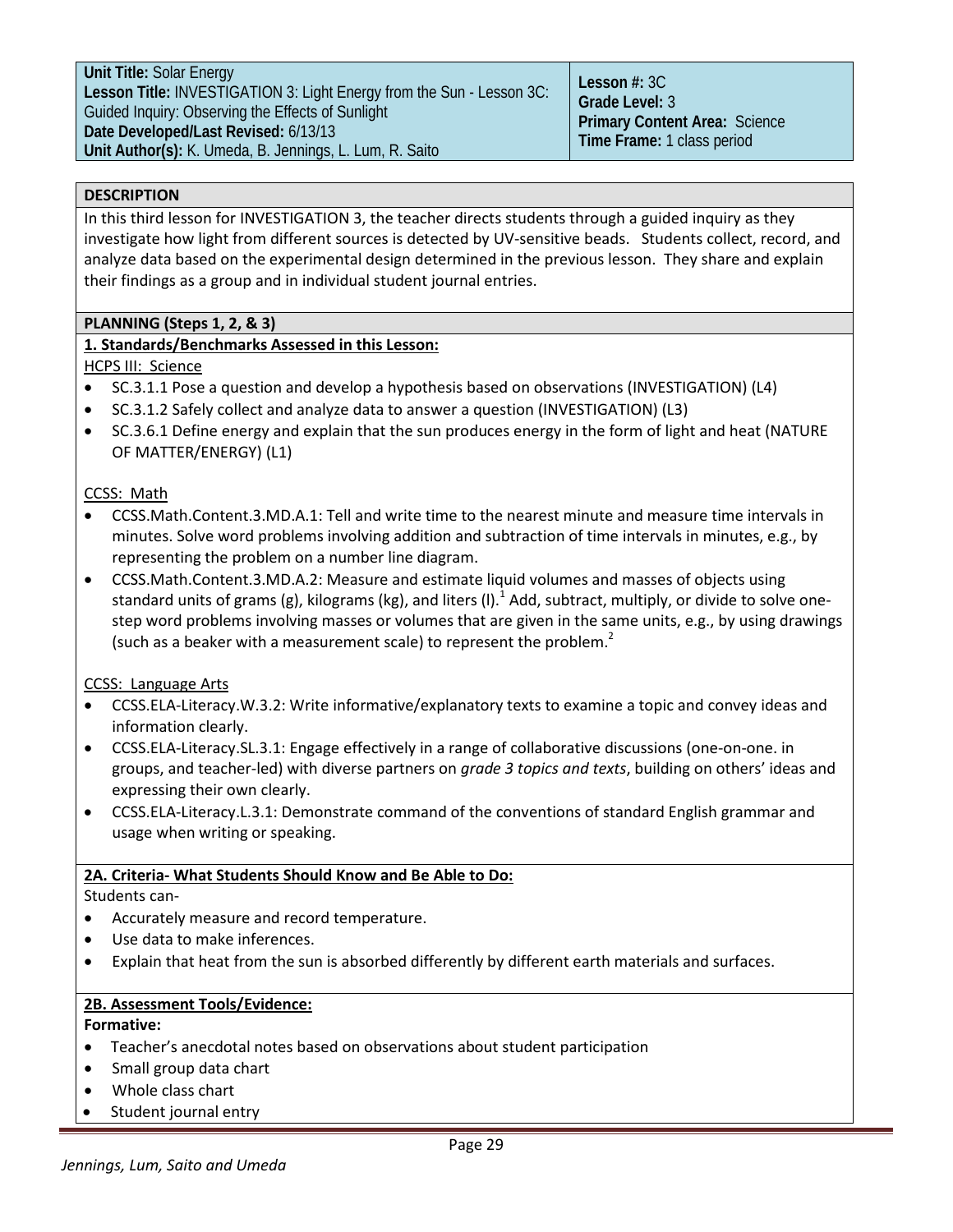# **3. Learning Experiences (Lesson Plan)**

Driving Questions:

- How can I conduct an investigation to answer a question?
- What are the differences in visible light produced by various light sources?

# **Materials/Needs:**

- A sunny day
- Various light sources including incandescent light, CFL or LED light, fluorescent light, colored light, and a black light

*Note: Lights are to be set up as stations at various locations around the room such that 2-3 student teams can be working at a station simultaneously*

# *For each pair of students:*

- Investigation Template
- UV bead bracelets from previous investigation
- Student notebooks or journals

# **Handouts/Other Resources:**

- See Sample Student Journal for this unit
- Data Recording Sheet

# **Procedure:**

- Review the steps on Inquiry Recording Chart that were recorded in the previous session, including the testable hypothesis that was selected by the class and the procedures for the investigation.
- Guide students as they implement their experimental procedure, and prompt their thinking as they collect and record data.
- After data has been collected, have student groups share the results of their investigations and create a class graph of their data.
- Facilitate a discussion in which students are asked to analyze the data. Optional create a new class chart to record data (facts) and inferences (explanations).
- Guide students to develop a summary and a conclusion about heat from the sun and different earth materials. Record on the class chart.
- Discuss possible implications and next steps for scientific inquiry. Record.
- Conclude this inquiry by returning to the Essential Questions and discussing them in light of what was learned from this investigation.

*Adapted from:*

*solar-center.stanford.edu/webcast/wcpdf/SunBurns5-8.pdf [www.arborsci.com/Data\\_Sheets/P3-6500\\_DS.pdf](http://www.arborsci.com/Data_Sheets/P3-6500_DS.pdf)*

**TEACHING & ASSESSMENT (Steps 4, 5, 6, &7) Completed by teacher after instruction has taken place**

**4. Teaching and Collecting of Evidence of Student Learning:**

Teacher Notes:

**5. Analysis of Student Products/Performances - Formative:** Teacher Notes:

**6. Evaluation of Student Products/Performances – Summative (Not necessary for every lesson):** Teacher Notes:

**7. Teacher Reflection: Replanning, Reteaching, Next Steps:**

Teacher Notes: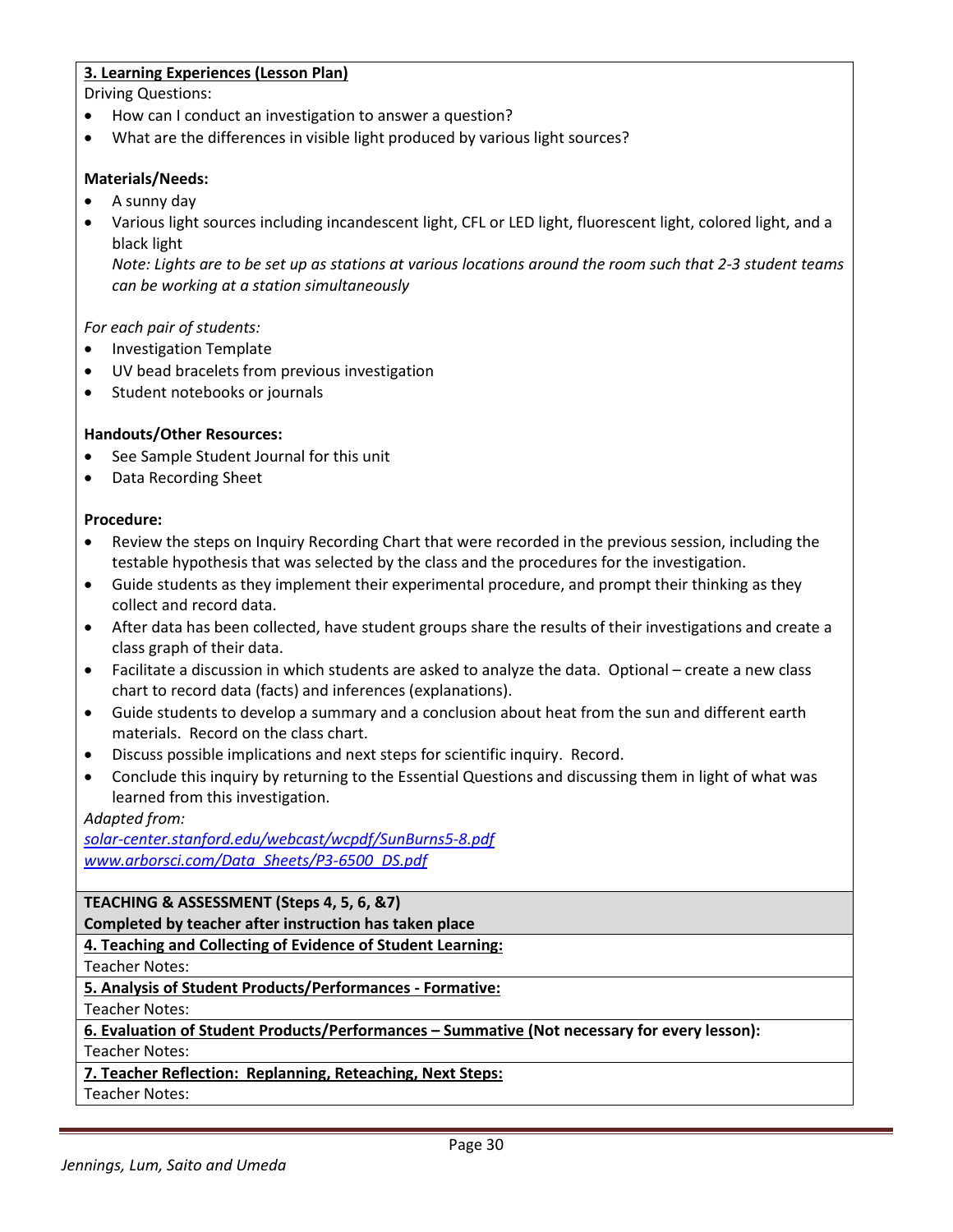|                                 | <b>RUBRIC: Student Journal Entry 3C</b>                                                                                                                                                                                                        |                                                                                                                                                                                                     |                                                                                                                                                                                                      |                                                                                                                                                                                                                                                 |  |
|---------------------------------|------------------------------------------------------------------------------------------------------------------------------------------------------------------------------------------------------------------------------------------------|-----------------------------------------------------------------------------------------------------------------------------------------------------------------------------------------------------|------------------------------------------------------------------------------------------------------------------------------------------------------------------------------------------------------|-------------------------------------------------------------------------------------------------------------------------------------------------------------------------------------------------------------------------------------------------|--|
|                                 | 1                                                                                                                                                                                                                                              | $\overline{2}$                                                                                                                                                                                      | $\overline{\mathbf{3}}$                                                                                                                                                                              | 4                                                                                                                                                                                                                                               |  |
| <b>Science</b><br>Content       | Lack of clarity and/or<br>completeness in the<br>description of the<br>investigation prevents<br>the reader from<br>determining student<br>understanding of key<br>concepts.<br>Conclusion is missing<br>or unrelated to the<br>investigation. | Description of the<br>purpose of the<br>investigation and/or<br>the data that were<br>collected are<br>somewhat unclear.<br>Conclusion is unclear<br>or marginally related<br>to the investigation. | Clearly describes the<br>purpose of the<br>investigation and the<br>data that was<br>collected.<br>States a conclusion<br>about how material<br>properties affect the<br>amount of heat<br>absorbed. | Clearly explains the<br>purpose of the<br>investigation and the<br>data that was collected.<br>Supports a clearly state<br>conclusion about how<br>material properties<br>affect the amount of<br>heat absorbed with<br>references to the data. |  |
| <b>Writing</b><br><b>Skills</b> | Numerous errors in<br>the use of standard<br>English conventions<br>and grammar make it<br>difficult for the reader<br>to determine the<br>author's meaning.                                                                                   | Two or more errors<br>in the use of<br>standard English<br>conventions and<br>grammar, but<br>meaning is clear.                                                                                     | Accurately uses<br>standard English<br>conventions and<br>grammar with no<br>more than one error.                                                                                                    | Accurately uses<br>standard English<br>conventions and<br>grammar with no errors.                                                                                                                                                               |  |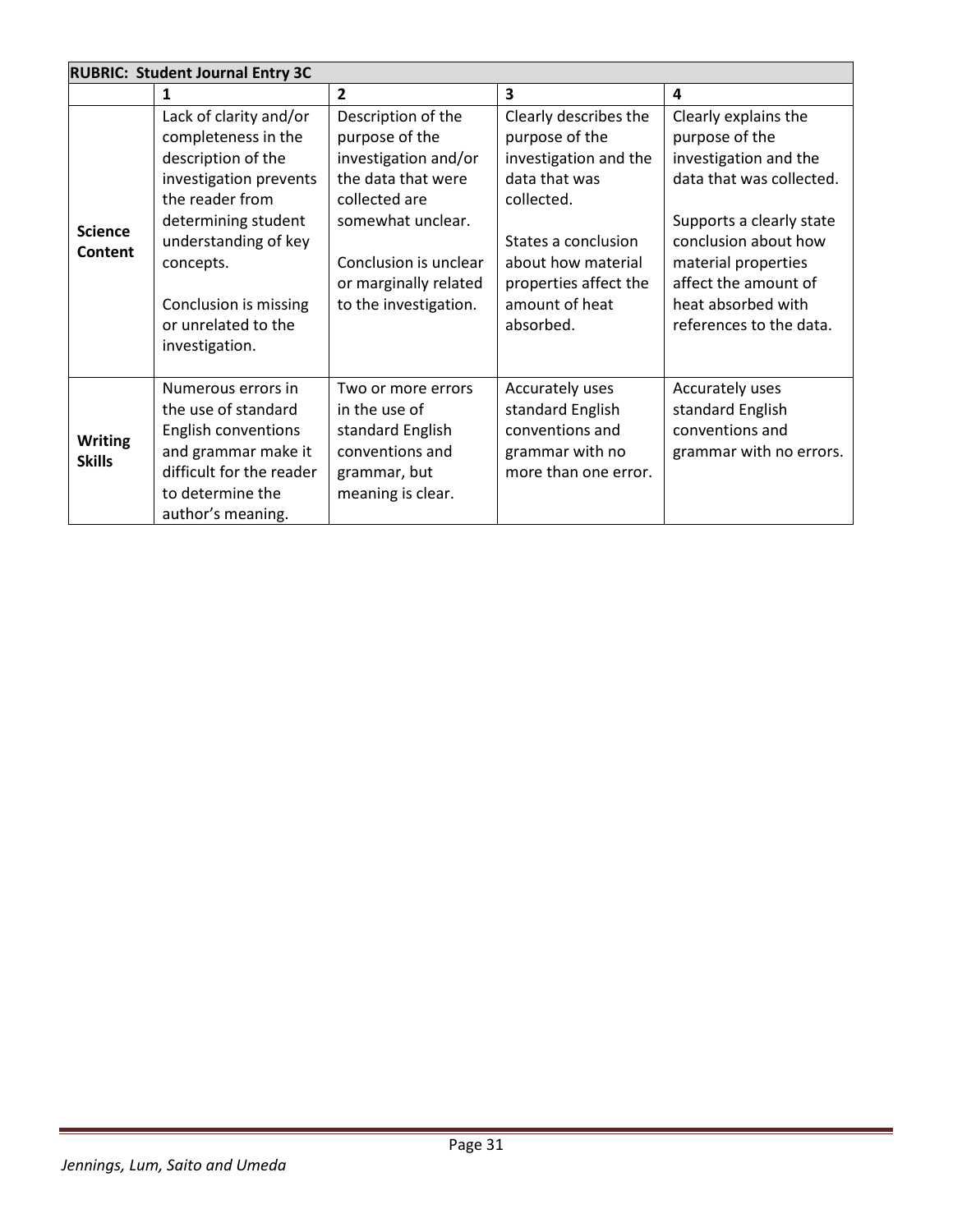**Lesson #:** 4A **Grade Level:** 3 **Primary Content Area:** Science **Time Frame:** 1 – 2 class periods

#### **DESCRIPTION**

The Engineering Design Process involves a sequence of steps in which students create, test, and redesign a product that fulfills a specific purpose. In this lesson, students will be introduced to the Engineering Design Process that will be fully implemented in Lesson 4B. They will explore and record data related to tests conducted on different materials that could be used as insulators and/or conductors of heat energy.

#### **PLANNING (Steps 1, 2, & 3)**

# **1. Standards/Benchmarks and Process Skills Assessed in this Lesson:**

#### HCPS III: Science

- SC.3.1.1: Pose a question and develop a hypothesis based on observations (INVESTIGATION) (L4)
- SC.3.1.2: Safely collect and analyze data to answer a question (INVESTIGATION) (L3)
- SC.3.6.1: Define energy and explain that the sun produces energy in the form of light and heat (NATURE OF MATTER/ENERGY) (L1)

#### CCSS: Language Arts

• CCSS.ELA-Literacy.RI.3.4: Determine the meaning of general academic and domain-specific words and phrases in a text relevant to a *grade 3 topic or subject area*.

*Note: The "L" codes at the end of each benchmark refer the Marzano's Taxonomic Level of Understanding, which the benchmark was assigned. So for example, "L3" refers to Taxonomic Level 3: Analysis.*

# **2A. Criteria- What Students Should Know and Be Able to Do:**

Students can-

• Collect and record data to answer questions related to light and heat from the sun.

# **2B. Assessment Tools/Evidence:**

# **Formative:**

- Data Recording Sheet
- Student journal entry

# **3. Learning Experiences (Lesson Plan)**

Engagement Activity: Introduction to the Engineering Design Process

- Show students a pencil and ask the following:
	- o What is an engineer? (A person who applies their scientific knowledge to solve problems by creating technological tools and products.)
	- o How is this pencil an example of engineering?
- Show students a mechanical pencil and ask:
	- o How did an engineer come up with this new design?
	- o What process did the engineer go through to redesign this pencil?
- Guide the discussion to show that their natural way of thinking about how to do things is similar to the Engineering Design Process that they will be using in future lessons.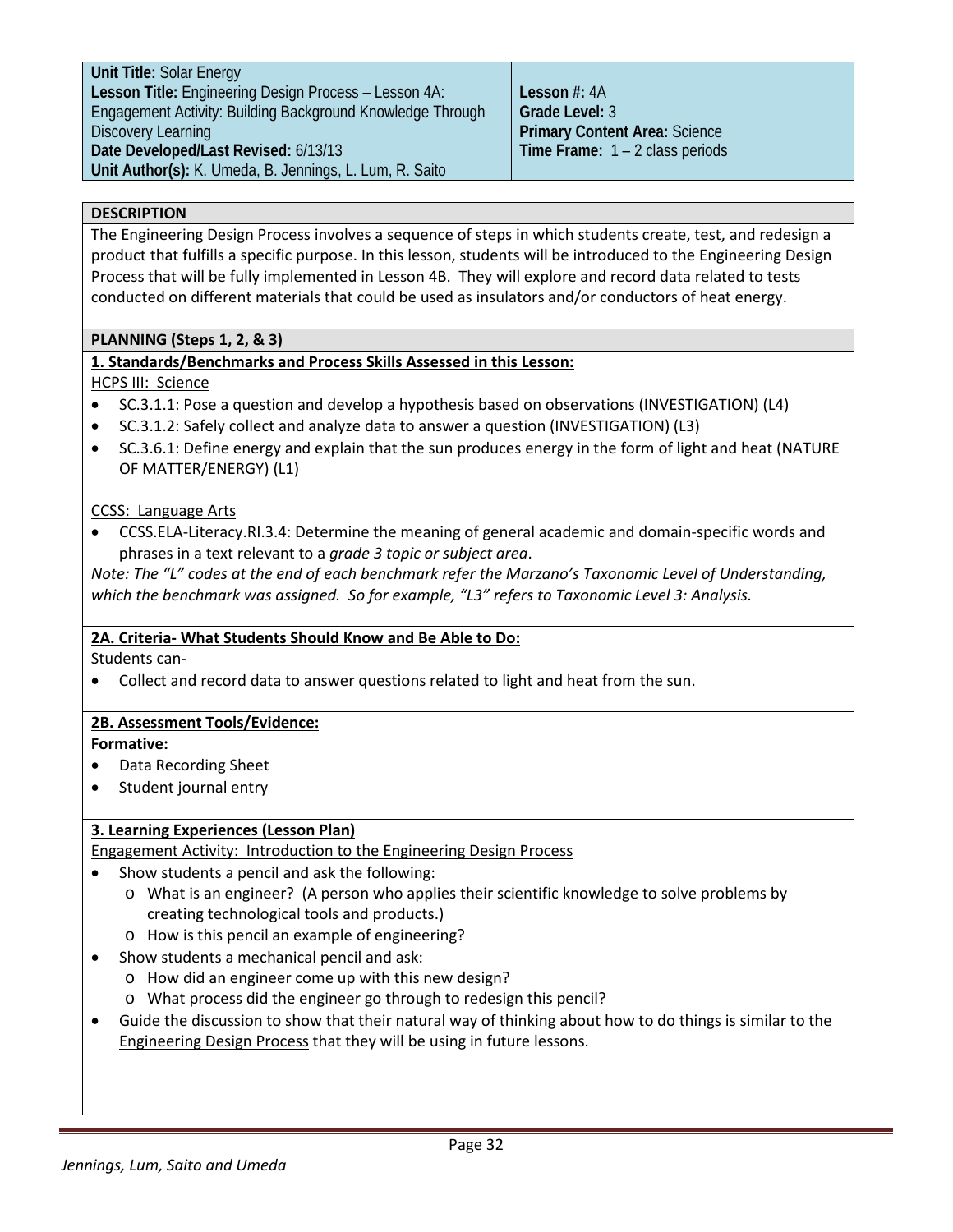Building Background Knowledge Through Discovery Learning

Create stations for students to experiment with light and heat. Depending on the ability level of your students, you may implement all 4 stations at once or introduce just 1-2 stations per day. All stations need to be outside in the sunlight and created well in advance of the activity so the materials have time to "heat" up.

Prerequisite Learning: Students will need prior experiences with reading a thermometer.

Materials and Resources:

- Student Data Sheet
- ScienceSaurus: Heat Energy and Transfer of Heat Energy: pages 288-294
- Ask Newton: Color and Heat Absorption:<http://www.newton.dep.anl.gov/askasci/phy00/phy00156.htm> Note: Materials and procedures for each specific station are indicated below.

Procedure:

- Have students follow the instructions to conduct mini-experiments at each of the stations.
- Record their observations and data on their Student Data Sheet.
- Read and discuss the information provided by the resources indicated above and have students validate information with data from their experiments.

• Station 1: Colored Mitts (Which color absorbs the most heat?)

- Materials: Paper mitts of the following colors: white, black and pink
- Procedure:
	- o Students place their hands in the different colored mitts and makes observations as to which one feels the warmest.
	- o Students record their observations on their Student Data Sheet.

Station 2: Surface Area (Which surface area absorbs the most heat? Small or large?)

- Materials:
	- o Two Styrofoam sheets 8-1/2" x 11, pieces of black construction paper attached to each: one 5-  $1/2 \times 8 - 1/2$ " and one 5-1/2 x 4-1/4"
	- o 2 quart size Ziploc bags filled with one-half cup of water and a thermometer placed inside the bag
		- Place a bag on each of the black construction papers.
- Procedure: Students read the thermometers in each of the bags and record their data on the Student Data Sheet.

Station 3: Insulation (Which cup retains the most heat? Covered or not covered)

- Materials:
	- o Two cups: One open and one sealed with a cover
	- o 2 thermometers (1 placed in each cup)
- Procedure: Students read the thermometers in each of the cups and record their data on the Student Data Sheet.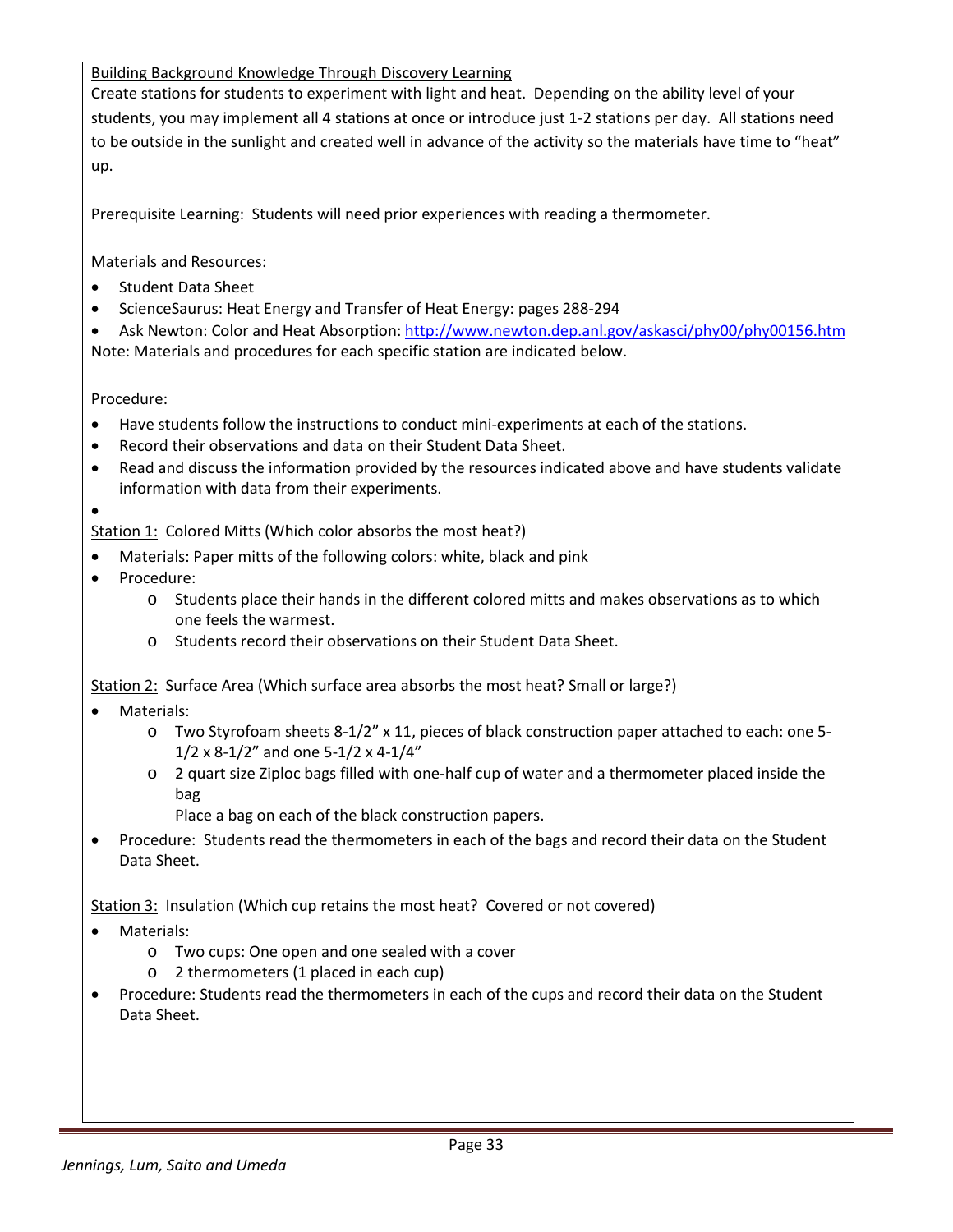Station 4: Conductors (Which type of material conducts the most heat?)

- Materials:
	- o A glass jar, metal cup, foam cup, plastic cup, and paper cup of similar size
	- o 5 thermometers (1 placed in each cup)
- Procedure: Students read the thermometers in each of the containers and record their data on the Student Data Sheet.

# **TEACHING & ASSESSMENT (Steps 4, 5, 6, &7): Completed by teacher after instruction has taken place**

**4. Teaching and Collecting of Evidence of Student Learning:**

Teacher Notes:

**5. Analysis of Student Products/Performances - Formative:**

Teacher Notes:

**6. Evaluation of Student Products/Performances – Summative (Not necessary for every lesson):**

Teacher Notes:

**7. Teacher Reflection: Replanning, Reteaching, Next Steps:**

Teacher Notes:

| <b>RUBRIC: Student Journal Entry 4A</b> |                                                                                                                                                                                             |                                                                                                                                                                    |                                                                                                                                                                                                      |                                                                                                                                                                                                              |  |
|-----------------------------------------|---------------------------------------------------------------------------------------------------------------------------------------------------------------------------------------------|--------------------------------------------------------------------------------------------------------------------------------------------------------------------|------------------------------------------------------------------------------------------------------------------------------------------------------------------------------------------------------|--------------------------------------------------------------------------------------------------------------------------------------------------------------------------------------------------------------|--|
|                                         | 1                                                                                                                                                                                           | $\overline{2}$                                                                                                                                                     | $\overline{\mathbf{3}}$                                                                                                                                                                              | $\overline{\mathbf{a}}$                                                                                                                                                                                      |  |
| <b>Science</b><br>Content               | Lack of clarity and/or<br>completeness in the<br>description of any<br>specific investigation<br>station prevents the<br>reader from<br>determining student<br>learning of key<br>concepts. | Description of one<br>investigation station<br>and/or the data that<br>was collected are<br>somewhat unclear.<br>Unclear what student<br>learned from the<br>data. | Clearly and<br>accurately describes<br>at least one of the<br>investigation stations<br>including the data<br>that was collected.<br>Describes what was<br>learned from the<br>data at each station. | Clearly and accurately<br>explains at least two<br>investigation stations<br>including the data that<br>was collected at each.<br>Explains what was<br>learned from the data<br>at each selected<br>station. |  |
| <b>Writing</b><br><b>Skills</b>         | Numerous errors in<br>the use of standard<br><b>English conventions</b><br>and grammar make it<br>difficult for the reader<br>to determine the<br>author's meaning.                         | Two or more errors<br>in the use of<br>standard English<br>conventions and<br>grammar, but<br>meaning is clear.                                                    | Accurately uses<br>standard English<br>conventions and<br>grammar with no<br>more than one error.                                                                                                    | Accurately uses<br>standard English<br>conventions and<br>grammar with no<br>errors.                                                                                                                         |  |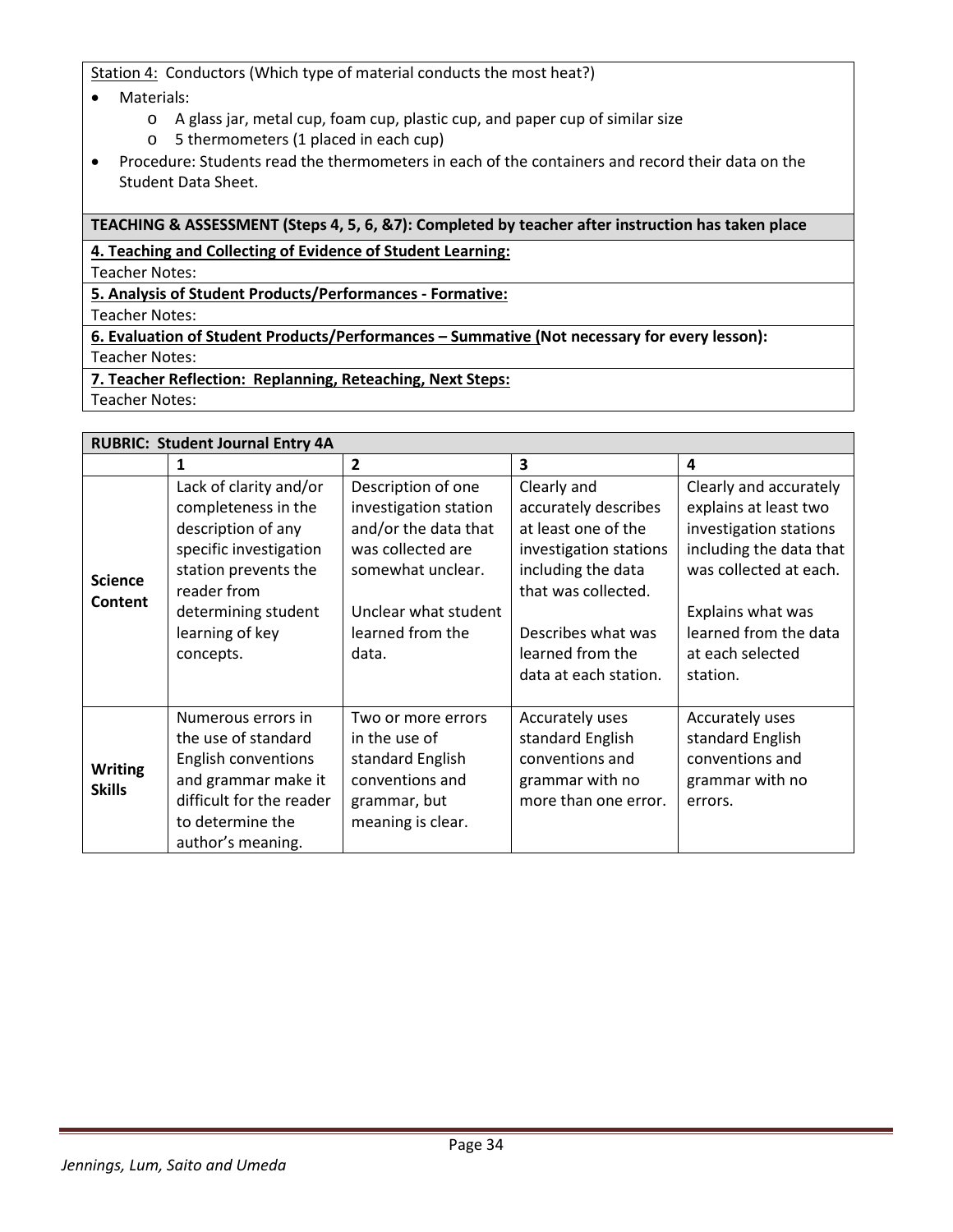# **DESCRIPTION**

The Engineering Design Process involves a sequence of steps in which students create, test, and redesign a product that fulfills a specific purpose. Students will practice these steps over a series of several sessions as they apply what they have learned to design an effective solar water heater.

# **PLANNING (Steps 1, 2, & 3)**

# **1. Standards/Benchmarks and Process Skills Assessed in this Lesson:**

- SC.3.1.1: Pose a question and develop a hypothesis based on observations (L4)
- SC.3.1.2: Safely collect and analyze data to answer a question (L3)
- SC.3.6.1: Define energy and explain that the sun produces energy in the form of light and heat (L1)
- CTE Standard 1**:** TECHNOLOGICAL DESIGN: Design, modify, and apply technology to effectively and efficiently solve problems
- [CCSS.ELA-Literacy.W.3.2:](http://www.corestandards.org/ELA-Literacy/W/3/2/) Write informative/explanatory texts to examine a topic and convey ideas and information clearly.
- [CCSS.ELA-Literacy.L.3.](http://www.corestandards.org/ELA-Literacy/L/3/1/)1: Demonstrate command of the conventions of standard English grammar and usage when writing or speaking.

*Note: The "L" codes at the end of each benchmark refer the Marzano's Taxonomic Level of Understanding, which the benchmark was assigned. So for example, "L3" refers to Taxonomic Level 3: Analysis.*

# **2A. Criteria- What Students Should Know and Be Able to Do:**

Students can-

• Follow the steps of the EDP to design, test, and improve a product and its function.

# **2B. Assessment Tools/Evidence:**

#### **Formative:**

- Teacher observation
- Engineering Design Rubric
- EDP Assessment Sheet
- Completed EDP "Solar Water Heater" Journal entries
- Student journal entry

# **3. Learning Experiences (Lesson Plan)**

# **Materials:**

- Sandwich-sized Ziploc bags filled with ½ cup of water
- Cups of different sizes and different composition
- Foil
- **Thermometers**
- Saran Wrap
- Recycled materials: cardboard, plastic containers, paper, etc.
- Earth materials: sand, soil, rocks, and water
- Tape
- Timer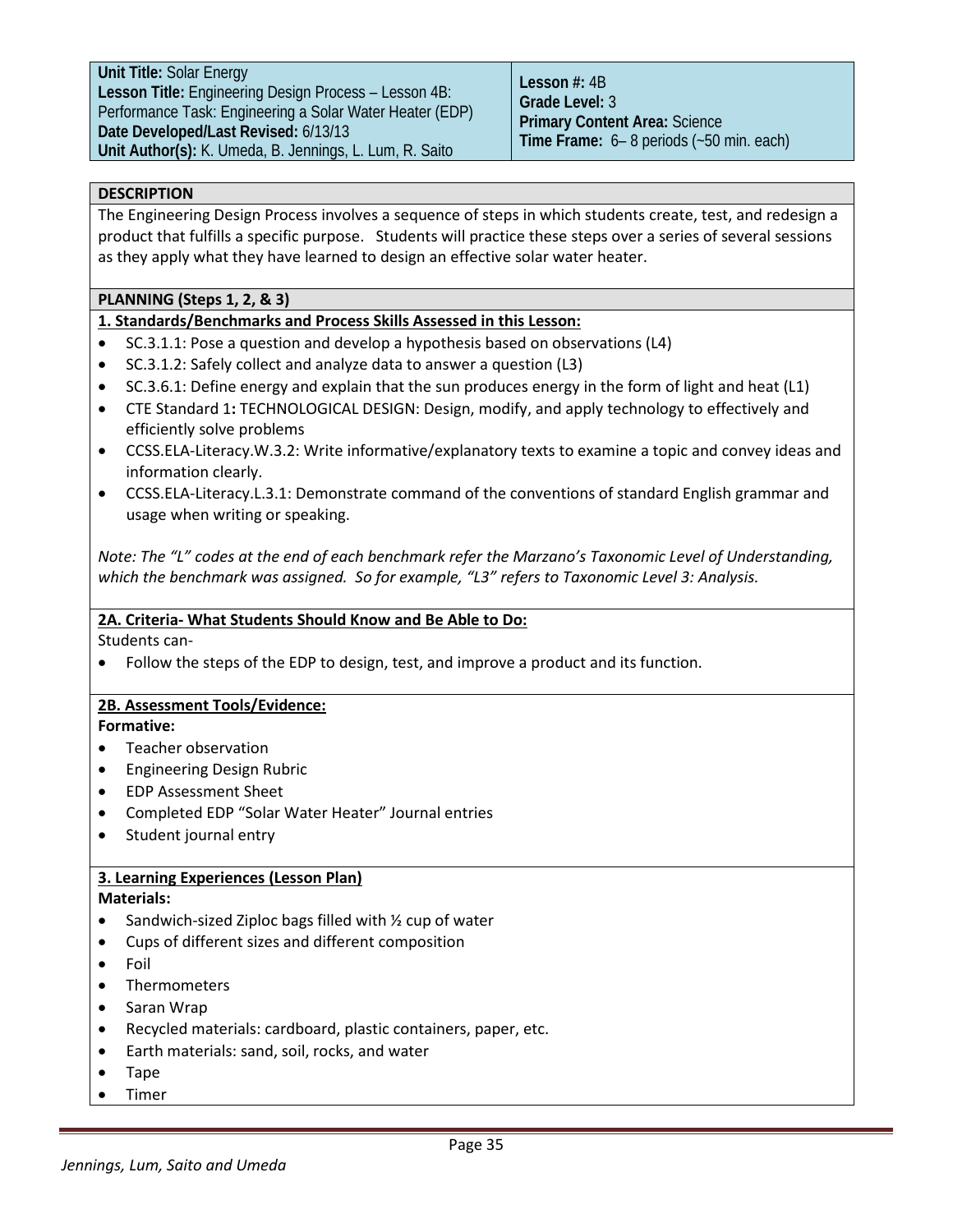Student notebook or journal

# **Handouts/Other Resources:**

• EDP "Solar Water Heater" Journal

# **Procedure:**

Please Note: The class will go through each step of the process together. Stop after each step to discuss what the students did and the criteria needed. The teacher may refer to "Engineering Design Rubric" to help guide discussions. It is highly unlikely that the entire sequence of the EDP will be completed on a single school day. Prepare to "chunk" the following steps into sessions of 1 hour or more to complete the sequence over 3 – 4 days. For example: **Session 1:** Steps 1, 2, and 3; **Session 2:** Steps 4 & 5; **Session 3:** Step 6… and repeat steps to redesign/re-test.

Do the amount of steps you feel your students can handle in the time allotted. It may take one day or many days to go through and understand these steps. Don't worry… it's the process that's important. During each step, the teacher should prompt students' thinking, and record observations to monitor student learning as part of the formative assessment process.

# **Introduction of the Performance Task: Scenario**

*Mmmm…. hot cocoa! You love drinking hot cocoa while watching TV. You are too young to use the stove to make hot water. How could you make hot water for your cocoa without using any electrical appliances? You could use the sun's energy to heat up water. Good idea! So your job is to design a solar water heater that would harness the sun's energy and heat up a half-cup of water that you would use to make your hot cocoa. You will be measuring the temperature of the water that you put into your solar water heater in 5 minute increments to see if your water is heating up. Then you may make your hot cocoa and enjoy your drink! Mmmm….*

- Show the sample of a poorly designed heater and give temperature of water.
- Show the Ziploc bag with a half-cup of water and a thermometer in it that will be put into their heater.
- Pass out "Solar Water Heater" Journals to each student.

# **Ask (Step 1):**

- Explain the criteria for the Ask section of this process.
- Ask students to identify:
	- o the problem of the performance task.
	- o what they are creating.
- Discuss and clarify the criteria and constraints for making this heater.
- Show students the materials that are available for them to use. The materials should be on display so students can easily see and refer to them as necessary. Students need to draw them in the next step…Imagine.
- Ask students to record any questions they may have about constructing this heater.
- Review the criteria for the "Ask" section of the process.

# **Imagine (Step 2):**

- Instruct students to individually brainstorm ideas for building a solar water heater and draw or write out their ideas in the journal.
- Have individual students share out their ideas to the rest of their engineering team. Students must defend their reasons for using specific ideas in their prototype. (Ex. Use black paper because it absorbs more heat.)
- Review the criteria for the "Imagine" section of the process.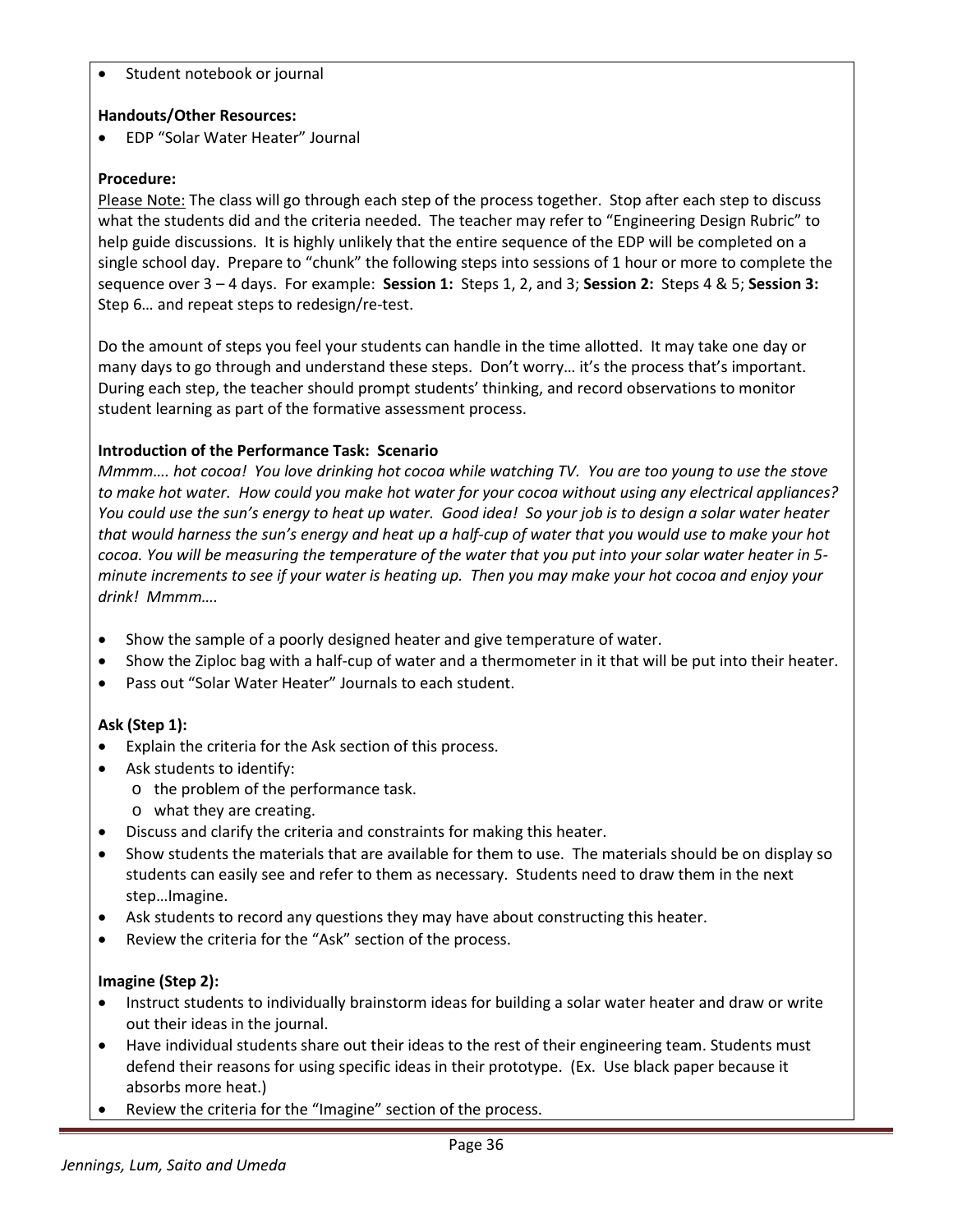# **Plan (Step 3):**

- Inform the engineering teams that they will now decide on ONE person's design to use or create ONE new hybrid idea incorporating all the differing ideas.
- Designate one person in each engineering team to sketch a diagram of the team's solar water heater prototype with labels of parts and possible measurements onto a piece of paper. The sketcher must be sure to incorporate all the agreed upon ideas into the design. Students list all possible materials that will be needed to create the prototype.
- When all team members are satisfied with their prototype design, ensure that each member copies this diagram of the solar water heater onto their journals.
- Instruct students to check with their team members to see if all drawings and labels are completed and everyone has the same plan to follow.
- Review the criteria for the "Plan" section of the process.

# **Create (Step 4):**

- Explain that students should follow their team plan as closely as possible when building their prototype. If they modify their original prototype to in order to make the prototype work, they should be sure each person writes down and adds that information to their journal diagram plans as well.
- Have student teams share their prototype solar heaters with the large group stating what modifications were made to the plan and why.
- Review the criteria for the "Create" section of the process.

# **Experiment (Step 5): Test it out!**

- Pass out a Ziploc bag filled with a  $\frac{1}{2}$  cup of water and a thermometer to each student team.
- Instruct student teams to:
	- o Take the initial temperature of water and log it into their journals.
	- o Place bag into their solar heater.
	- o Take the solar heater outside.
	- o Take the temperature of the water every 5 minutes.
	- o Log the data into their journals.
- Review the criteria for the "Experiment" section of the process.

# **Improve (Step 6):**

- Guide students to review the results from their data.
- Have them repeat the EDP to optimize their product:
	- o Ask: What worked? What didn't work? Why?
	- o Imagine: Ask students to think about which variables of the solar heater could they change to increase the temperature of the water? Why?
	- o Plan: Direct students to draw the diagram of their team's 2nd prototype. Label the parts with measurements. List the materials needed. Remind each member to copy the agreed upon team diagram.
	- o Create: Have students build a second prototype following the team's design. Remind them to keep to the plan.
	- o Experiment: Instruct students to…
		- Take the initial temperature of the water. Log the temperature into the journal.
		- Take temperature of water every 5 minutes.
		- **Log the data.**
- Write 3 facts comparing the data tables for prototypes 1 and 2.
- Analyze the data and explain the results that were found.
- Review the criteria for the "Improve" section of the process.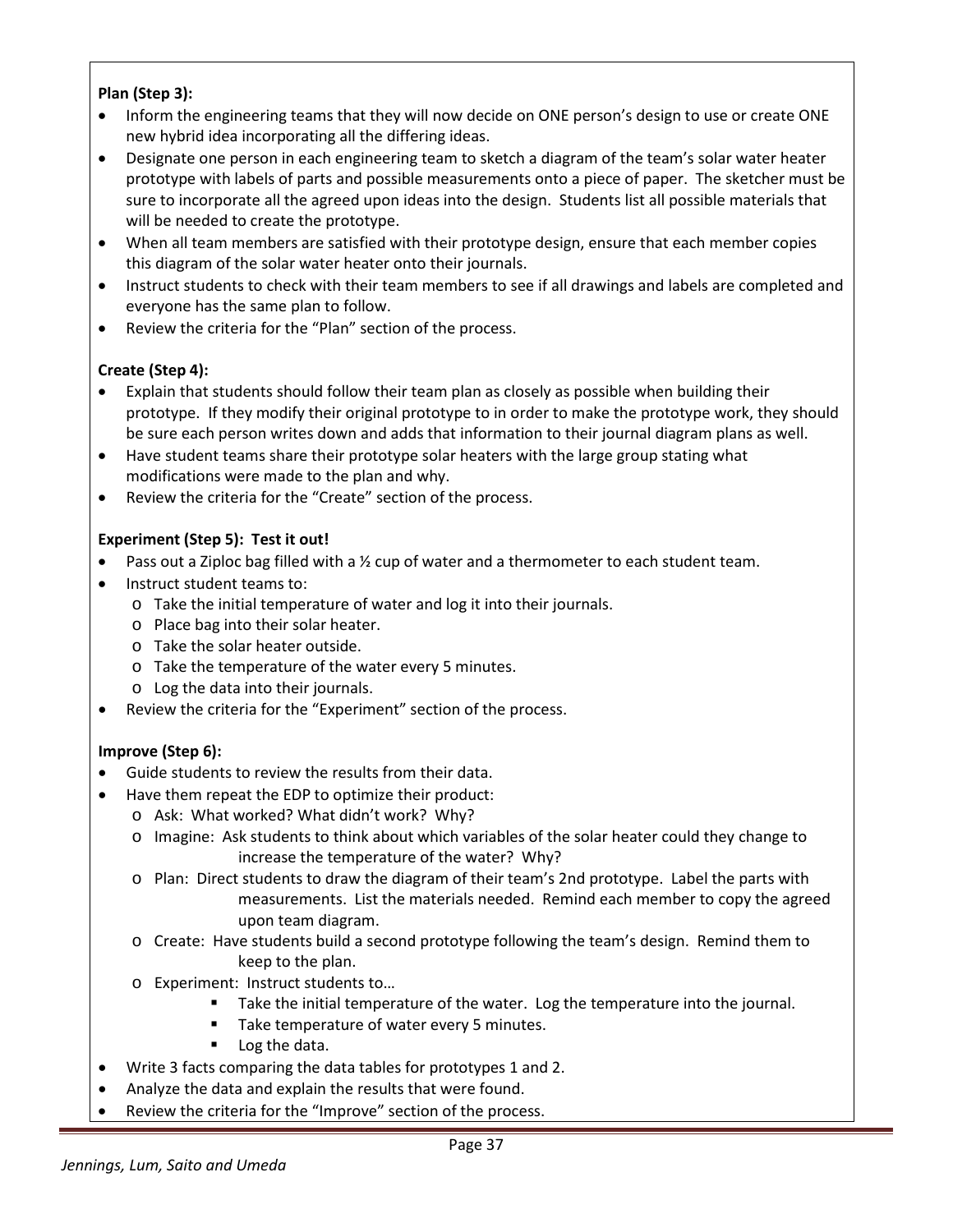Note: You may go through this EDP cycle many times to get an optimized product that you want. It all depends on the amount of time you have available.

Optional: Give students a foam cup and cocoa with marshmallows. Enjoy!

- Remind students that each group must complete the EDP student journal.
- Direct students to respond to the following prompt in their student journals or notebooks: "How did the Engineering Design Process help you create and improve your solar water heater? Did ideas from other groups help you make improvements? Describe why and how your design ideas changed after you tested your first model."

SAMPLE WATER HEATER:



**TEACHING & ASSESSMENT (Steps 4, 5, 6, &7): Completed by teacher after instruction has taken place**

**4. Teaching and Collecting of Evidence of Student Learning:**

Teacher Notes:

**5. Analysis of Student Products/Performances - Formative:**

Teacher Notes:

**6. Evaluation of Student Products/Performances – Summative (Not necessary for every lesson):** Teacher Notes:

**7. Teacher Reflection: Replanning, Reteaching, Next Steps:**

Teacher Notes: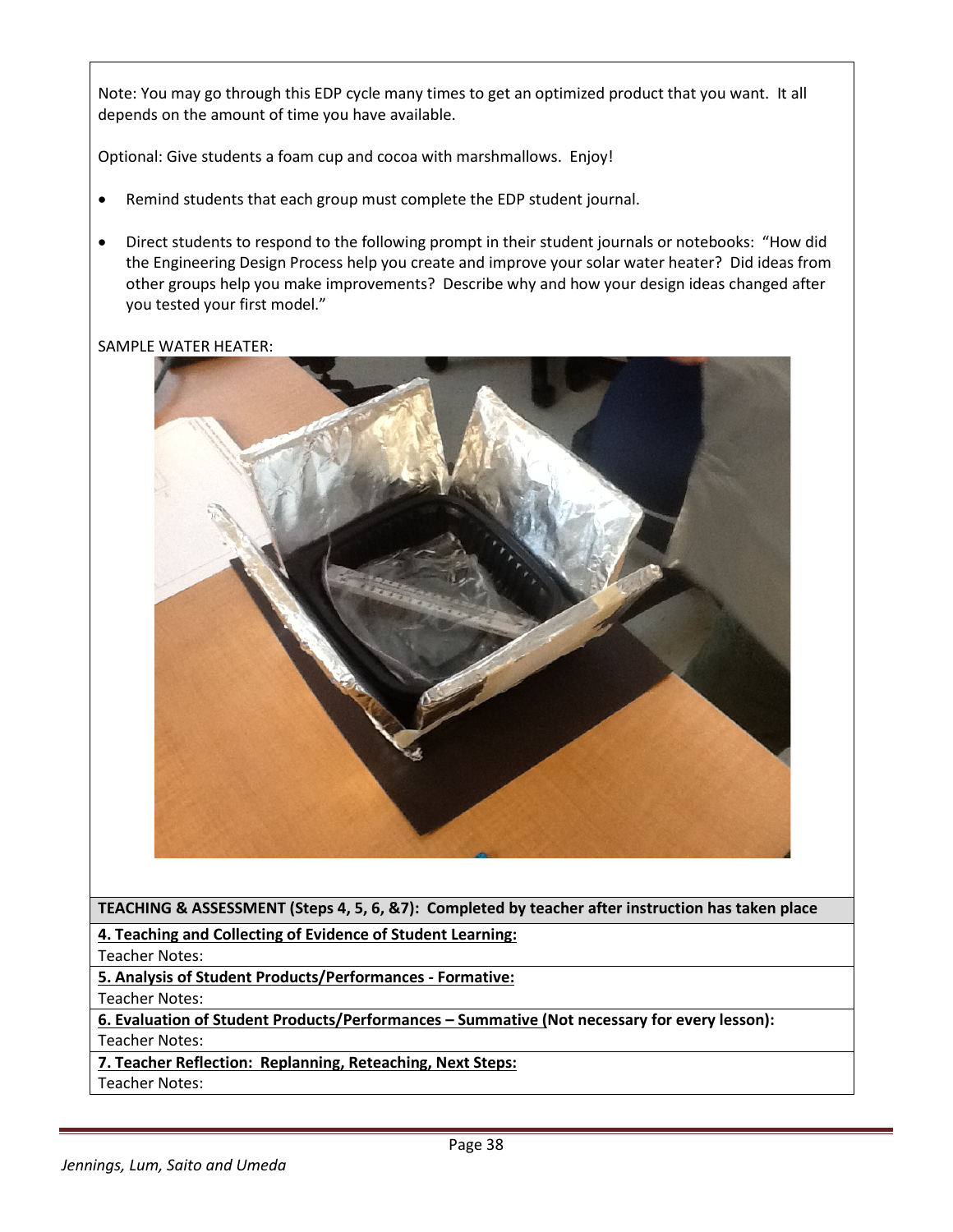|                | <b>RUBRIC: Student Journal Entry 4B</b> |                            |                         |                      |  |  |
|----------------|-----------------------------------------|----------------------------|-------------------------|----------------------|--|--|
|                | 1                                       | $\overline{2}$             | $\overline{\mathbf{3}}$ | 4                    |  |  |
|                | Little or no reference                  | Description of how         | Clearly describes       | Clearly explains how |  |  |
|                | to the EDP is made.                     | the EDP guided             | how following the       | following the EDP    |  |  |
|                | Description of why                      | product development        | EDP helped product      | helped product       |  |  |
|                | and how design ideas                    | is somewhat unclear.       | development,            | development,         |  |  |
|                | changed after the                       | <b>Student describes</b>   | including why and       | including why and    |  |  |
|                | product was tested                      | changes to product         | how design ideas        | how design ideas     |  |  |
| <b>Science</b> | may be missing or is                    | after testing, but         | changed after the       | changed after the    |  |  |
| Content        | unclear.                                | explanation for such       | product was tested.     | product was tested.  |  |  |
|                |                                         | changes is lacking.        |                         |                      |  |  |
|                |                                         |                            |                         |                      |  |  |
|                | No reference is made                    | Marginal reference, if     | Makes clear             | Provides details     |  |  |
|                | to learning from                        | any, to learning from      | reference to learning   | about ideas gained   |  |  |
|                | other groups.                           | other groups.              | from other groups.      | from other groups.   |  |  |
|                |                                         |                            |                         |                      |  |  |
|                | Numerous errors in                      | Two or more errors in      | Accurately uses         | Accurately uses      |  |  |
|                | the use of standard                     | the use of standard        | standard English        | standard English     |  |  |
|                | English conventions                     | <b>English conventions</b> | conventions and         | conventions and      |  |  |
| <b>Writing</b> | and grammar make it                     | and grammar, but           | grammar with no         | grammar with no      |  |  |
| <b>Skills</b>  | difficult for the                       | meaning is clear.          | more than one error.    | errors.              |  |  |
|                | reader to determine                     |                            |                         |                      |  |  |
|                | the author's                            |                            |                         |                      |  |  |
|                | meaning.                                |                            |                         |                      |  |  |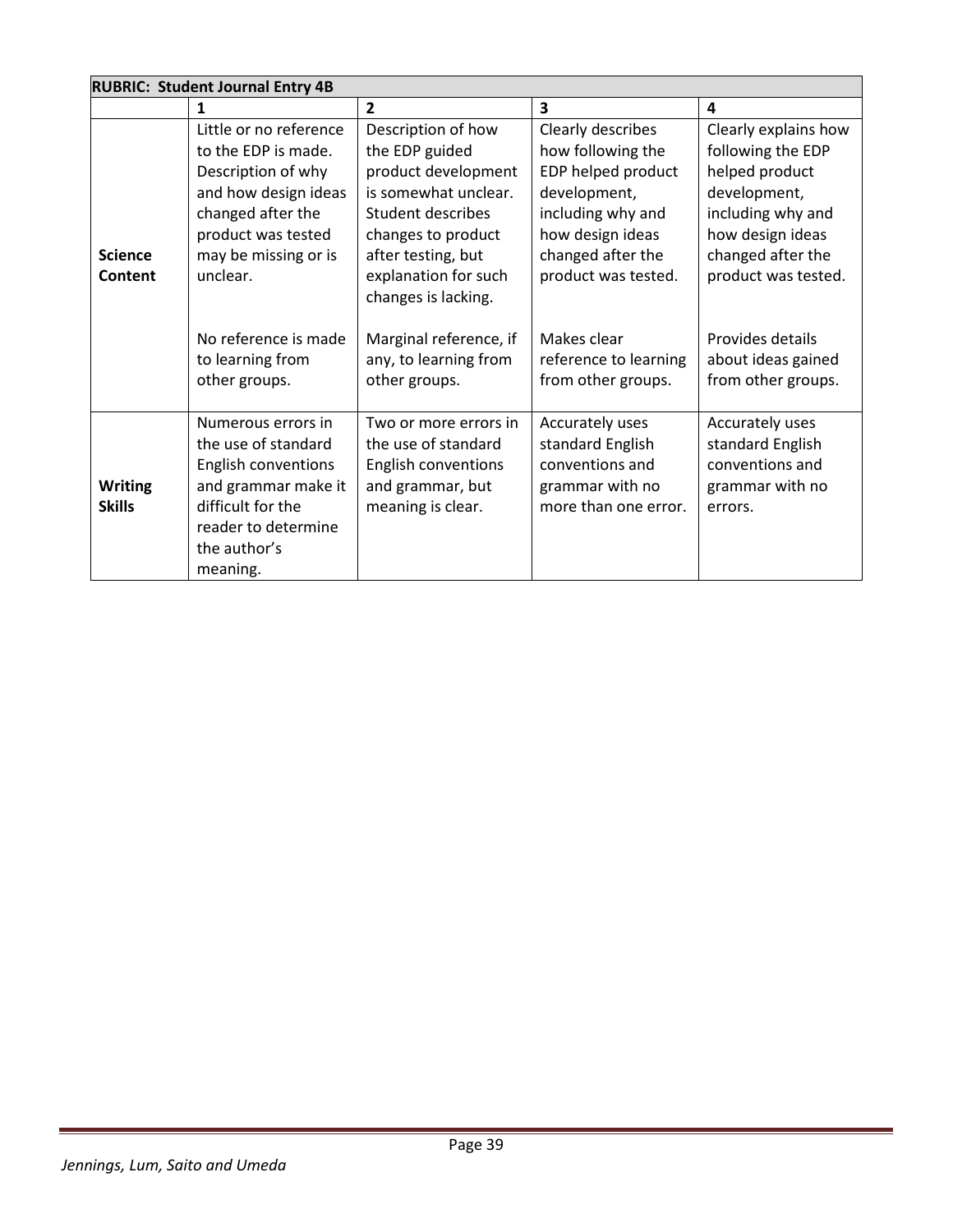# **DESCRIPTION**

Students will gain an understanding of how technologies developed to harness solar energy influence society. They will learn that some people choose engineering as a career field in order to help develop solutions to real world challenges.

# **PLANNING (Steps 1, 2, & 3)**

# **1. Standards/Benchmarks and Process Skills Assessed in this Lesson:**

- SC.3.6.1: Define energy and explain that the sun produces energy in the form of light and heat (NATURE OF MATTER/ENERGY) (L1)
- SC.3.2.1: Describe ways technologies in fields such as agriculture, information, manufacturing, or communication have influenced society (NATURE OF SCIENCE) (L2)
- [CCSS.ELA-Literacy.W.3.2:](http://www.corestandards.org/ELA-Literacy/W/3/2/) Write informative/explanatory texts to examine a topic and convey ideas and information clearly.
- [CCSS.ELA-Literacy.L.3.](http://www.corestandards.org/ELA-Literacy/L/3/1/)1: Demonstrate command of the conventions of standard English grammar and usage when writing or speaking.

*Note: The "L" codes at the end of each benchmark refer the Marzano's Taxonomic Level of Understanding, which the benchmark was assigned. So for example, "L3" refers to Taxonomic Level 3: Analysis.*

# **2A. Criteria- What Students Should Know and Be Able to Do:**

Students can-

- Explain that the sun produces energy in the form of light and heat.
- Give examples to explain how solar energy technology influences society.

# **2B. Assessment Tools/Evidence:**

# **Formative:**

Student journal entry

# **3. Learning Experiences (Lesson Plan)**

# **Materials:**

- Computer
- Projection screen
- Internet access: <http://sopogy.com/about/index.php?id=10&entryid=1>

# **Teacher Preparation:**

The teacher should preview the provided website in order to obtain background information to effectively guide student discussion.

# **Procedure:**

• Project this website:<http://sopogy.com/about/index.php?id=10&entryid=1>

Career Opportunities in Solar Technology Daren Kimura: Sopogy – The Total Solar Solution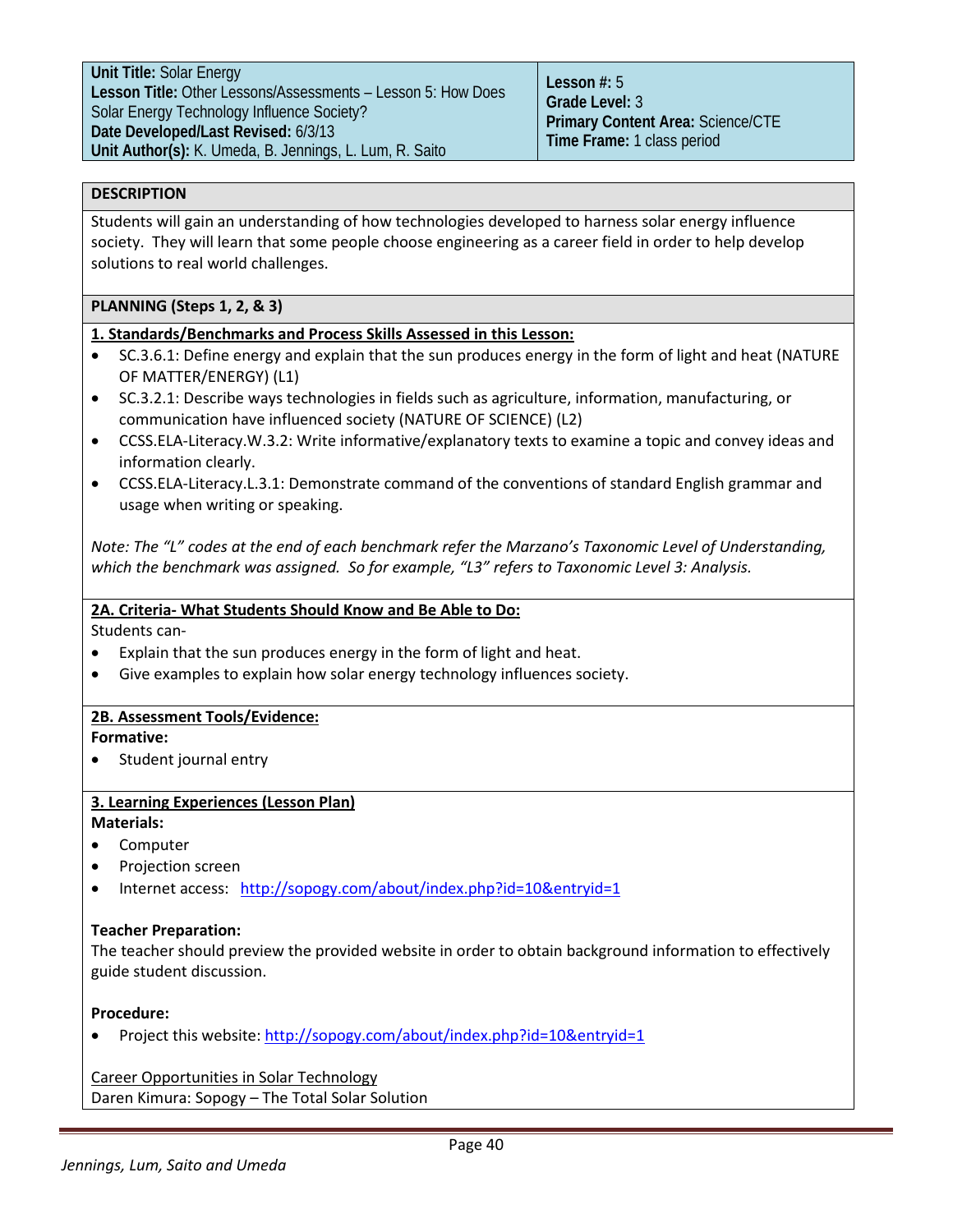- Ask students to generate questions based on what they see in the projected images.
- Explain the technology shown on the website and discuss how this solar energy technology influences our society.
- Discuss other ways we harness the sun's energy to benefit society.
- Consider using the following resource to deepen student's understanding of solar energy technology. <http://environment.nationalgeographic.com/environment/global-warming/solar-power-profile/>

Direct students to write a journal entry in which they provide examples of how solar energy technology influences the way people live and work.

**TEACHING & ASSESSMENT (Steps 4, 5, 6, &7)**

**Completed by teacher after instruction has taken place**

**4. Teaching and Collecting of Evidence of Student Learning:**

Teacher Notes:

**5. Analysis of Student Products/Performances - Formative:**

Teacher Notes:

**6. Evaluation of Student Products/Performances – Summative (Not necessary for every lesson):** Teacher Notes:

**7. Teacher Reflection: Replanning, Reteaching, Next Steps:**

Teacher Notes:

| <b>RUBRIC: Student Journal Entry 5</b> |                                                                                                                                                              |                                                                                                                    |                                                                                                   |                                                                                                      |  |
|----------------------------------------|--------------------------------------------------------------------------------------------------------------------------------------------------------------|--------------------------------------------------------------------------------------------------------------------|---------------------------------------------------------------------------------------------------|------------------------------------------------------------------------------------------------------|--|
|                                        | 1                                                                                                                                                            | $\overline{2}$                                                                                                     | 3                                                                                                 | 4                                                                                                    |  |
| <b>Science</b><br>Content              | Entry lacks a clear<br>statement about the<br>importance of solar<br>energy technology.                                                                      | States that people<br>use solar energy to<br>live and work, but<br>does not refer to any<br>specific technologies. | Describes how solar<br>energy technology<br>influences the way<br>people live and work.           | Describes in detail<br>how solar energy<br>technology influences<br>the way people live<br>and work. |  |
|                                        | Example is missing or<br>incomplete.                                                                                                                         | Example is marginally<br>related to topic<br>and/or not well<br>explained.                                         | Provides at least 2<br>reasonable<br>examples.                                                    | Provides 3 or more<br>well articulated<br>examples.                                                  |  |
| <b>Writing</b><br><b>Skills</b>        | Multiple errors in the<br>use of standard<br>English conventions<br>and grammar make it<br>difficult for the reader<br>to determine the<br>author's meaning. | One or more errors<br>in the use of<br>standard English<br>conventions and<br>grammar, but<br>meaning is clear.    | Accurately uses<br>standard English<br>conventions and<br>grammar with no<br>more than one error. | Accurately uses<br>standard English<br>conventions and<br>grammar with no<br>errors.                 |  |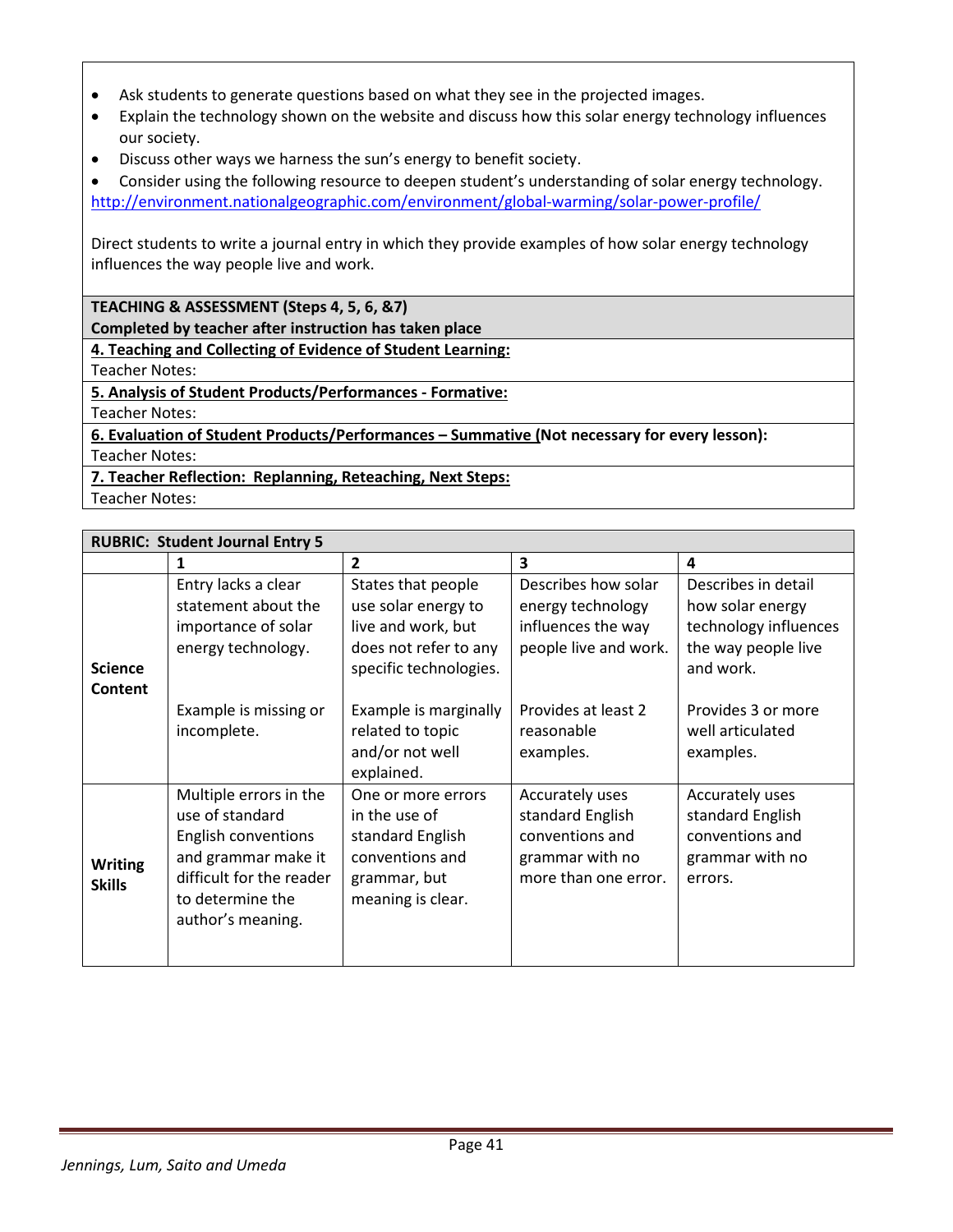# **Summative Assessment: Solar Energy**

# 1. What is energy?

2. Name 2 types of energy that are produced by the sun. Give at least one example of each type.

3. Describe 2 different solar energy technologies and explain how they influence the way people live and work.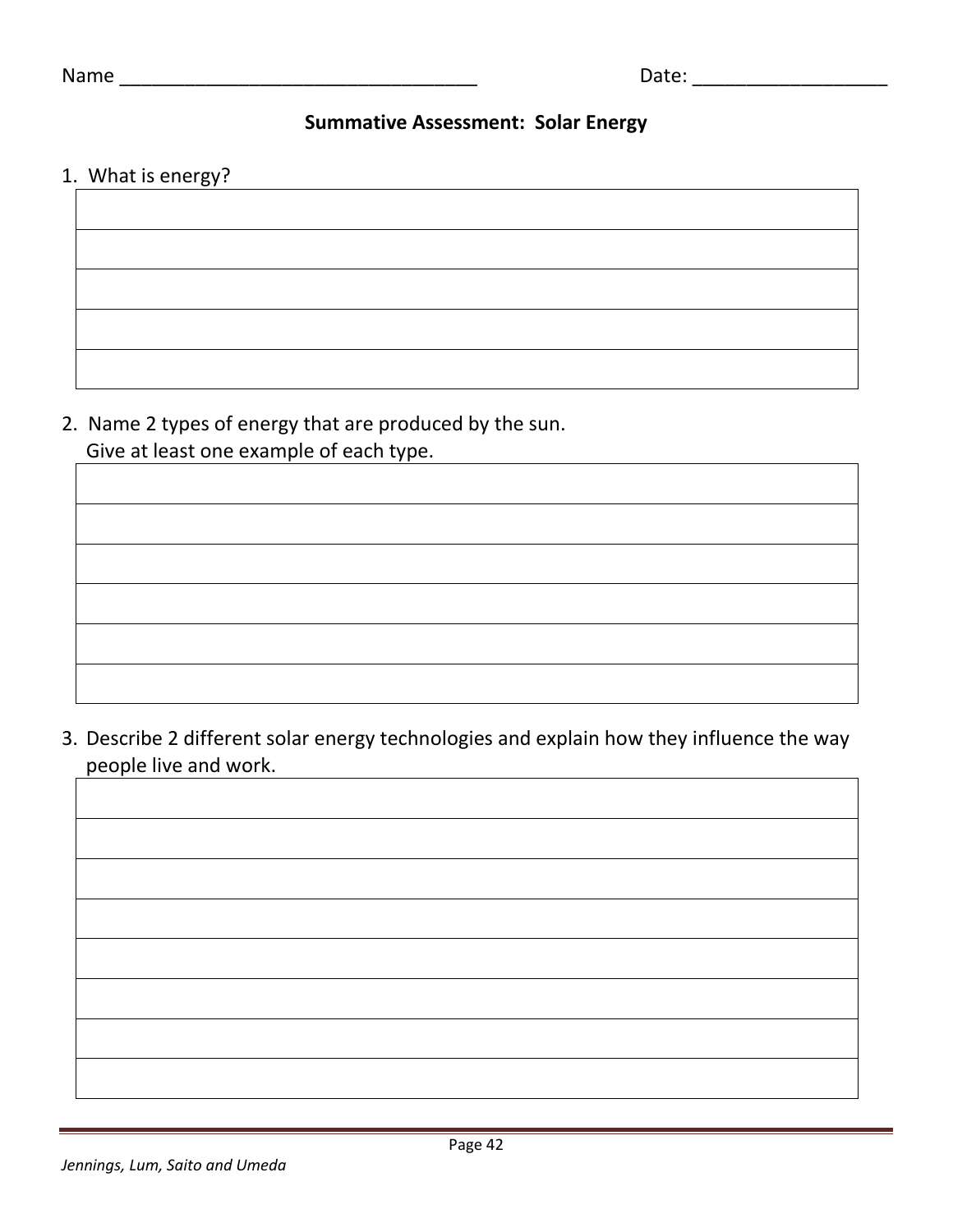| <b>RUBRIC: Summative Assessment</b>        |                                                                                                                                                                        |                                                                                                                                                                                |                                                                                                                                        |                                                                                                                               |  |
|--------------------------------------------|------------------------------------------------------------------------------------------------------------------------------------------------------------------------|--------------------------------------------------------------------------------------------------------------------------------------------------------------------------------|----------------------------------------------------------------------------------------------------------------------------------------|-------------------------------------------------------------------------------------------------------------------------------|--|
|                                            | 1                                                                                                                                                                      | 2                                                                                                                                                                              | 3                                                                                                                                      | 4                                                                                                                             |  |
| <b>Energy</b>                              | Student makes no<br>connection between<br>energy and the<br>ability to do work.                                                                                        | Student infers that<br>energy is related to<br>doing work, but does<br>not explicitly state this.                                                                              | Student states that<br>energy is the ability to<br>do work.                                                                            | Student states that<br>energy is the ability to<br>do work and includes<br>examples.                                          |  |
| <b>Types of Solar</b><br><b>Energy</b>     | Student does not<br>identify light or heat<br>as types of energy<br>produced by the sun.<br>No examples are<br>provided.                                               | Student identifies light<br>or heat as a type of<br>energy produced by<br>the sun and provides<br>an example OR<br>identifies light and heat<br>without providing<br>examples. | Student identifies light<br>and heat as types of<br>energy produced by<br>the sun and provides<br>at least one example<br>for each.    | Student thoroughly<br>explains at least one<br>example of light<br>energy and heat<br>energy.                                 |  |
| <b>Solar Energy</b><br><b>Technologies</b> | Examples are missing<br>or incomplete.<br>Entry lacks a clear<br>statement about the<br>way solar energy<br>technologies<br>influence the way<br>people live and work. | Identifies less than 2<br>solar energy<br>technologies.<br>Explanation of how<br>they influence the way<br>people live and work is<br>not well articulated.                    | Identifies at least 2<br>different solar energy<br>technologies and<br>explains how they<br>influence the way<br>people live and work. | Describes in detail how<br>at least 2 different<br>solar energy<br>technologies influence<br>the way people live<br>and work. |  |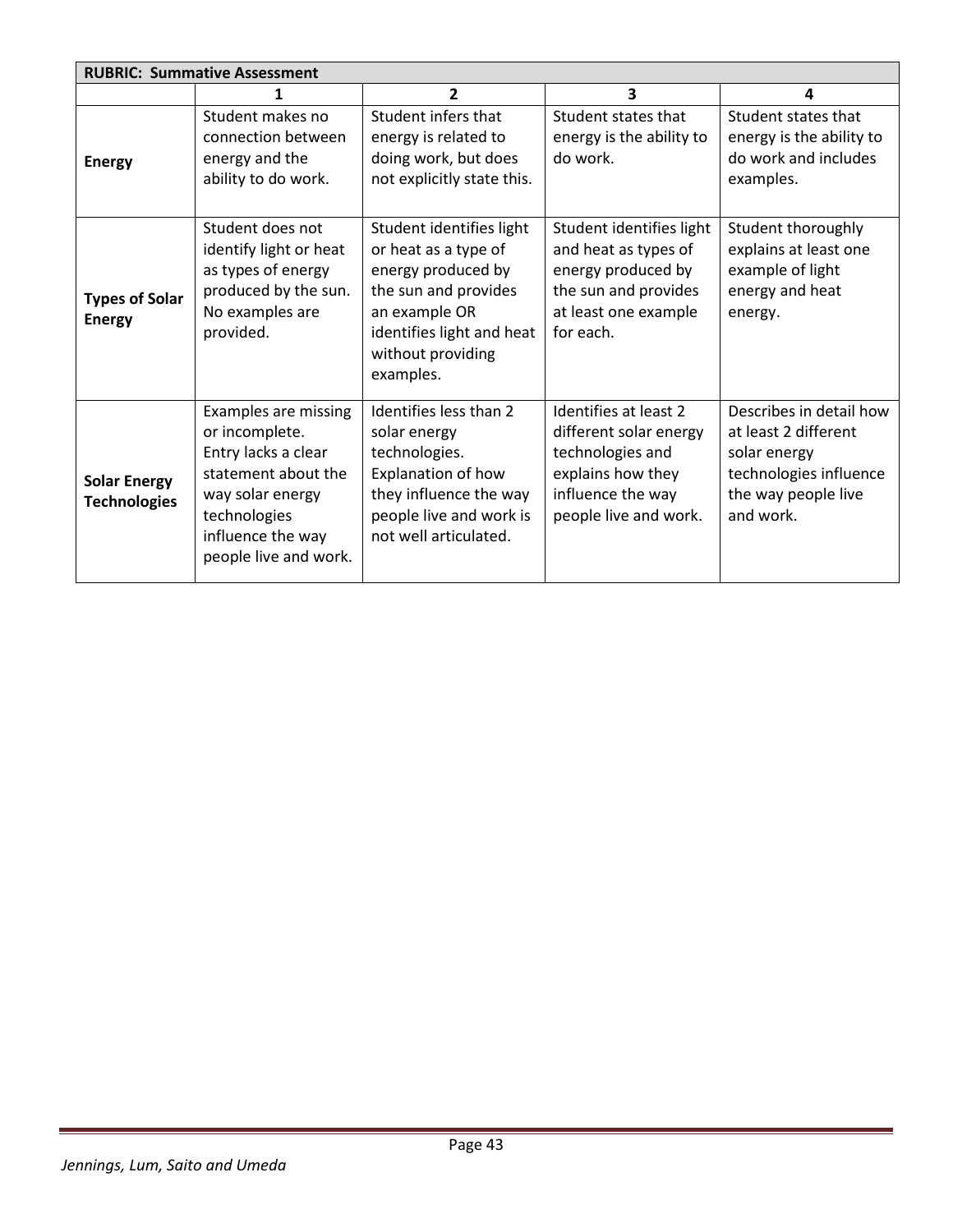# **Data Recording Sheet: Title of Inquiry\_\_\_\_\_\_\_\_\_\_\_\_\_\_\_\_\_\_\_\_\_\_\_\_\_\_**

|                                       | <b>Elapsed Time</b>                |  |  |  |  |
|---------------------------------------|------------------------------------|--|--|--|--|
|                                       | 0 minutes                          |  |  |  |  |
|                                       | 5 minutes                          |  |  |  |  |
|                                       | 10 minutes                         |  |  |  |  |
|                                       | 15 minutes                         |  |  |  |  |
| Sun                                   | 20 minutes                         |  |  |  |  |
|                                       | 25 minutes                         |  |  |  |  |
|                                       | 30 minutes                         |  |  |  |  |
|                                       | 35 minutes                         |  |  |  |  |
| Shade                                 | 40 minutes                         |  |  |  |  |
|                                       | Temperature Change<br>in the Sun   |  |  |  |  |
|                                       | Temperature Change<br>in the Shade |  |  |  |  |
| New wonderings based on observations: |                                    |  |  |  |  |
|                                       |                                    |  |  |  |  |
|                                       |                                    |  |  |  |  |
|                                       |                                    |  |  |  |  |
|                                       |                                    |  |  |  |  |
|                                       |                                    |  |  |  |  |
|                                       |                                    |  |  |  |  |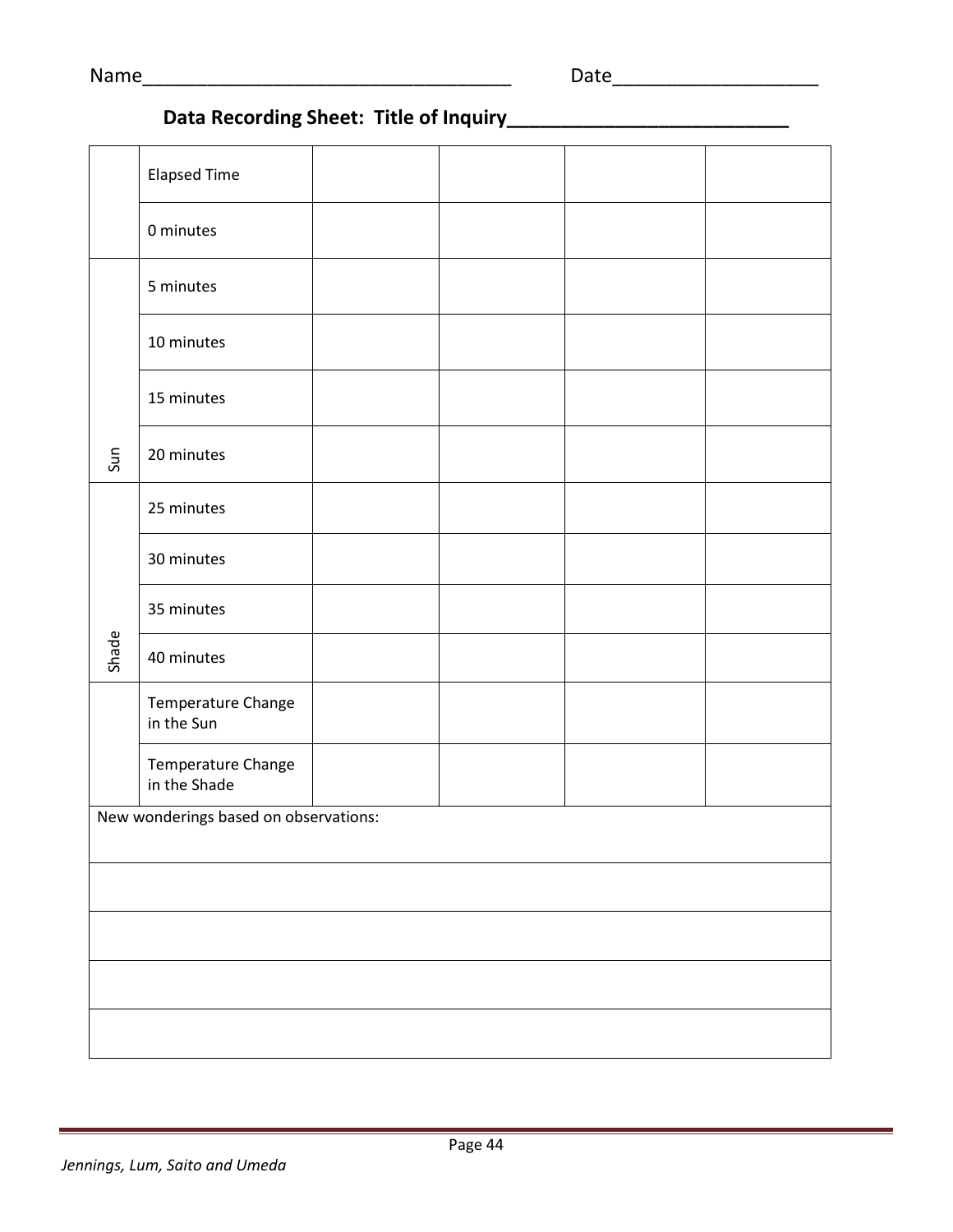# **Investigation Template**

| <b>Observations and Wonderings:</b>     |
|-----------------------------------------|
|                                         |
|                                         |
|                                         |
|                                         |
|                                         |
|                                         |
| <b>Research Question:</b>               |
|                                         |
|                                         |
|                                         |
| <b>Background Information:</b>          |
| $\bullet$                               |
|                                         |
|                                         |
|                                         |
|                                         |
|                                         |
|                                         |
|                                         |
| <b>Testable Hypothesis:</b>             |
|                                         |
| $\mathop{\it lf\ldots}\nolimits$        |
| then                                    |
|                                         |
| because                                 |
|                                         |
| <b>Experimental Design (Materials):</b> |
|                                         |
|                                         |
|                                         |
|                                         |
| <b>Experimental Design (Procedure):</b> |
|                                         |
|                                         |
|                                         |
|                                         |
|                                         |
|                                         |
|                                         |
|                                         |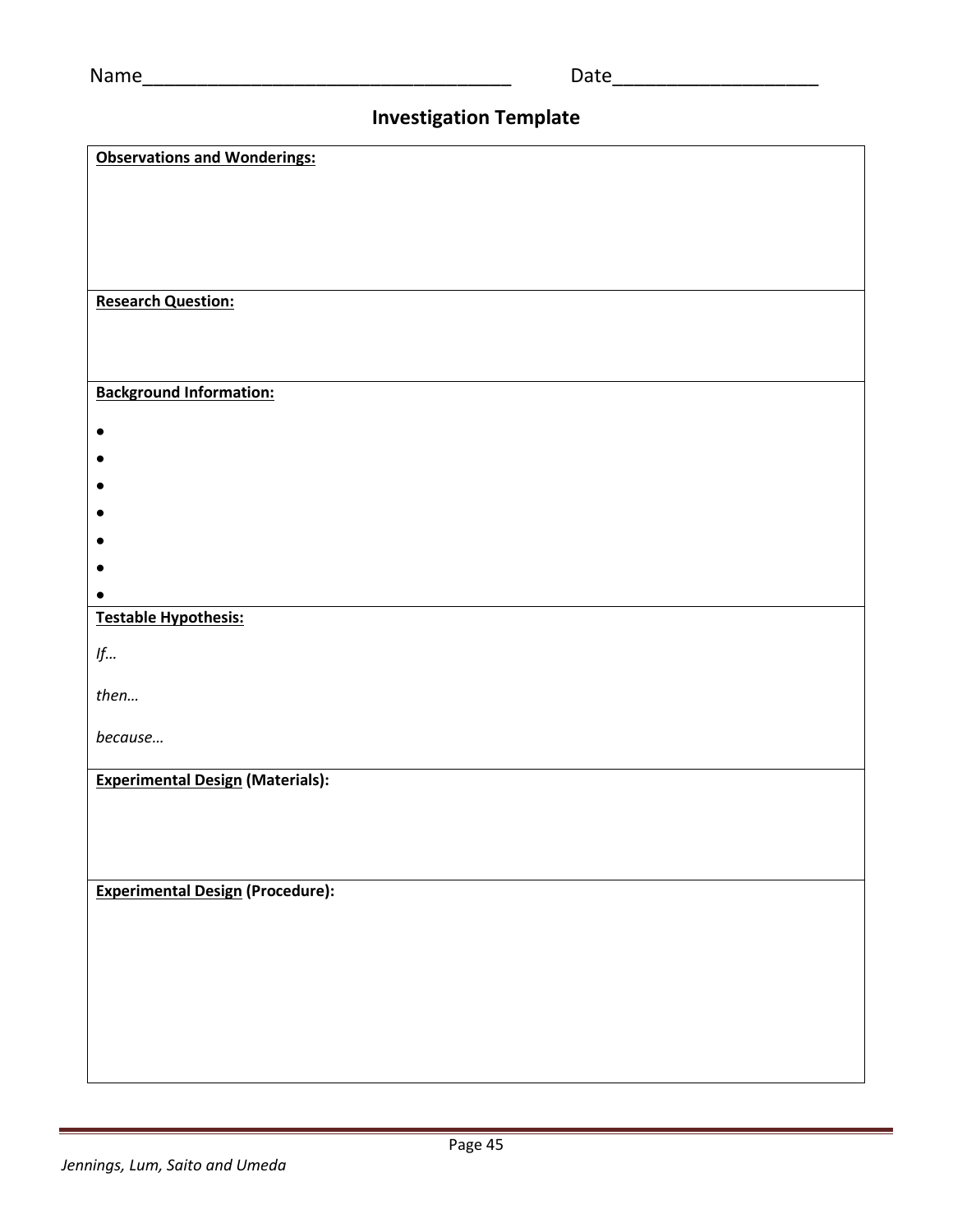| Data:                               |  |
|-------------------------------------|--|
|                                     |  |
|                                     |  |
|                                     |  |
|                                     |  |
|                                     |  |
| Data Analysis:                      |  |
|                                     |  |
|                                     |  |
|                                     |  |
| <b>Summary and Conclusions:</b>     |  |
|                                     |  |
|                                     |  |
|                                     |  |
|                                     |  |
| <b>Implications and Next Steps:</b> |  |
|                                     |  |
|                                     |  |
|                                     |  |
|                                     |  |
|                                     |  |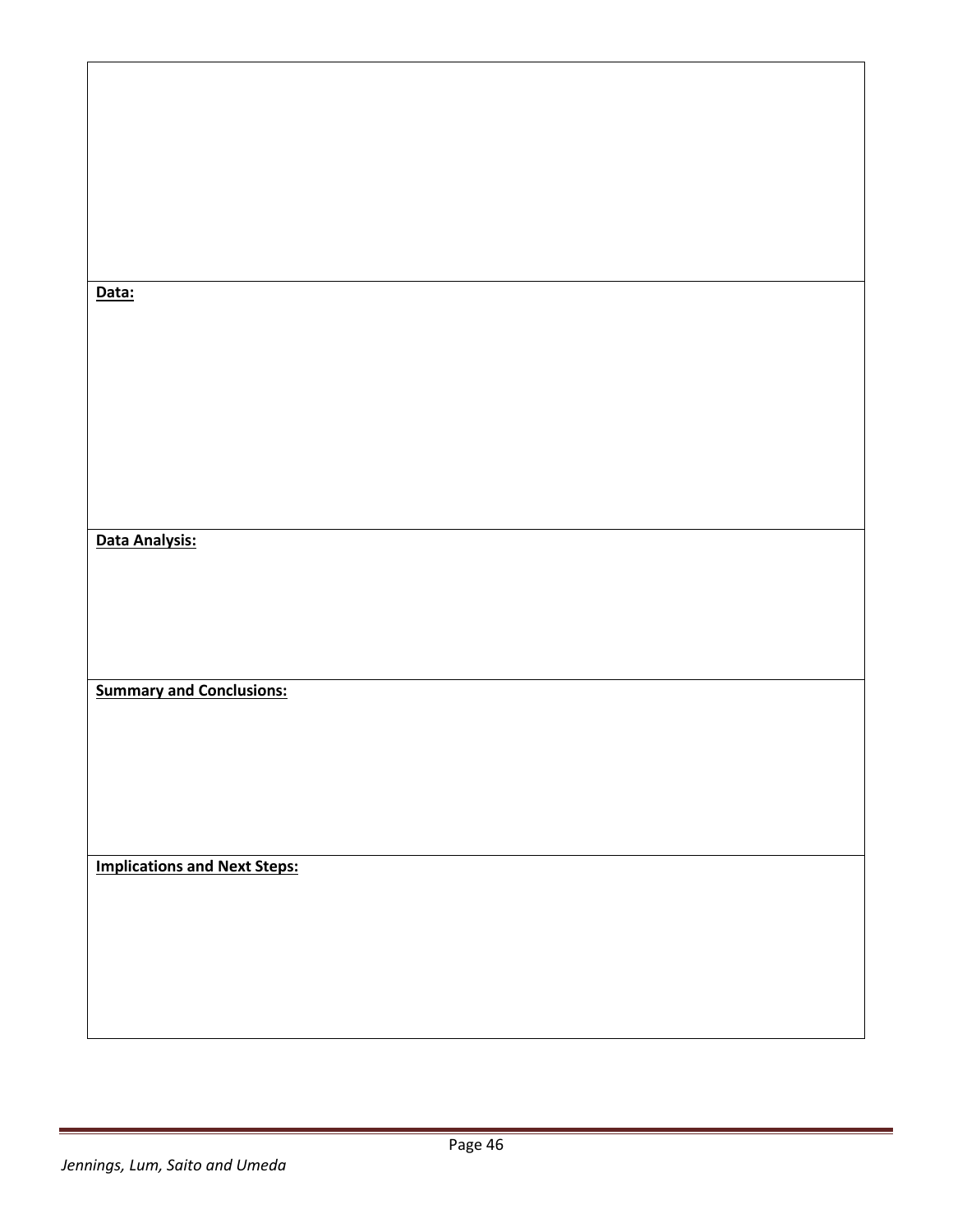# My Journal

\_\_\_\_\_\_\_\_\_\_\_\_\_\_



# Gr. 3: Solar Energy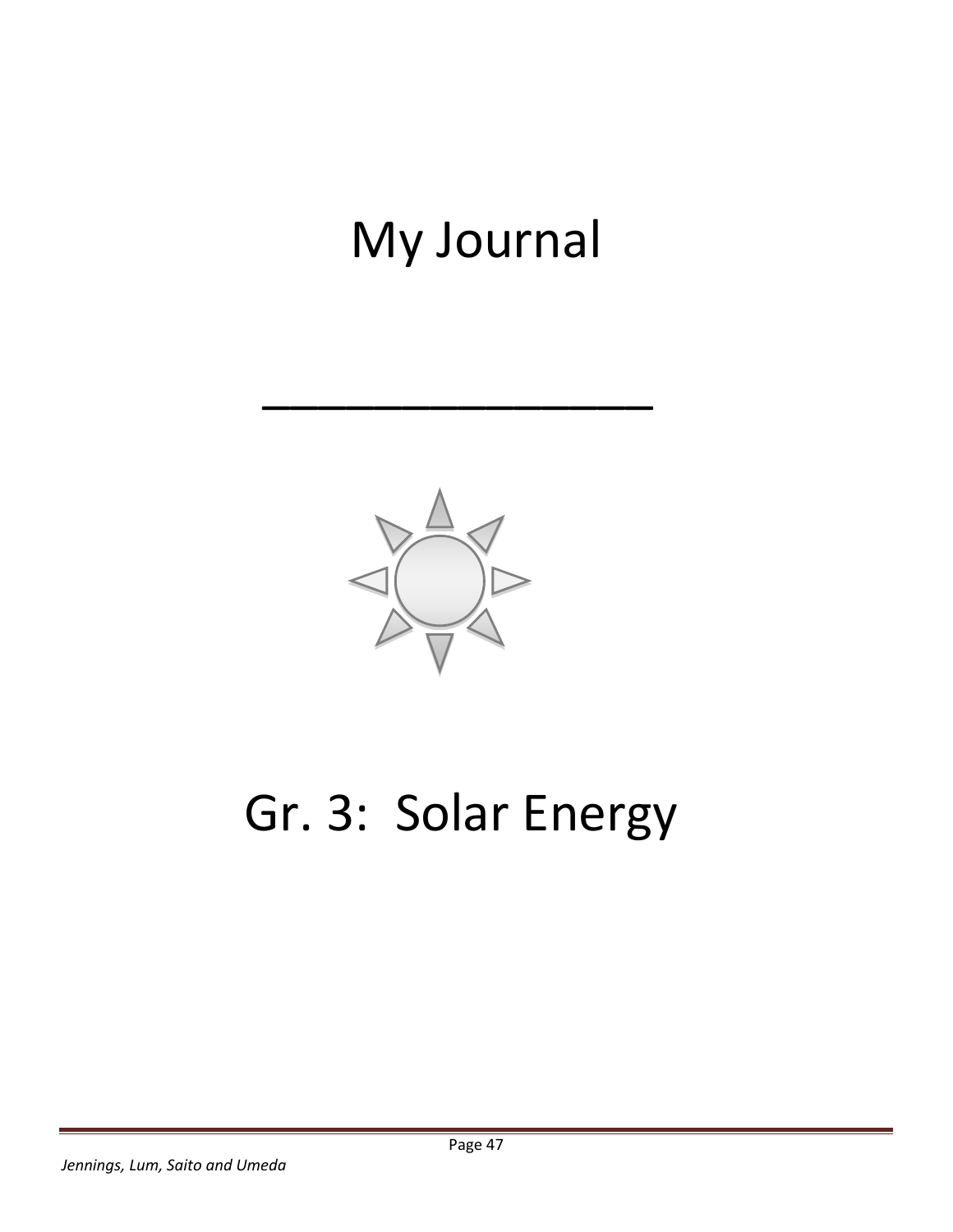| 1A. Based on your field experience, describe at least 3 observations you made<br>about how the sun affects the environment. |
|-----------------------------------------------------------------------------------------------------------------------------|
|                                                                                                                             |
|                                                                                                                             |
|                                                                                                                             |
|                                                                                                                             |
|                                                                                                                             |
|                                                                                                                             |
|                                                                                                                             |
|                                                                                                                             |
|                                                                                                                             |
| Tell which of your observations was most interesting and explain why.                                                       |
|                                                                                                                             |
|                                                                                                                             |
|                                                                                                                             |
|                                                                                                                             |
|                                                                                                                             |
|                                                                                                                             |
|                                                                                                                             |
|                                                                                                                             |
|                                                                                                                             |
|                                                                                                                             |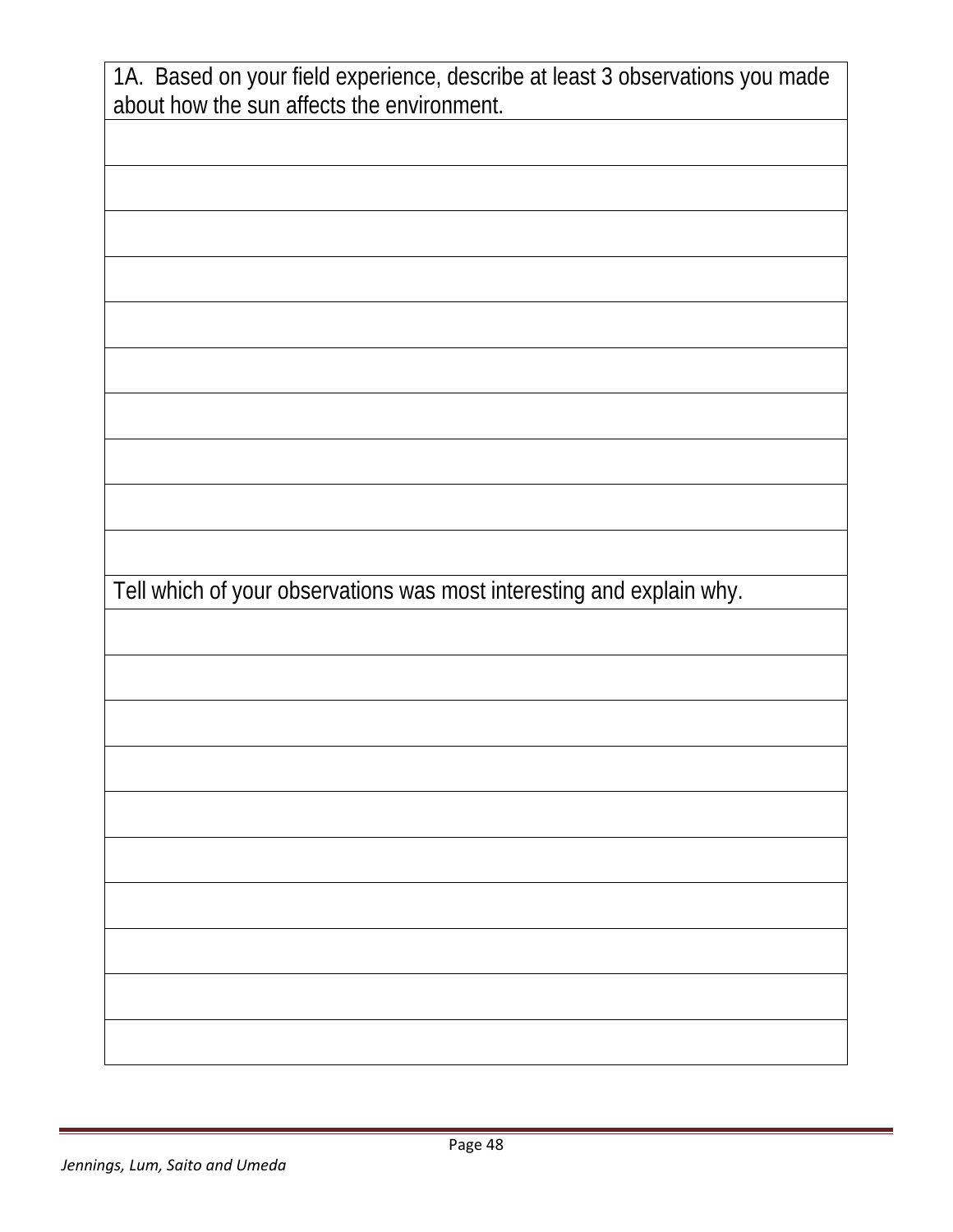# 2A. Data Recording Sheet: Observations and Inferences

In the data column shown below (left side), write 2 – 3 factual statements based on the observational data collected by the class. Then, on the right side column, write an inference for each of your data-based statements. In the box at the bottom of the page, write a new question that you have about heat energy from the sun.

| Data                     | Inferences |
|--------------------------|------------|
|                          |            |
|                          |            |
|                          |            |
|                          |            |
|                          |            |
|                          |            |
|                          |            |
|                          |            |
|                          |            |
|                          |            |
|                          |            |
|                          |            |
|                          |            |
|                          |            |
| What am I wondering now? |            |
|                          |            |
|                          |            |
|                          |            |
|                          |            |
|                          |            |
|                          |            |
|                          |            |
|                          |            |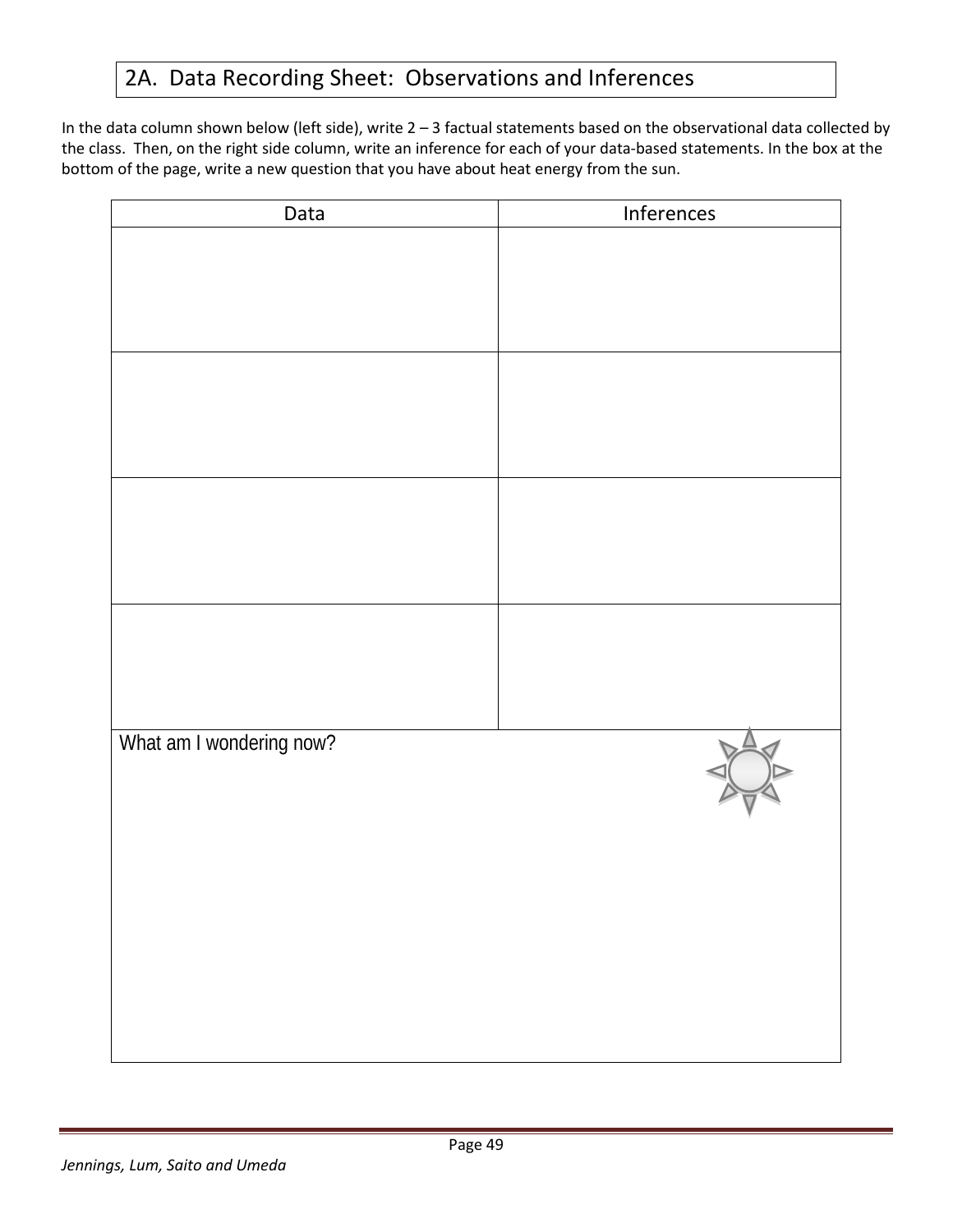| 2B. Based on research and wonderings from your team, describe the |  |  |  |
|-------------------------------------------------------------------|--|--|--|
| hypothesis chosen by your group and explain how you will test it. |  |  |  |
|                                                                   |  |  |  |
|                                                                   |  |  |  |
|                                                                   |  |  |  |
|                                                                   |  |  |  |
|                                                                   |  |  |  |
|                                                                   |  |  |  |
|                                                                   |  |  |  |
|                                                                   |  |  |  |
|                                                                   |  |  |  |
|                                                                   |  |  |  |
|                                                                   |  |  |  |
|                                                                   |  |  |  |
|                                                                   |  |  |  |
|                                                                   |  |  |  |
|                                                                   |  |  |  |
|                                                                   |  |  |  |
|                                                                   |  |  |  |
|                                                                   |  |  |  |
|                                                                   |  |  |  |
|                                                                   |  |  |  |
|                                                                   |  |  |  |
|                                                                   |  |  |  |
|                                                                   |  |  |  |
|                                                                   |  |  |  |
|                                                                   |  |  |  |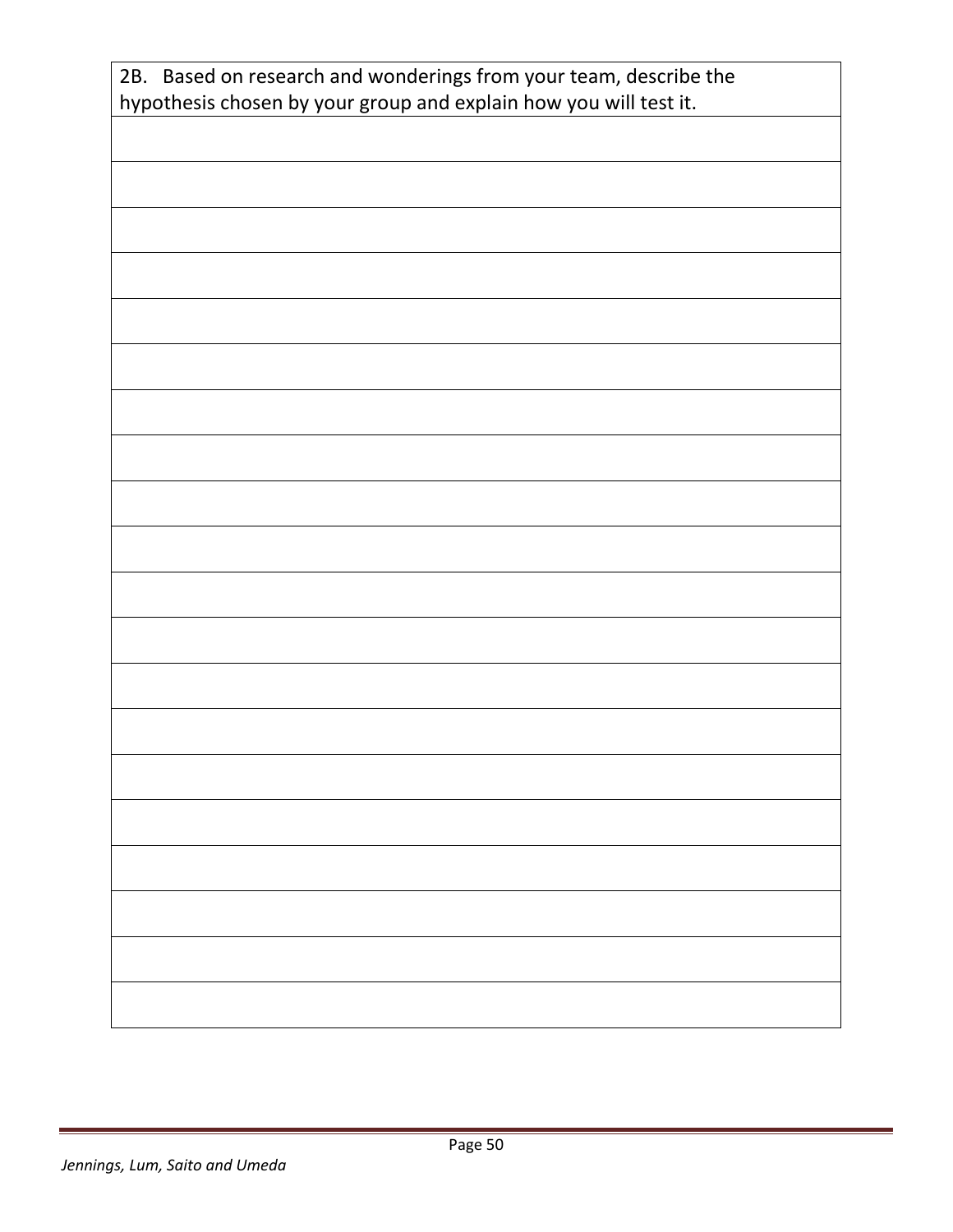| 2C. Describe the results of your investigation. What data did you collect? How |
|--------------------------------------------------------------------------------|
| did the data inform your hypothesis?                                           |
|                                                                                |
|                                                                                |
|                                                                                |
|                                                                                |
|                                                                                |
|                                                                                |
|                                                                                |
|                                                                                |
|                                                                                |
|                                                                                |
|                                                                                |
|                                                                                |
|                                                                                |
|                                                                                |
|                                                                                |
| Explain what you have learned from your investigation about how different      |
| materials absorb heat energy.                                                  |
|                                                                                |
|                                                                                |
|                                                                                |
|                                                                                |
|                                                                                |
|                                                                                |
|                                                                                |
|                                                                                |
|                                                                                |
|                                                                                |
|                                                                                |
|                                                                                |
|                                                                                |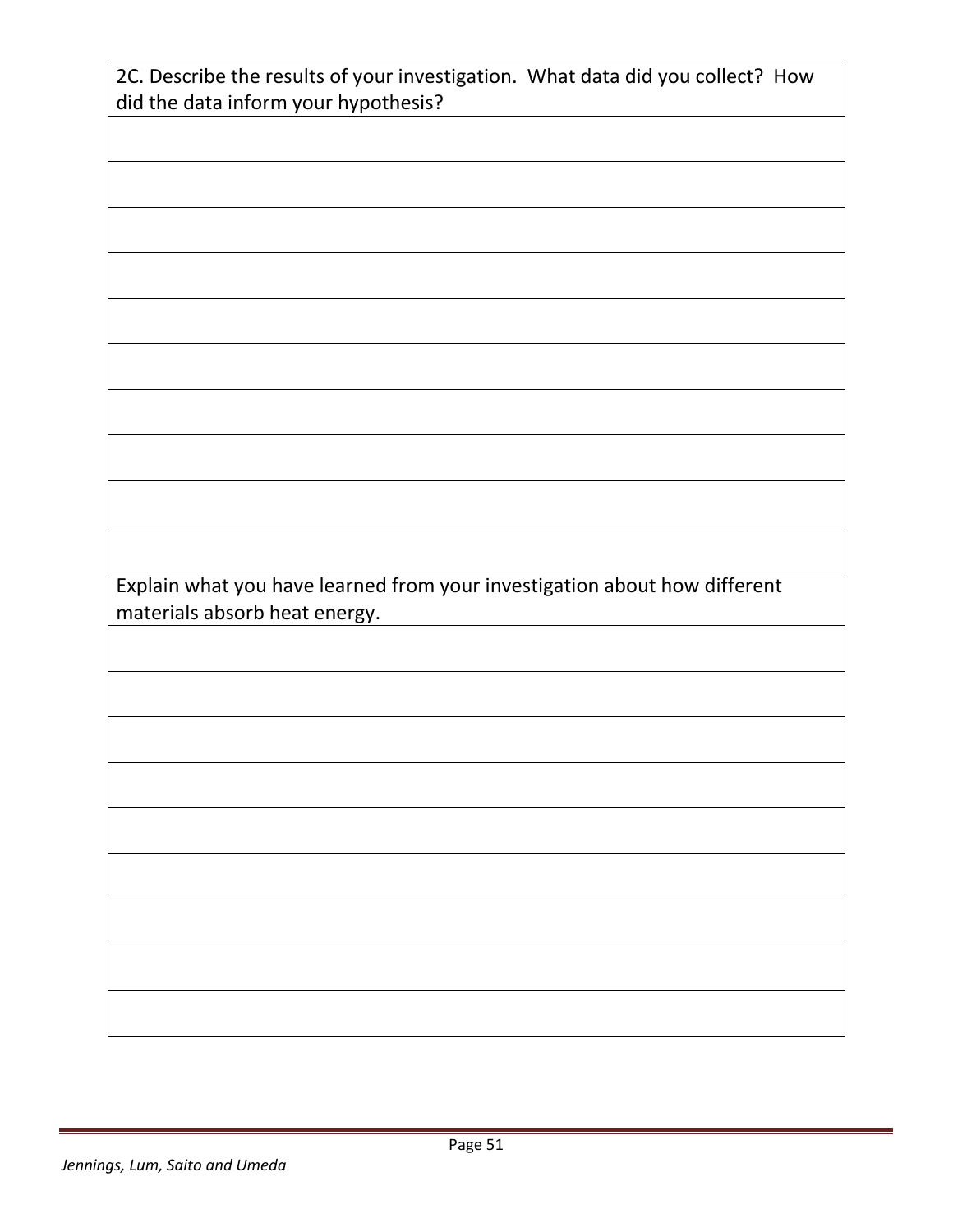# 3A. Data Recording Sheet: Observations and Inferences

In the data column shown below (left side), write 2 – 3 factual statements based on the observational data collected by the class. Then, on the right side column, write an inference for each of your data-based statements. In the box at the bottom of the page, write a new question that you have about light energy from the sun.

| Data                     | Inferences |
|--------------------------|------------|
|                          |            |
|                          |            |
|                          |            |
|                          |            |
|                          |            |
|                          |            |
|                          |            |
|                          |            |
|                          |            |
|                          |            |
|                          |            |
|                          |            |
|                          |            |
|                          |            |
|                          |            |
| What am I wondering now? |            |
|                          |            |
|                          |            |
|                          |            |
|                          |            |
|                          |            |
|                          |            |
|                          |            |
|                          |            |
|                          |            |
|                          |            |
|                          |            |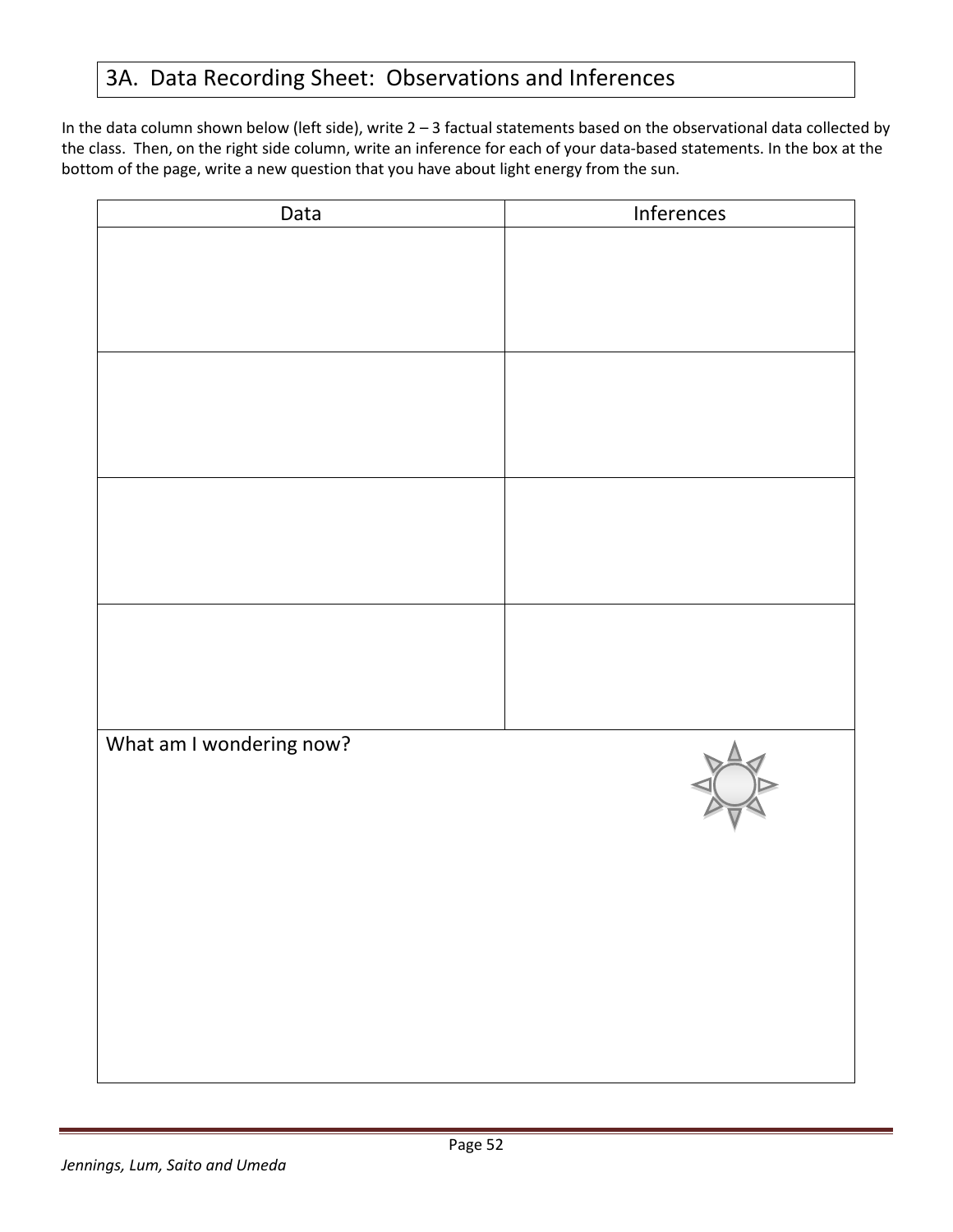| 3B. Based on research and wonderings from your team, describe the hypothesis<br>chosen by your group and explain how you will test it. |  |
|----------------------------------------------------------------------------------------------------------------------------------------|--|
|                                                                                                                                        |  |
|                                                                                                                                        |  |
|                                                                                                                                        |  |
|                                                                                                                                        |  |
|                                                                                                                                        |  |
|                                                                                                                                        |  |
|                                                                                                                                        |  |
|                                                                                                                                        |  |
|                                                                                                                                        |  |
|                                                                                                                                        |  |
|                                                                                                                                        |  |
|                                                                                                                                        |  |
|                                                                                                                                        |  |
|                                                                                                                                        |  |
|                                                                                                                                        |  |
|                                                                                                                                        |  |
|                                                                                                                                        |  |
|                                                                                                                                        |  |
|                                                                                                                                        |  |
|                                                                                                                                        |  |
|                                                                                                                                        |  |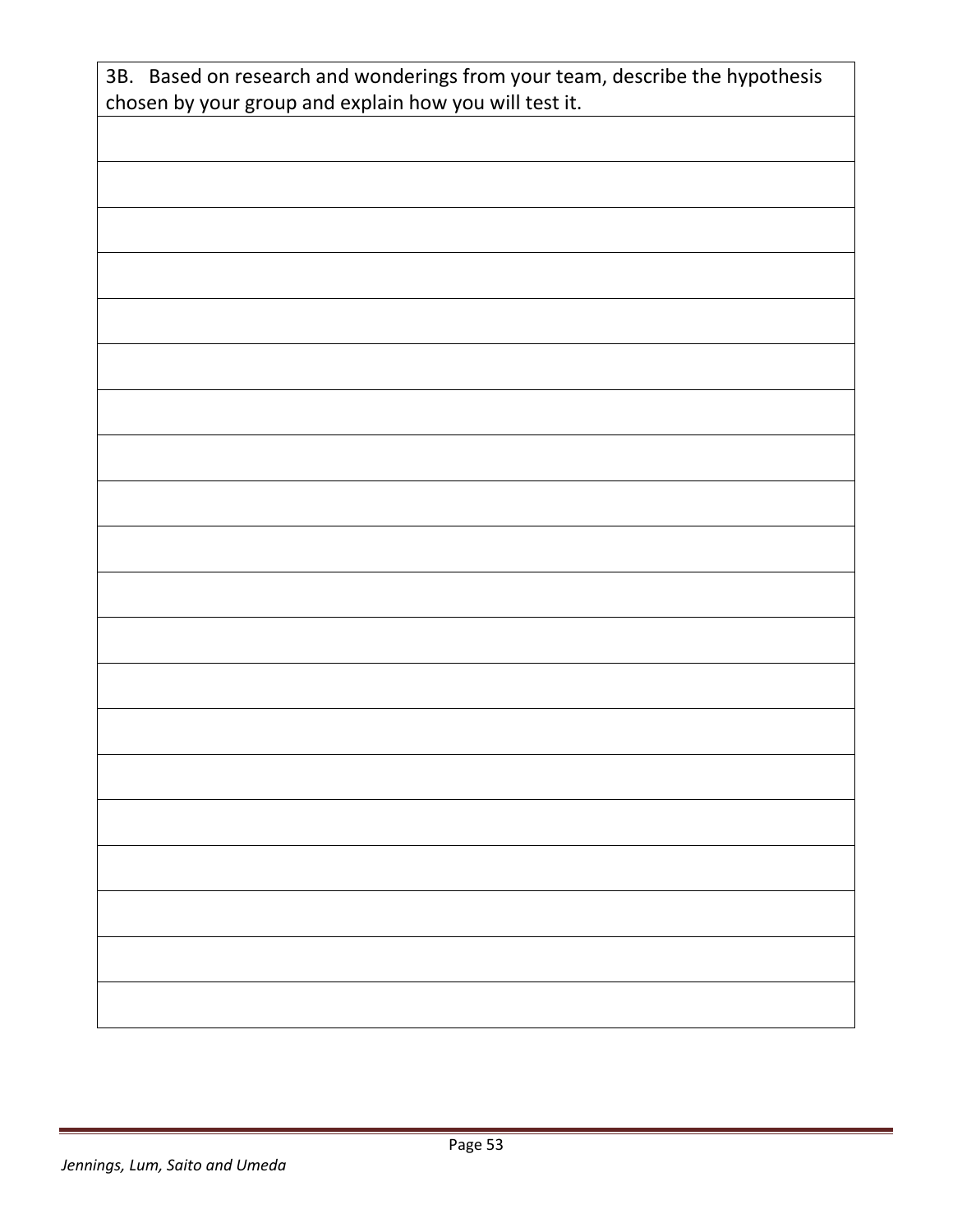| 3C. Describe the results of your investigation. What data did you collect? How |
|--------------------------------------------------------------------------------|
| did the data inform your hypothesis?                                           |
|                                                                                |
|                                                                                |
|                                                                                |
|                                                                                |
|                                                                                |
|                                                                                |
|                                                                                |
|                                                                                |
|                                                                                |
|                                                                                |
|                                                                                |
|                                                                                |
|                                                                                |
|                                                                                |
|                                                                                |
| Explain what you have learned from your investigation about light energy from  |
|                                                                                |
| different sources.                                                             |
|                                                                                |
|                                                                                |
|                                                                                |
|                                                                                |
|                                                                                |
|                                                                                |
|                                                                                |
|                                                                                |
|                                                                                |
|                                                                                |
|                                                                                |
|                                                                                |
|                                                                                |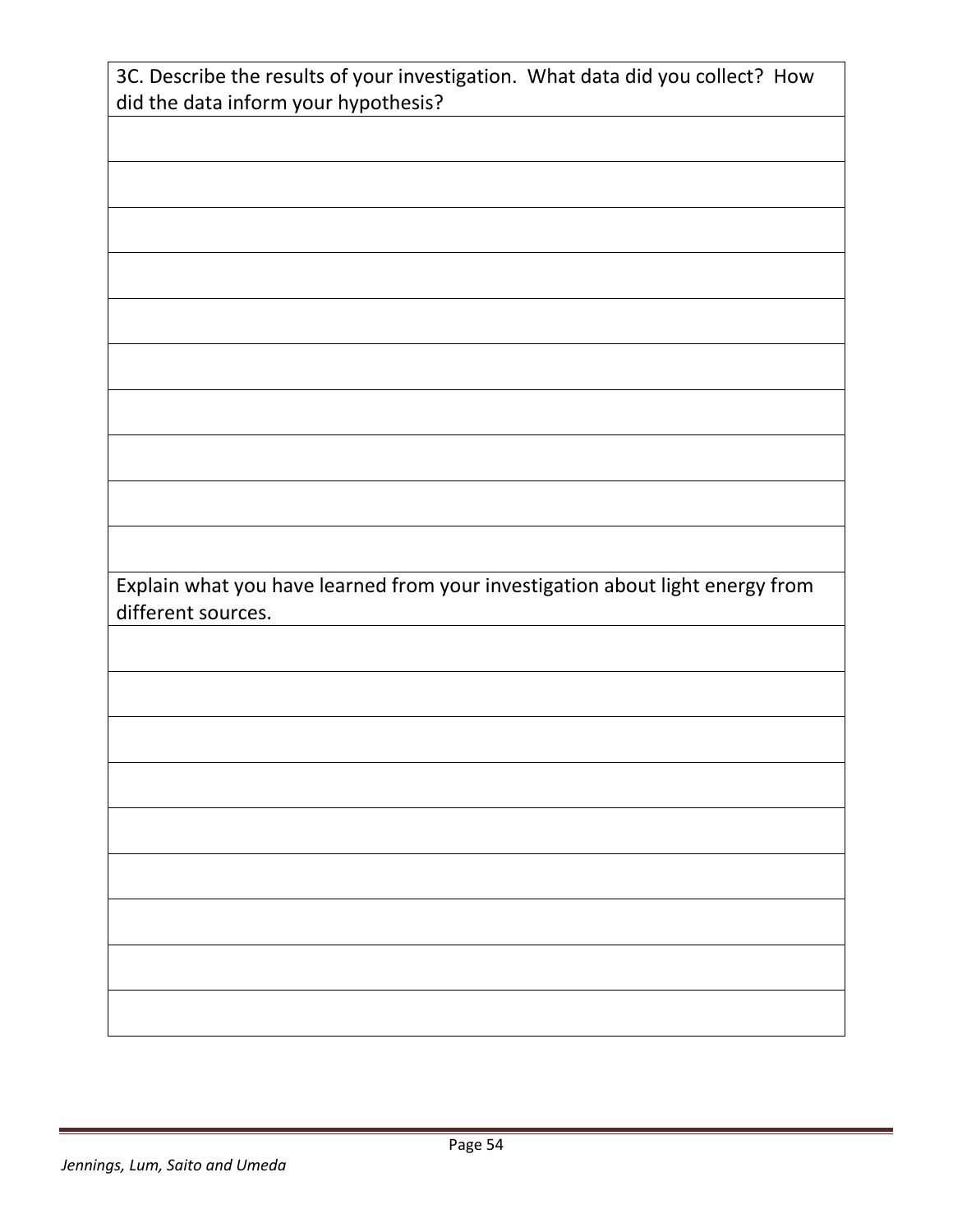| 4A. Describe what you learned at one or more of the solar energy exploration<br>stations. What data did you collect? What did you learn from this data? |
|---------------------------------------------------------------------------------------------------------------------------------------------------------|
|                                                                                                                                                         |
|                                                                                                                                                         |
|                                                                                                                                                         |
|                                                                                                                                                         |
|                                                                                                                                                         |
|                                                                                                                                                         |
|                                                                                                                                                         |
|                                                                                                                                                         |
|                                                                                                                                                         |
|                                                                                                                                                         |
|                                                                                                                                                         |
|                                                                                                                                                         |
|                                                                                                                                                         |
|                                                                                                                                                         |
|                                                                                                                                                         |
|                                                                                                                                                         |
|                                                                                                                                                         |
|                                                                                                                                                         |
|                                                                                                                                                         |
|                                                                                                                                                         |
|                                                                                                                                                         |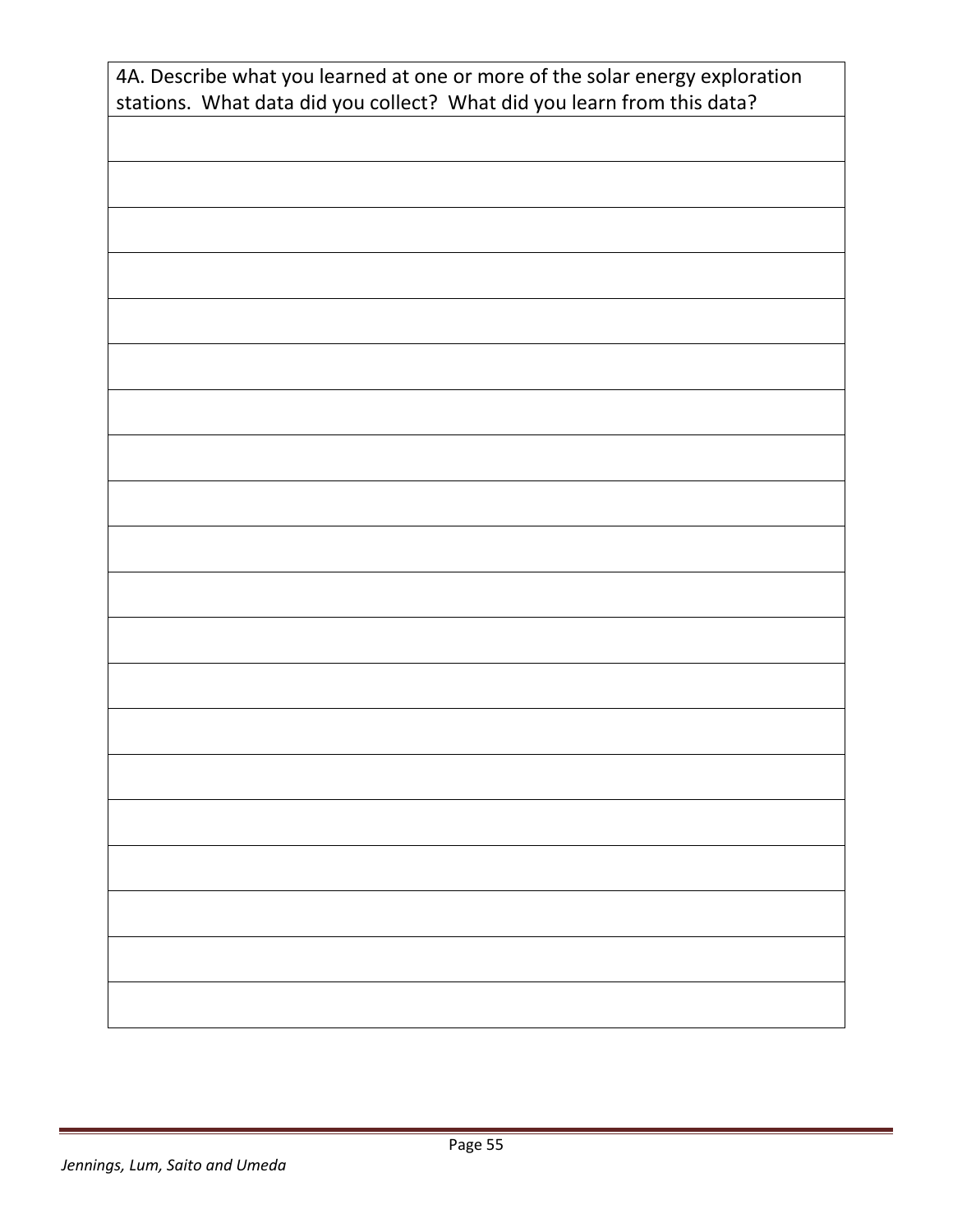| 4B. How did the Engineering Design Process help you create and improve your<br>solar water heater? Did ideas from other groups help you make improvements?<br>Describe why and how your design ideas changed after you tested your first<br>model. |
|----------------------------------------------------------------------------------------------------------------------------------------------------------------------------------------------------------------------------------------------------|
|                                                                                                                                                                                                                                                    |
|                                                                                                                                                                                                                                                    |
|                                                                                                                                                                                                                                                    |
|                                                                                                                                                                                                                                                    |
|                                                                                                                                                                                                                                                    |
|                                                                                                                                                                                                                                                    |
|                                                                                                                                                                                                                                                    |
|                                                                                                                                                                                                                                                    |
|                                                                                                                                                                                                                                                    |
|                                                                                                                                                                                                                                                    |
|                                                                                                                                                                                                                                                    |
|                                                                                                                                                                                                                                                    |
|                                                                                                                                                                                                                                                    |
|                                                                                                                                                                                                                                                    |
|                                                                                                                                                                                                                                                    |
|                                                                                                                                                                                                                                                    |
|                                                                                                                                                                                                                                                    |
|                                                                                                                                                                                                                                                    |
|                                                                                                                                                                                                                                                    |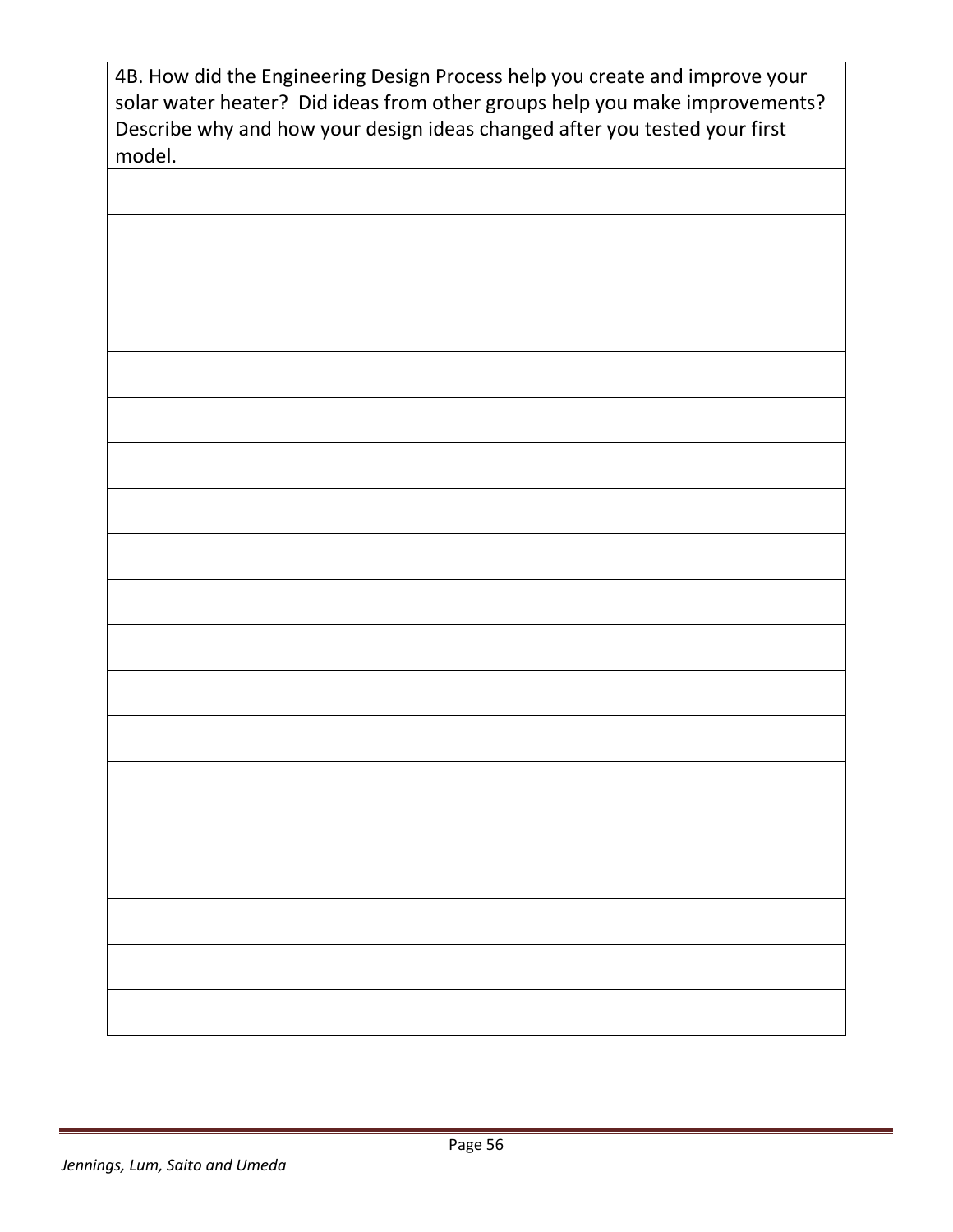| 5. Explain how solar energy technology influences the way people live and work.<br>Include 2 or more examples to support your explanation. |
|--------------------------------------------------------------------------------------------------------------------------------------------|
|                                                                                                                                            |
|                                                                                                                                            |
|                                                                                                                                            |
|                                                                                                                                            |
|                                                                                                                                            |
|                                                                                                                                            |
|                                                                                                                                            |
|                                                                                                                                            |
|                                                                                                                                            |
|                                                                                                                                            |
|                                                                                                                                            |
|                                                                                                                                            |
|                                                                                                                                            |
|                                                                                                                                            |
|                                                                                                                                            |
|                                                                                                                                            |
|                                                                                                                                            |
|                                                                                                                                            |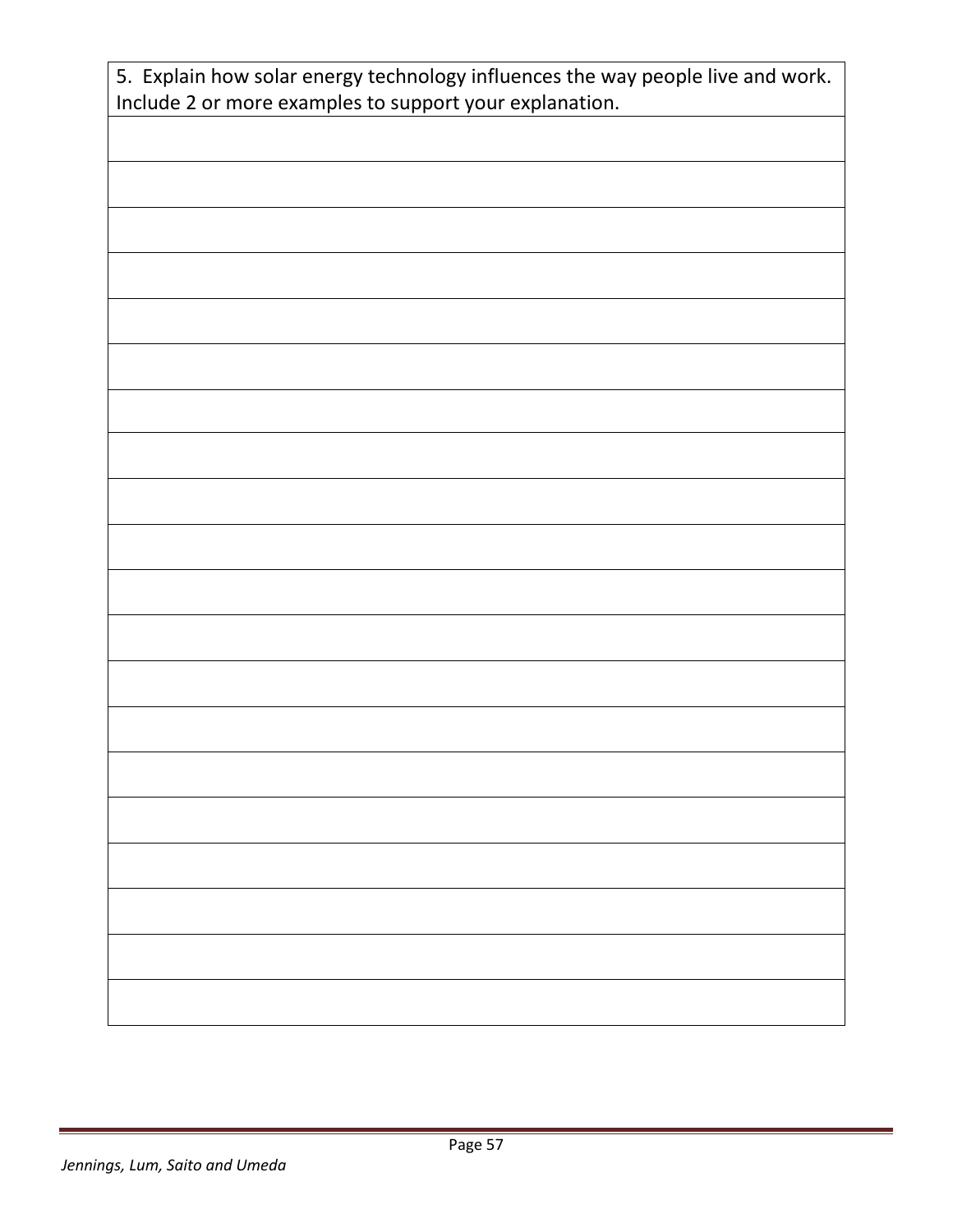|  | Name |  |
|--|------|--|
|  |      |  |

| Name: | Date: |  |
|-------|-------|--|
|       |       |  |

# **Solar Water Heater Engineering Design Process Journal**

# **Performance Task**

Mmmm…. hot cocoa! You love drinking hot cocoa while watching TV. You are too young to use the stove to make hot water. How could you make hot water for your cocoa without using any electrical appliances? You could use the sun's energy to heat up water. Good idea! So your job is to design a solar water heater that would harness the sun's energy and heat up a half-cup of water that you would use to make your hot cocoa. You will be measuring the temperature of the water that you put into your solar water heater in 5-minute increments to see if your water is heating up. Then you may make your hot cocoa and enjoy your drink! Mmmm….

Criteria:

- You are limited to the materials available for construction of this heater.
- You will be given a Ziploc bag filled with a half cup of water that will be placed inside your heater.
- The sun's energy will need to be harnessed to make your solar heater work.

What is the problem?

What are you being asked to design? What are you being asked to design?

# **STEP 1: ASK:** Ask questions that pertain to completing the performance task.

| 2. $\overline{\phantom{a}}$ |  |
|-----------------------------|--|
|                             |  |
| $\overline{\mathbf{3.}}$    |  |
| 4. $\overline{\phantom{a}}$ |  |
|                             |  |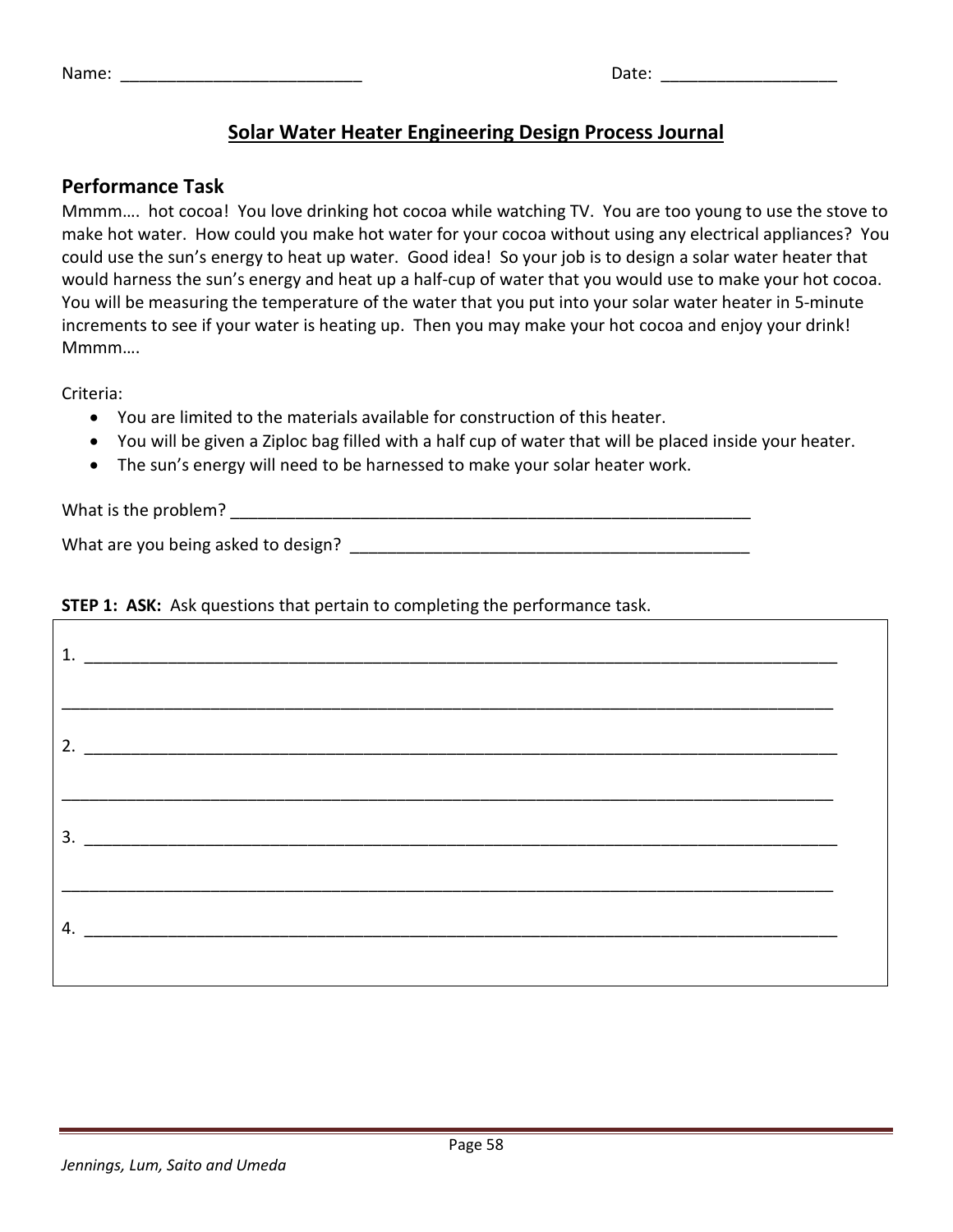**STEP 2: IMAGINE:** Use your background knowledge of light and heat to design a prototype of a solar water heater. These are the things you should consider when creating your solar water heater:

- What materials are available for you to use?
- What design would best capture the sun's energy?

Draw your possible designs and label the parts. Be ready to share and discuss your design and explain the rationale for your design choices. Your design team will be choosing one to develop.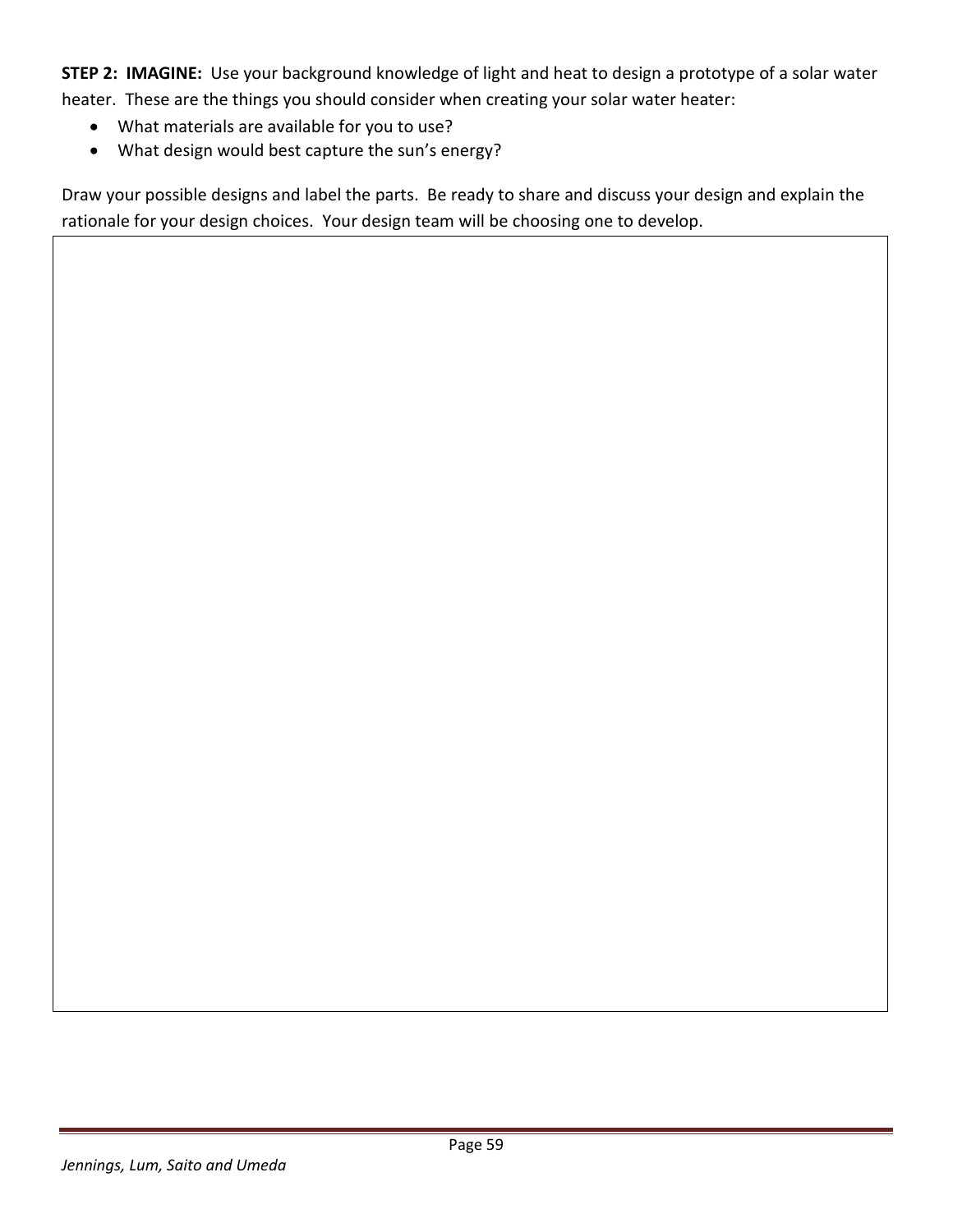**STEP 3: PLAN:** Draw the diagram of your team's prototype. Label each part. Also state the type of material used for each part and the possible measurements.

Side View:

Top View: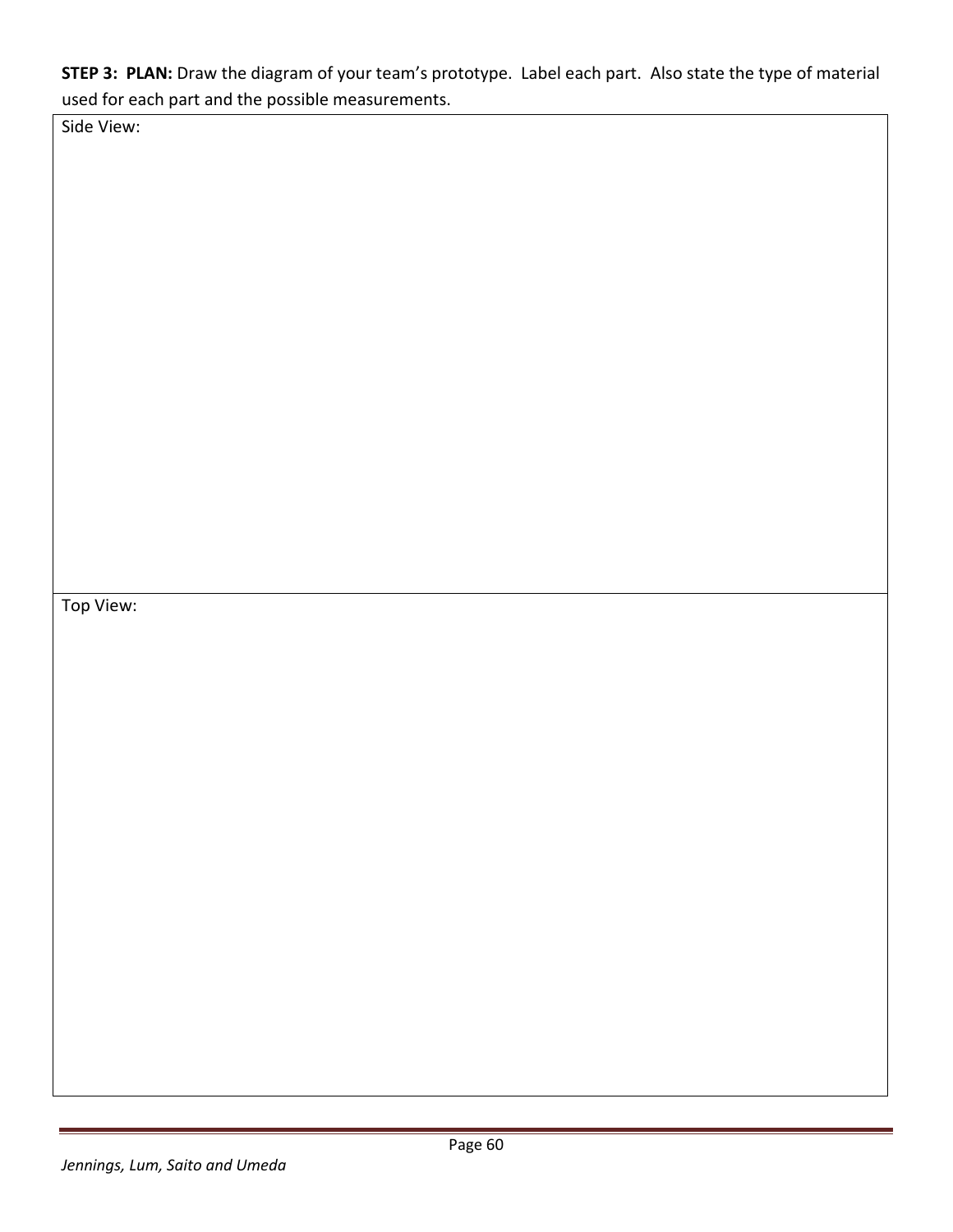**STEP 4: CREATE:** Build your prototype solar water heater following your team's design. Keep to the plan. What modifications did you need to add in order to be sure that your design would hold together and work? Be sure to record these modifications on your plan.

# **STEP 5: EXPERIMENT:**

| <b>Minutes</b>          | <b>Temperature</b><br>in Fahrenheit | <b>Temperature</b><br>in Celsius |  |  |
|-------------------------|-------------------------------------|----------------------------------|--|--|
| <b>Beginning Temp</b>   |                                     |                                  |  |  |
| <b>After 5 minutes</b>  |                                     |                                  |  |  |
| <b>After 10 minutes</b> |                                     |                                  |  |  |
| <b>After 15 minutes</b> |                                     |                                  |  |  |
| <b>After 20 minutes</b> |                                     |                                  |  |  |
|                         |                                     |                                  |  |  |

# **Data Table 1: Temperature of Water**

# **Temperature Scale (Fahrenheit)**

# **STEP 6: IMPROVE:**

**ASK:** Looking at your data, answer the following questions:

- What worked? Why?
- What didn't work? Why?

| <b>Things to Consider</b>                                                    | Did it work?          | Why or why not? |
|------------------------------------------------------------------------------|-----------------------|-----------------|
| Did the water<br>temperature<br>increase?                                    | Yes<br>A little<br>No |                 |
| Size of the area of the<br>water exposed directly<br>to the sun (reflection) | Yes<br>A little<br>No |                 |
| Color of paper used to<br>absorb heat                                        | Yes<br>A little<br>No |                 |
| Covered or not covered                                                       | Yes<br>A little<br>No |                 |
| Materials container is<br>made from<br>(conductivity)                        | Yes<br>A little<br>No |                 |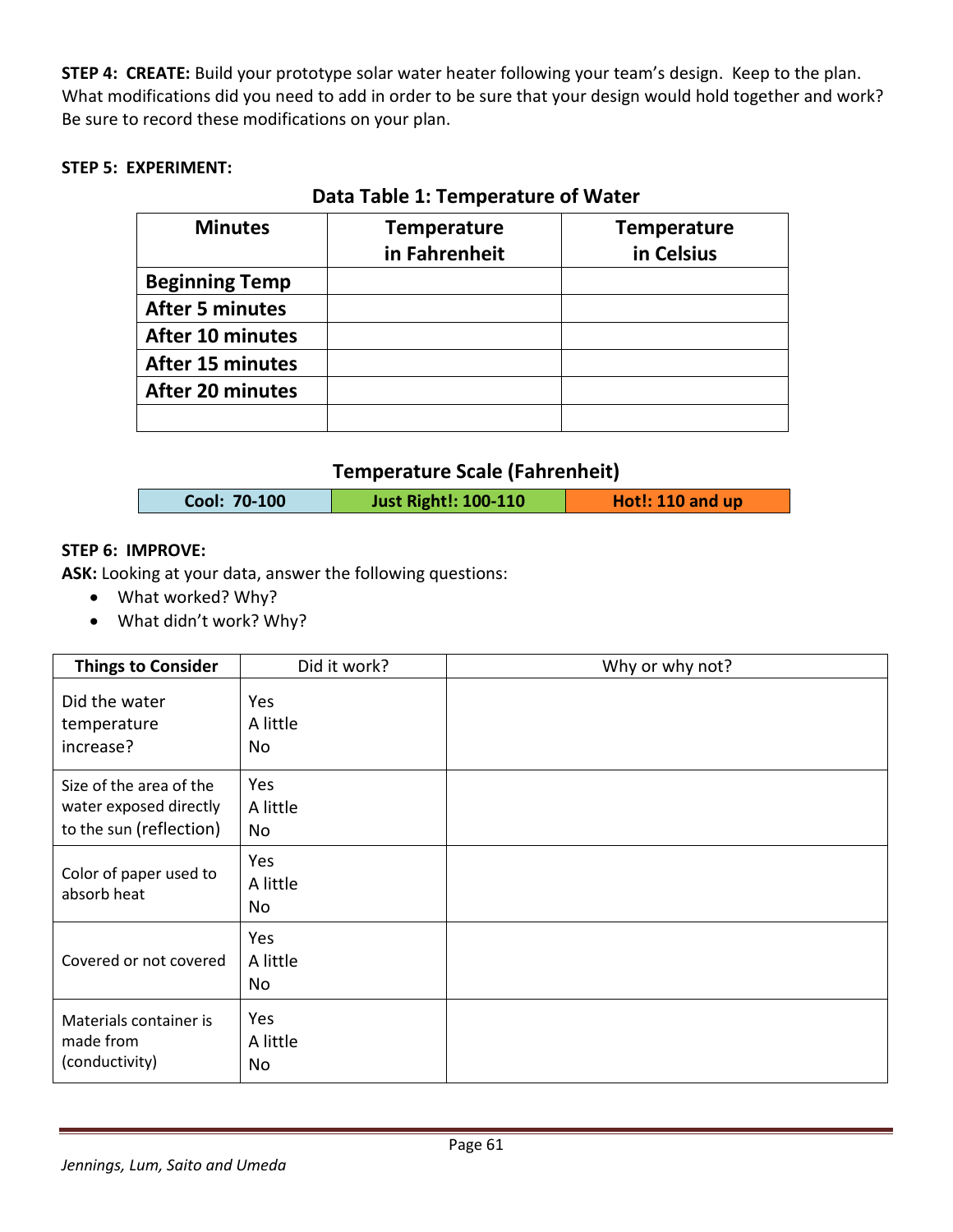IMAGINE: Which variable(s) of the solar water heater will you change to increase the temperature of the water? Why?

PLAN: Draw out a diagram of your team's 2<sup>nd</sup> prototype. Remember to label your parts, state the type of material used for each part, and possible measurements.

Side View:

 $\Gamma$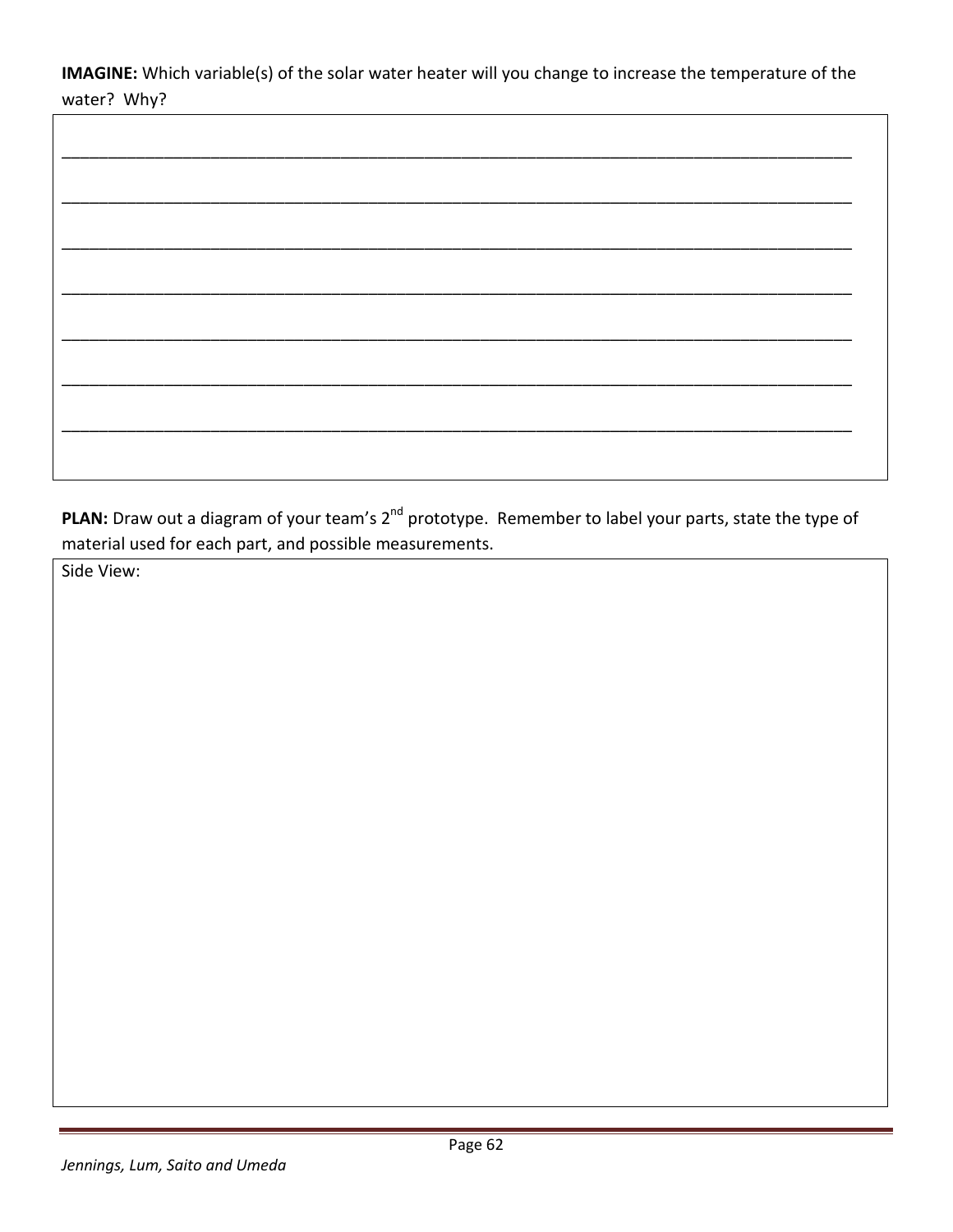Top View:

**CREATE:** Build your 2<sup>nd</sup> prototype following your team's design. Keep to the plan. Use the materials listed as well as the measurements that your group decided upon.

# **EXPERIMENT:**

| <b>Minutes</b>          | Temperature in<br><b>Fahrenheit</b> | <b>Temperature in Celsius</b> |
|-------------------------|-------------------------------------|-------------------------------|
| <b>Beginning Temp</b>   |                                     |                               |
| <b>After 5 minutes</b>  |                                     |                               |
| <b>After 10 minutes</b> |                                     |                               |
| <b>After 15 minutes</b> |                                     |                               |
| <b>After 20 minutes</b> |                                     |                               |
|                         |                                     |                               |

# **Data Table 2: Temperature of Water**

# **Temperature Scale (Fahrenheit)**

| Cool: 70-100 | <b>Just Right!: 100-110</b> | Hot!: $110$ and up |
|--------------|-----------------------------|--------------------|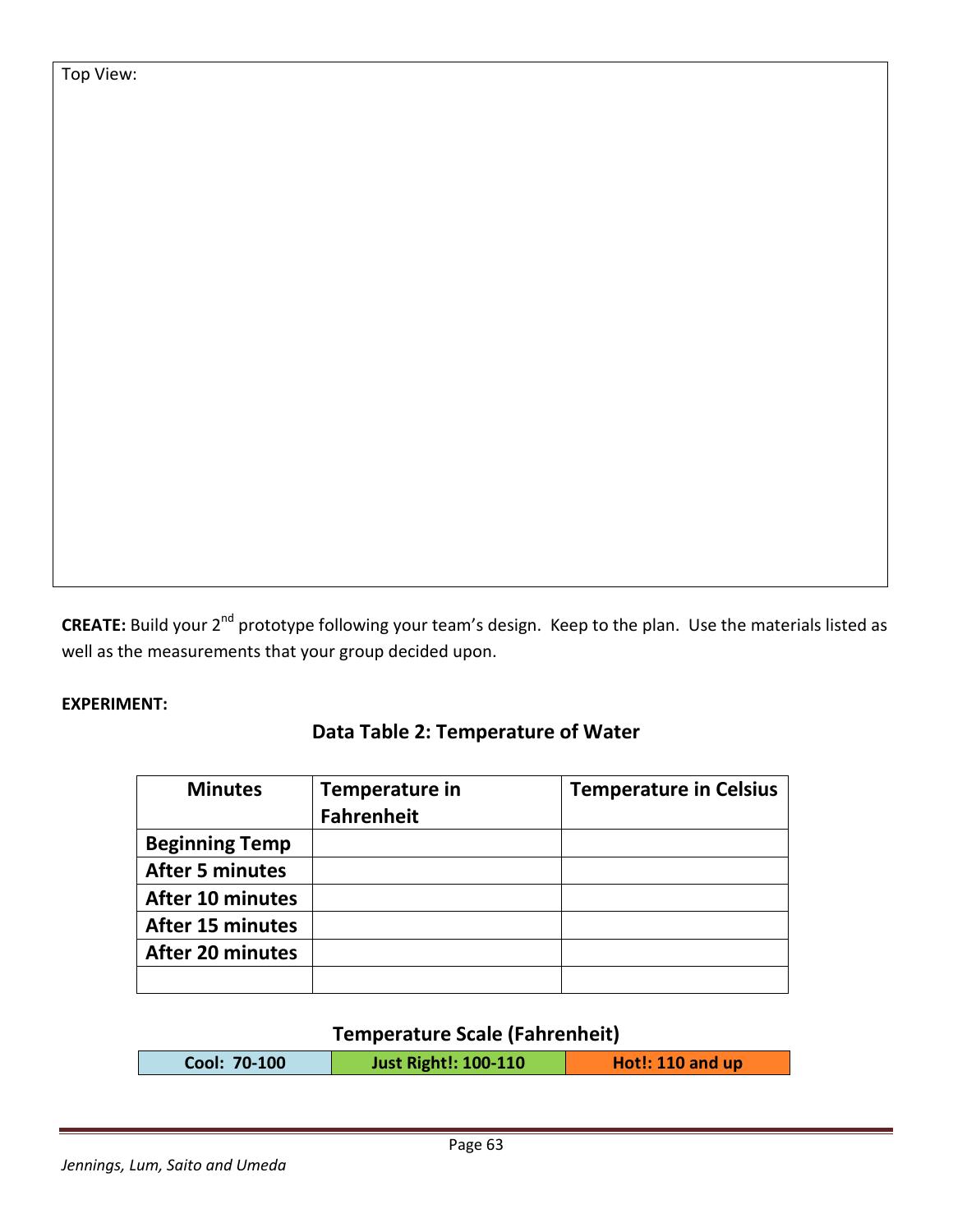| Fact 1 |  |  |
|--------|--|--|
| Fact 2 |  |  |
| Fact 3 |  |  |

Data Analysis: Compare the data from prototype 1 and prototype 2.

1. Which prototype was more effective? Prototype 1 Prototype 2

| Use your background knowledge of light and heat and your data to explain your answer. |  |  |  |
|---------------------------------------------------------------------------------------|--|--|--|
|                                                                                       |  |  |  |
|                                                                                       |  |  |  |
|                                                                                       |  |  |  |
|                                                                                       |  |  |  |
|                                                                                       |  |  |  |
|                                                                                       |  |  |  |
|                                                                                       |  |  |  |
|                                                                                       |  |  |  |
|                                                                                       |  |  |  |
|                                                                                       |  |  |  |
|                                                                                       |  |  |  |
|                                                                                       |  |  |  |
|                                                                                       |  |  |  |
|                                                                                       |  |  |  |
|                                                                                       |  |  |  |
|                                                                                       |  |  |  |
|                                                                                       |  |  |  |
|                                                                                       |  |  |  |
|                                                                                       |  |  |  |
|                                                                                       |  |  |  |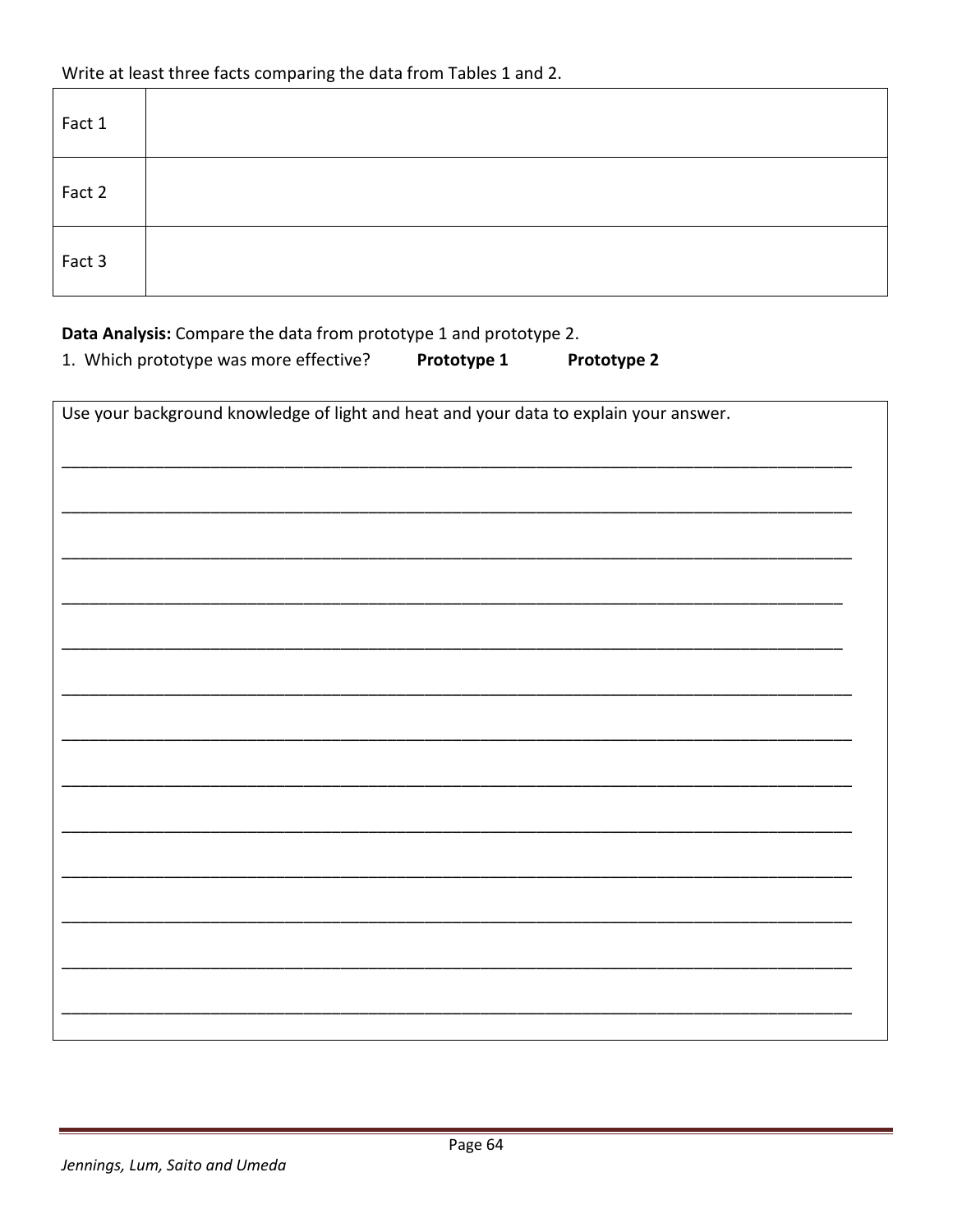IMPROVE: If you had more time and materials, what would you do to optimize your solar water heater even more? Explain your thinking.

 $\overline{1}$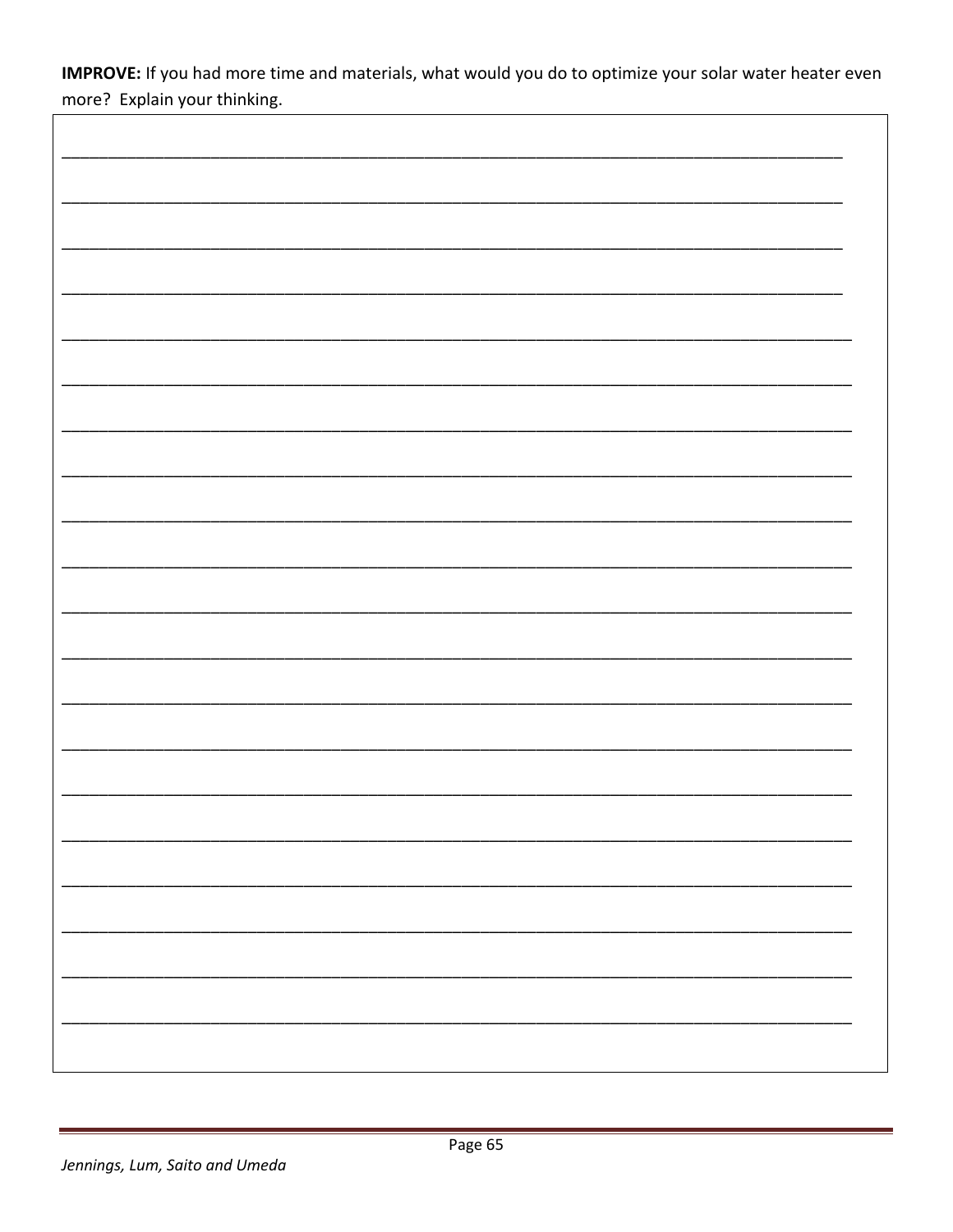# **Engineering Design Process Assessment**

1. Write the letter (a-f) that matches each of the Engineering Design Process steps.

|                                                                                       | A. Test out prototype and collect data.                                       |
|---------------------------------------------------------------------------------------|-------------------------------------------------------------------------------|
|                                                                                       | B. Brainstorm ideas of possible solutions.                                    |
| 2. Imagine: ____________                                                              | C. Identify the problem and get more                                          |
|                                                                                       | information about that problem.                                               |
| 4. Create: ______________                                                             | D. From your possible solutions, chose the best<br>idea and draw a prototype. |
| 5. Experiment: ________                                                               | E. Review data and redesign your product to<br>make it better.                |
| 6. Improve: ______________                                                            | F. Follow the plan and make your design.                                      |
| Explain what you did in this project for each step of the Engineering Design Process. |                                                                               |
| Ask:                                                                                  |                                                                               |
|                                                                                       |                                                                               |
|                                                                                       |                                                                               |
|                                                                                       |                                                                               |
| Imagine:                                                                              |                                                                               |
|                                                                                       |                                                                               |
| Plan:                                                                                 |                                                                               |
|                                                                                       |                                                                               |
| Create:                                                                               |                                                                               |
|                                                                                       |                                                                               |
| Experiment:                                                                           |                                                                               |
|                                                                                       |                                                                               |
| Improve:                                                                              |                                                                               |
|                                                                                       |                                                                               |
|                                                                                       |                                                                               |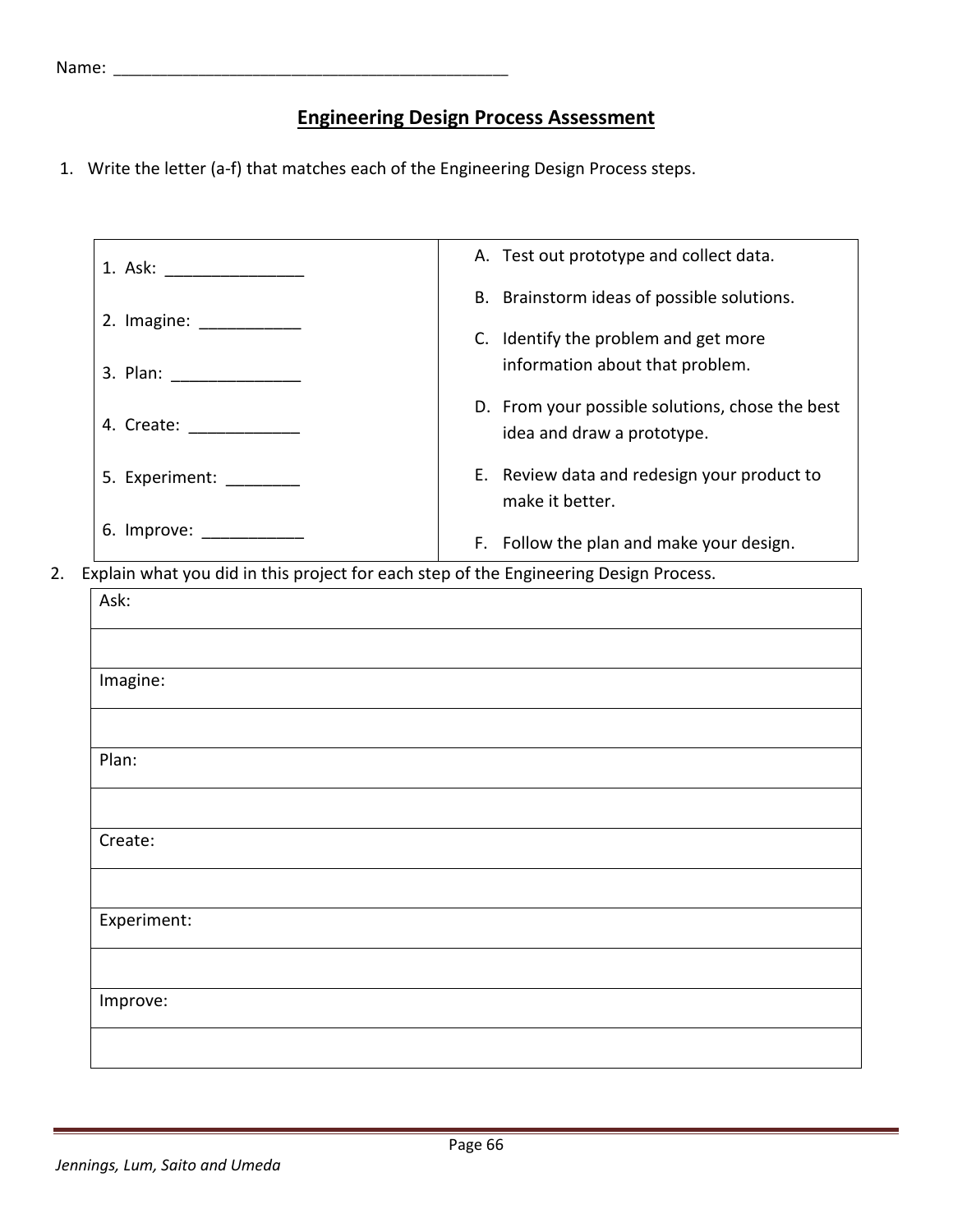3. Why do people engage in the Engineering Design Process?